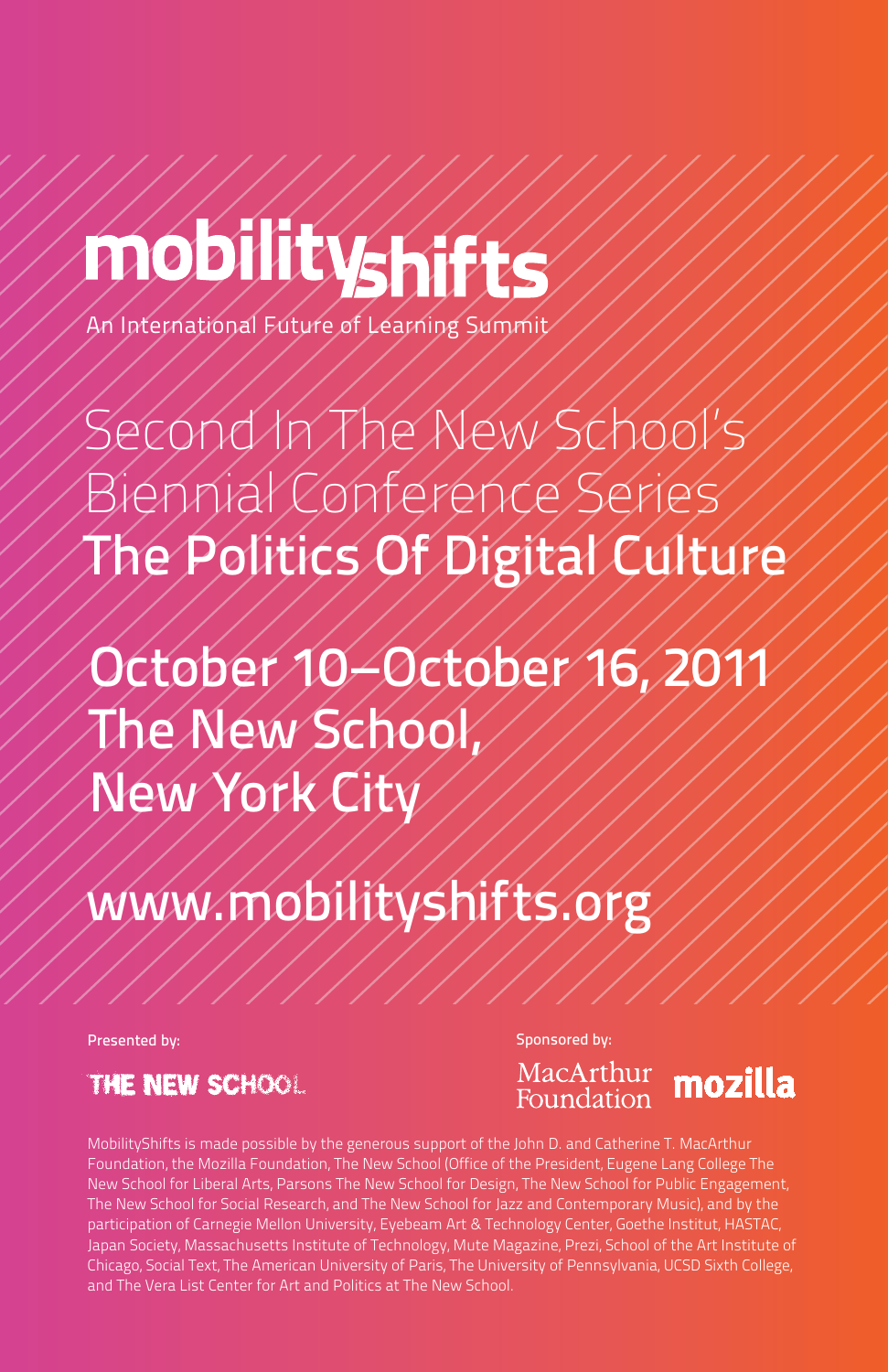MobilityShifts is made possible by the generous support of the John D. and Catherine T. MacArthur Foundation, the Mozilla Foundation, The New School (Office of the President, Eugene Lang College The New School for Liberal Arts, Parsons The New School for Design, The New School for Public Engagement, The New School for Social Research and The New School for Jazz and Contemporary Music), and by the participation of Carnegie Mellon University, Eyebeam Art & Technology Center, Goethe Institut, HASTAC, Japan Society, Massachusetts Institute of Technology, Mute Magazine, Prezi, School of the Art Institute of Chicago, Social Text, The American University of Paris, The University of Pennsylvania, UCSD Sixth College, and The Vera List Center for Art and Politics at The New School.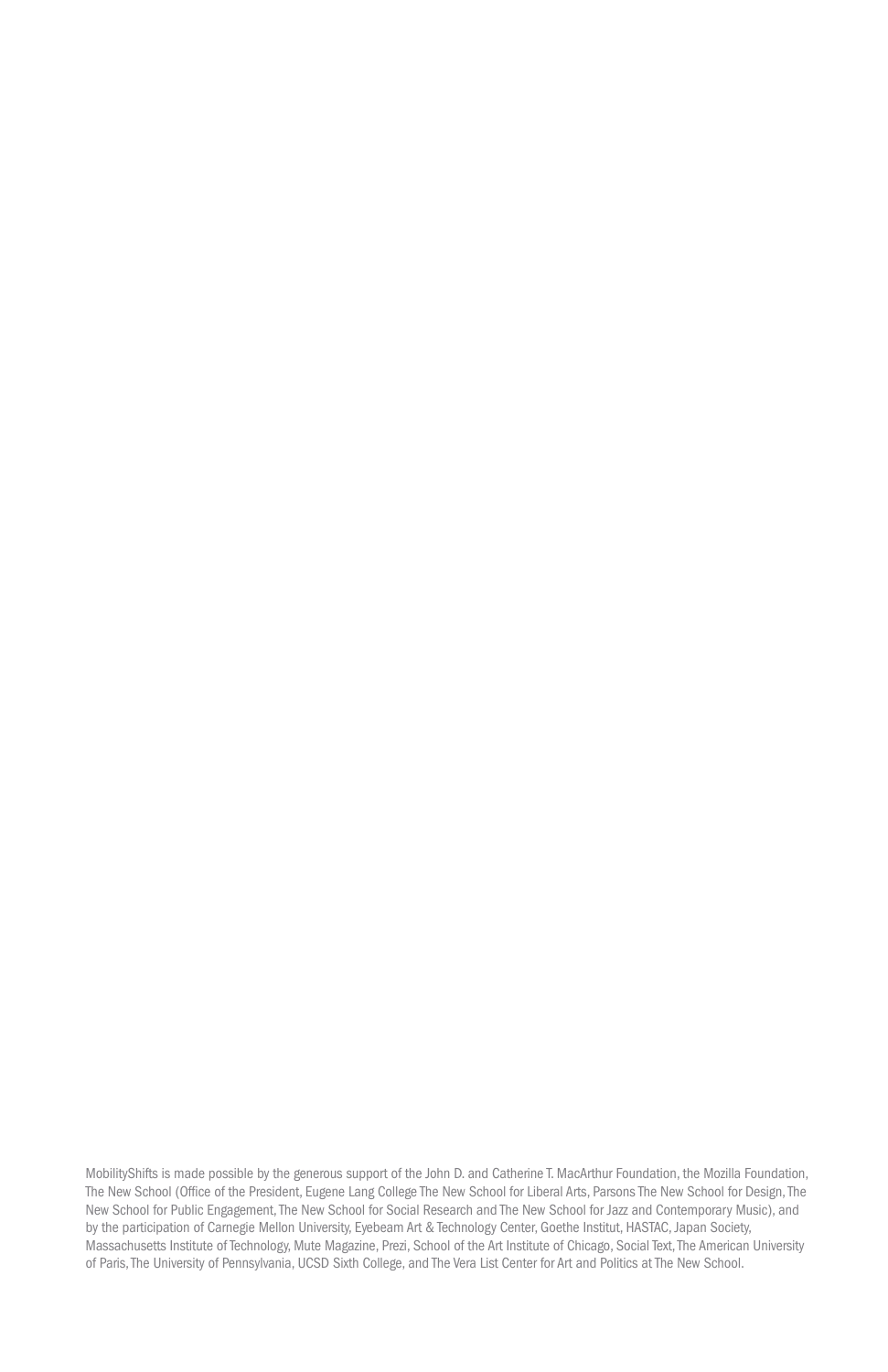## Acknowledgements

Summit Chair and Chair of the Politics of Digital Culture Conference Series Trebor Scholz

#### Conference Co-Chairs

Karen DeMoss Matthew K. Gold David Theo Goldberg Edward Keller Elizabeth Losh

#### Summit Steering Committee

Arien Mack Katie Salen McKenzie Wark

Summit Producer Jennifer Conley Darling

Associate Summit Producers Elizabeth Carlson Caroline Buck

Web Design Chris Barr

Conference Discussion all members of the iDC mailing list

Mailing List Moderators Trebor Scholz Caroline Buck

Event PR, Marketing, Poster Design Communications and External Affairs, The New School

Photo Documentation

Conway Liao

#### Video Interviews John Drew

#### Volunteer Coordinator

Hanna Sender

#### Website Translators

Siyu Chen Sofia Garcia Yu Jin Lee Julia Patricia Carrillo Lerma

#### Promotional Video

Robert Hickerson Rachel Mailler

#### Video Documentation

Really Useful Media Robert Stark Lighting

Book Designer Jena Sher

### Book Copy Editor

Angela Carr

#### Research Assistants

Caroline Buck Farah Momin

#### Special Thanks

For their continuous support of the Politics of Digital Culture conference series, we thank the President's and Provost's office at The New School. We are grateful to Constance M. Yowell, Director of Education at the John D. and Catherine T. MacArthur Foundation, for having faith in us. Likewise, we are indebted to the Deans at Eugene Lang College The New School for Liberal Arts, Parsons The New School for Design, The New School for Public Engagement, and The New School for Social Research. We would also like to thank Jena Sher, the book designer, Angela Carr, the copy editor, Farah Momin, the research professor at Pomona College for offering us the use of MediaCommons for the peer review process.

Thank you to Alex Draifinger, Verna de LaMothe, Stephen Kimmerling,Kathleen Breidenbach, Lindsay Jochets, Rachelle Rahme, Eleni Beja, Mary Doctor, Jennifer Riegle, Virginia Mayer, Eugene Lang Dean's Office, Media Services, Campus Security, Facilities, Catering, The New School students and alumni for their participation, and all New School faculty members who incorporated the summit into their syllabi.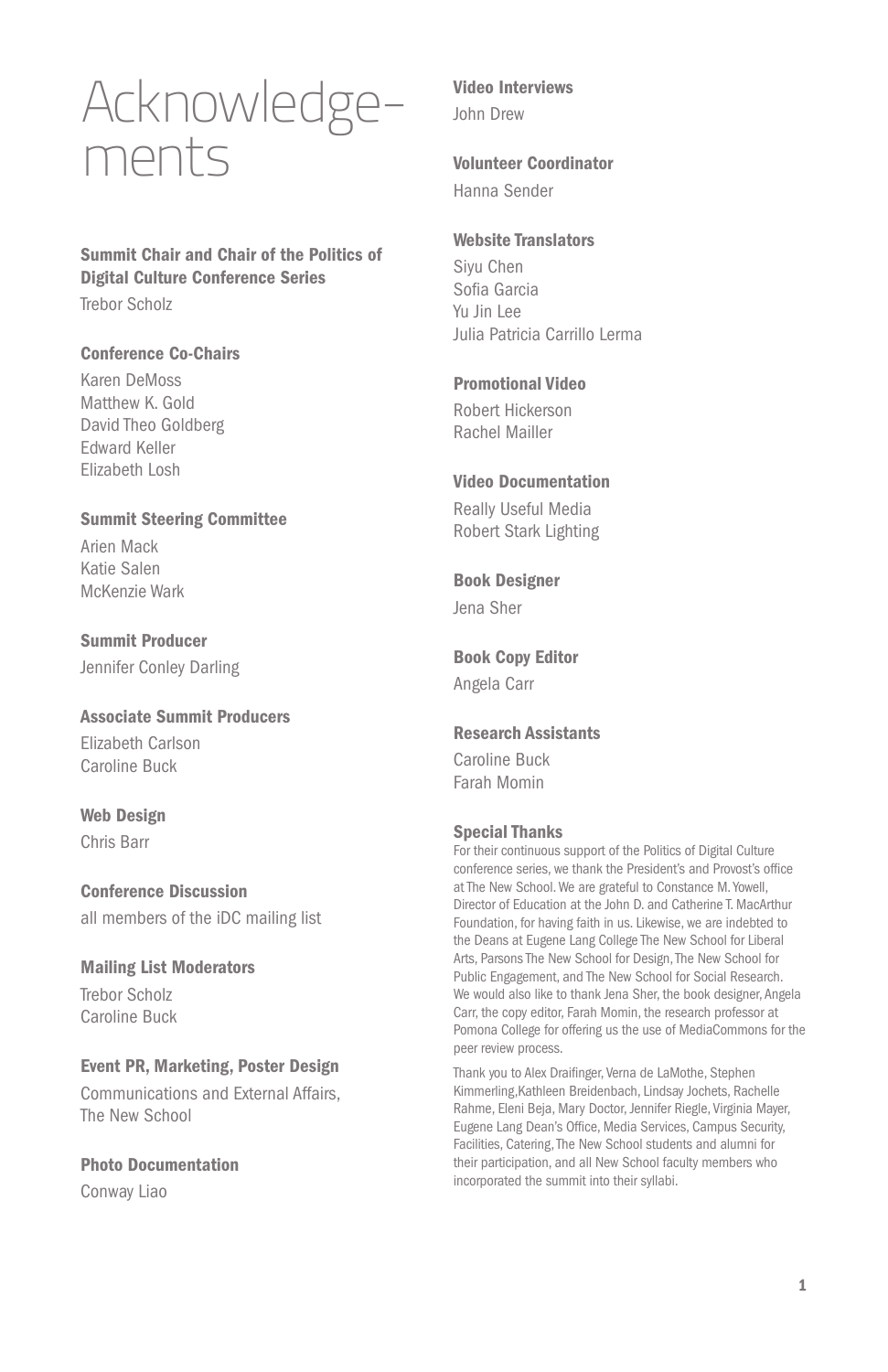# Welcome to MobilityShifts

Building on the momentum of Mozilla's Drumbeat Festival in Barcelona and MacArthur's Digital Media and Learning conference in Los Angeles, The New School now presents MobilityShifts. Reflecting The New School's focus on disciplinary mobility between design, art, and the social sciences, this week-long international summit is comprised of a conference, project demonstrations, workshops, exhibitions and a theater performance. MobilityShifts joins more than 260 media scholars, students, artists, web developers, policy makers, technologists, teachers, librarians, and learning activists from 22 countries.

MobilityShifts carries forward some of the questions discussed at the preceding two events: How can we dispel the myth of the digital native? What are the limitations of the "digital literacies" paradigm and its first world/third world assumptions?

Other queries emerged out of debates leading up to MobilityShifts when some 80 New School students, staff, and faculty convened last fall for a series of workshops: What are new pedagogical approaches for learning with mobile platforms? How can global participants use mobile media to create rich social contexts around important learning tasks? What are new pedagogical approaches for real-time mobile learning that make full use of the potential of mobile phones, iPods, laptops, PDAs, smart phones, Tablet PCs, and netbooks in informal contexts? How can we expand our definition of digital learning to include a diversity of practices that might include social networking among migrants, witness journalism and computer hacking? What are the effects of certifying new self-directed types of study considering the widespread defunding of public higher education for the non-rich?

Today, universities are increasingly exposed to the unforgiving logic of the profit imperative. It comes at no surprise that the University of California raised tuition by 18% in 2011. The cost of education is rising and students seeking a formal degree are increasingly caught in a "debt

trap." More and more people wish to gain access to higher education but over the next decade, institutions for higher learning will simply not be able to accommodate them. In response, Governor Tim Pawlenty, on the Daily Show last year, called for the complete privatization of education. Downloadable courseware is central to his vision, part of the widespread battle against public education. For-profits like the Apollo Group and Kaplan, supported by enormous sums of public money, are part of a rapidly growing sector of the education industry, largely aiming to offer a stripped, low-cost version of education that often more closely resembles training.

This combination of educational and technological changes provides a stark incentive for students to step outside the academy to meet their learning goals. They find that more information is available outside of the classroom than inside but, of course, this does not mean that learning is taking place. MobilityShifts explores the changing locales for learning, from libraries, after school programs, and museums to abandoned barbershops. Some Do-It-Yourself learning projects, mostly small and temporary, include The Free Slow University of Warzaw, Edu-Factory, The School of Everything, The Public School, Bruce High Quality Foundation, Cybermohalla in India, SuperCool School, Universidad Experimental, P2P U, Khan Academy, Border Academies, Conecta2 in Mexico, Universidad Nómada, The University of the People, Citilab in Spain, or EscueLab in Peru.

To explore the meaning of these new structures of learning for higher education, MobilityShifts brings together projects ranging from pragmatic, degreegranting learning platforms to those developed by artists. Blake Stimson cautions that the Do-It-Yourself approach to education cuts as easily to the right as it does to the left. Some projects explore democratic access to knowledge and foster alternative, peer-to-peer revenue models but there are also countless ventures that offer an increasingly individualized and consumerist understanding of the value of education.

Unsurprisingly, deinstitutionalized, self-directed learning is not new. In 1915, one of the founders of The New School, John Dewey, emphasized that education does not only take place in schools and that it ought to prepare learners for democratic citizenship. Austrian philosopher Ivan Illich wanted

to de-school society following his belief that students learn without and often despite their teachers. Or, think of Jacques Rancière's notion of emancipated learning and Joseph Beuys' concept of the social sculpture. Both aim to create situations in which all learners actively engage with each other and the teacher, think in more complex ways, gain better judgment, become more principled and curious, and lead distinctive and productive lives.

Today, the 1970s model of the free, antiinstitutional "university" meets new learning opportunities provided by digital media. Since 2001, MIT, Rice University and many others have released educational resources online and, in this world of informational plenty, instructors have been learning how to mobilize these "open resources." John Willinsky presciently argued that open access to educational resources is about turning knowledge into a greater vehicle for public education.

Institutions of higher learning have changed far more slowly than the modes of participatory learning offered by the Internet. Davidson and Goldberg argue that in our schools too little has changed in terms of how we teach, where we teach, what we teach, who teaches, who administers and who services. What kind of insertions, rearrangements and revamping within existing institutional frameworks can we imagine? Schools should acknowledge the opportunities created by the confluence of mobile technologies, the World Wide Web, film, video games, TV, comics, and software while, of course, not sliding into technoutopianism, acknowledging recurring challenges. The future of learning will not be solely determined by digital culture but by the re-organization of power relationships and institutional protocols. Digital media, however, can play a pivotal role in this process of transformation.

#### *Trebor Scholz*

*Chair, MobilityShifts Summit The New School*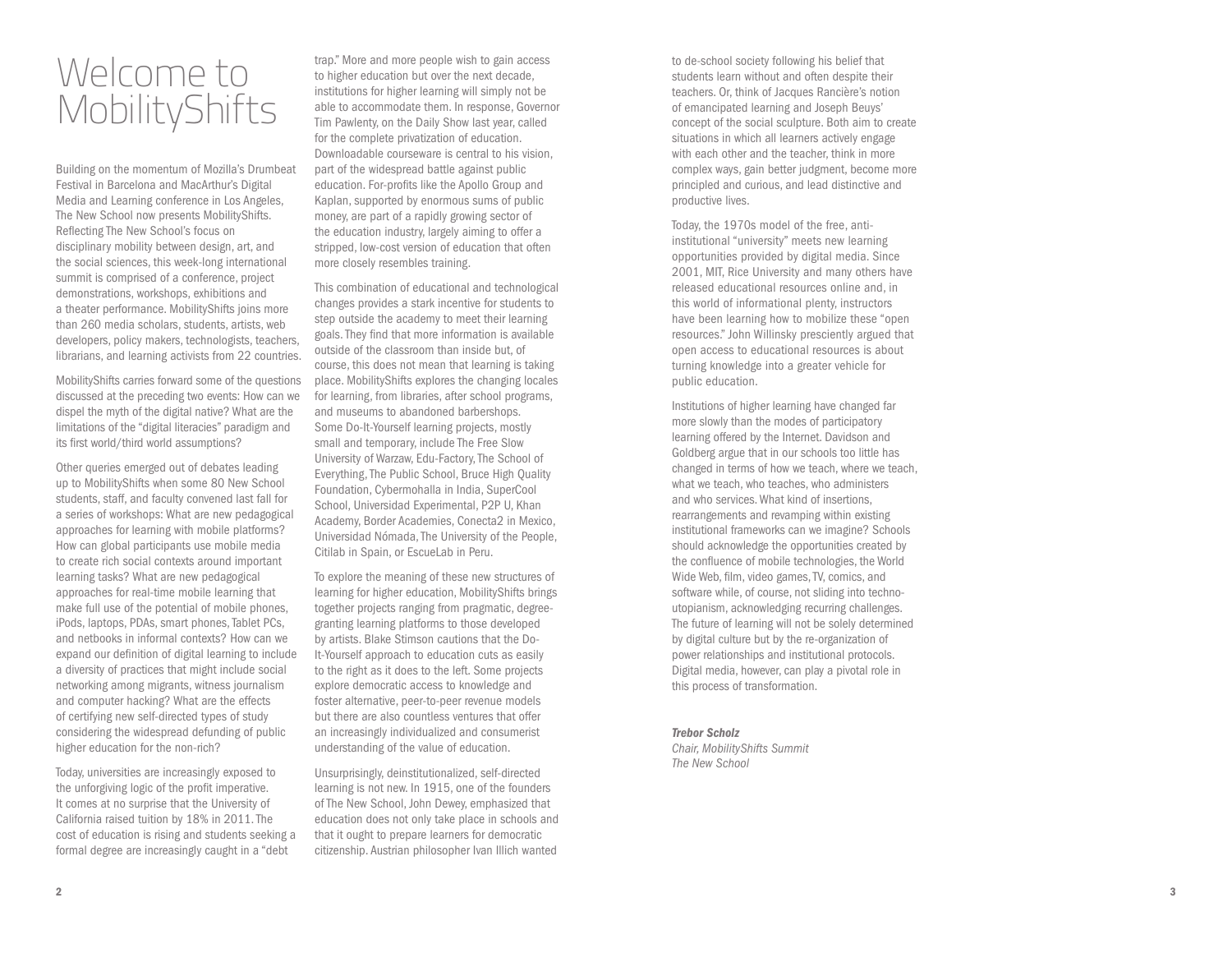## Important Information

## **Registration**

Registration is required and allows access to all MobilityShifts events.

MobilityShifts is FREE to New School students, staff and faculty.

To register, please visit: http://mobilityshifts.org/register1/

## **Twitter**

Handle: @idctweets Hash Tag: #mobilityshifts Add this to the end of each tweet!

## **Hangout Rooms**

You did not come to this conference just to get inspired, learn, code, dance and network. You'll want to catch up with friends, compare notes, and start collaborations. These hangout rooms are reserved for you to use as you see fit:

#### Monday:

 $\blacktriangleright$  12:00–10:00 p.m. 80 Fifth Avenue, room 529 80 Fifth Avenue, room 802

#### Tuesday:

▶ 12:00–5:00 p.m. 80 Fifth Avenue, room 529

#### Wednesday:

▶ 7:30–10:00 p.m. Orientation Room, 2 West 13th St.

#### Thursday:

 2:00 a.m.–6:00 p.m. 64 West 11th St., room 117

#### Friday:

 10:00 a.m.–6:00 p.m. 65 West 11th St., room 101 65 West 11th St., room 354C

Saturday: 10:00 a.m.–6:00 p.m. 80 Fifth Avenue, room 802 64 West 11th St., room 117

## **Play the MobilityShifts Game!**

Players take on the role of spies, using their mobile phones to reveal the identities of other players on their target list. To identify another spy, players must secretly snap a photo of their target with their mobile camera, using the target's conference badge as identification. A player may choose to join ad hoc teams, by "paying" other players to encrypt, or digitally hide, their identity for a period of time. Interactions between players occur through SMS, Twitter and the real world.

Play the game and connect with themes from the MobilityShifts summit:

- Informal Peer Networks and Computer Hacking
- Learning As Risk-Taking and Uncertainty
- Abductive Participation
- Relationships Between Non-Monetary Economies
- Mobile Platforms with More Than One-Way Content
- Collaborative Thinking
- Embodied Learning

This game was created by students from Parsons The New School for Design and Carnegie Mellon University in collaboration with advisors:

*David Carroll, The New School*

*Drew Davidson, Carnegie Mellon University*

http://mobilityshifts.org/game

## **For the Most Up-to-Date Information Visit** www.mobilityshifts.org

Policy Day

Relevant Policy Strand events will occur throughout the week denoted as P in the program

#### Saturday, October 15,

 10:00 a.m.–5:30 p.m. Tishman Auditorium, Alvin Johnson/J.M. Kaplan Hall, 66 West 12th Street

Many of the technologies transforming our learning processes have not emerged from within schools and universities; what's more, they often are marginalized within the walls of our traditional educational and learning systems. Yet the changes technologies have brought in how we live, learn, work, and communicate are profoundly shaping conversations within and about our educational institutions. This Policy Strand explores implications for our educational institutions based on insights from the Mobility Shifts experts, innovators, and entrepreneurs.

Throughout the week, scheduled events provide perspectives on four critical areas for educational and learning systems to consider:

- Impacts and Approaches of Mobile and Digital Learning
- Open Access/ Curricular Materials
- New Models and Structures for 21st Century Learning
- Assessing Non-Standardized Learning

From new experiments like DIYU and badges to analyses of challenges and opportunities in democratization and globalization of mobile technologies, these events will provide policymakers grounding in some of the major concepts influencing discussions about shifts in 21st century education.

The New School will provide analysis of the policyrelated events from the week-long conference as part of Policy Day.

The Policy Day focuses on the particular contexts of K-12 and higher education systems and our need to rethink how we design, deliver, and assess learning in schools and universities.

#### $10:00$  a.m.

MobilityShifts Highlights: An Analytic Overview of Summit Events Related to Policy

#### $\triangleright$  11:00 a.m.

Opening Remarks and Keynote Welcome: *Trebor Scholz, Eugene Lang College The New School for Liberal Arts*

*Remarks: David Van Zandt, President, The New School*

*Keynote: Eduardo Ochoa, Assistant Secretary for Postsecondary Education*

 $12:30$  p.m. Lunch Break

#### ▶ 1:15 p.m.

Hopes and Speed Bumps: Lessons from Developing Technology Innovations in Federal Offices *Richard Culatta, US Senate; Thirdrail Games*

*Suzanne Hall, U.S. Department of State*

*Hal Plotkin, Department of Education, Advisor*

Leaders in federal government share their approaches for integrating technological innovations for learning

#### 3:00 p.m.

#### Implications for K-12 and Higher Education Systems

A discussion and Q&A with leaders in policy, higher education, and K-12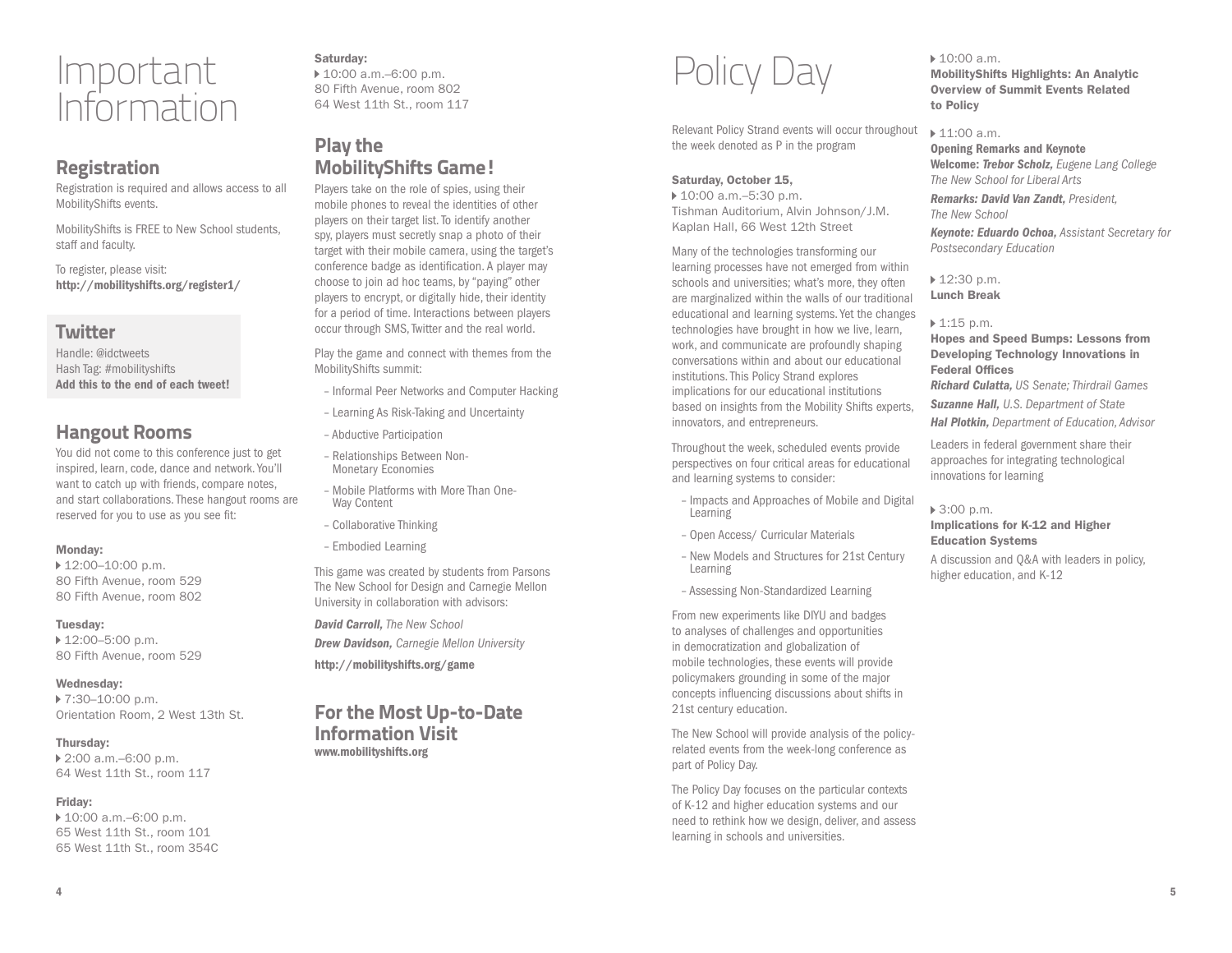

## **A Project by Luis Camnitzer** *Curated by Christiane Paul and Trebor Scholz*

#### Wednesday, September 21– Saturday, October 15

Arnold and Sheila Aronson Gallery Sheila C. Johnson Design Center 66 Fifth Ave. at 13th Street

#### Wednesday, September 21

#### 6:30–9:00 p.m. Opening Reception

Arnold and Sheila Aronson Gallery Sheila C. Johnson Design Center 66 Fifth Ave. at 13th Street

In The Assignment Book, Luis Camnitzer presents unresolved conundrums and questions. The exhibition is intended to stimulate critical multidisciplinary thinking on the questions raised and prompt visitors to leave responses that serve as new stimuli for dialogue. Like the blog format, the exhibition offers a platform for the artist, curators, and visitors to enter into conversation as equal partners, thereby deinstitutionalizing learning and challenging the traditional role of the artist/teacher.

#### Tuesday, October 11, 6:30–8:30 p.m. A Conversation between the Artist and the Curator

Wollman Hall, Eugene Lang Building 65 West 11th Street, 5th floor *Sponsored by the Vera List Center for Art and Politics*

Luis Camnitzer is an Uruguayan artist residing in the U.S. since 1964. He received a degree in sculpture from the Escuela Bellas Artes of the University of Uruguay, where he also studied architecture at the School of Architecture. A professor emeritus of the State University of New York, he is the recipient of two Guggenheim Fellowships (1961 and 1982) and the Frank Jewett Mather Award, College Art Association (2011).

Camnitzer's work has been exhibited in several international exhibitions, among them the Venice Biennale (1988 when he represented Uruguay with a one-person show), the Whitney Biennial (2000), and Documenta XI (2002). His work is in over thirty museum collections, among them the Museum of Modern Art, New York; Tate Modern, London; and the Museo de Bellas Artes, Havana, Cuba.

Camnitzer presently is the pedagogical advisor for the Patricia Phelps de Cisneros Collection. Among his books are New Art of Cuba, Conceptualism in Latin American Art: Didactics of Liberation and On Art, Artists, Latin America and Other Utopias, all published by University of Texas Press. His work is represented by Alexander Gray Associates in New York.

http://mobilityshifts.org/exhibition/

## The Ghana ThinkTank: Developing the First World

## **Exhibition**

Monday, October 10–Sunday, October 16 Skybridge Art Space, Eugene Lang Building 65 West 11th Street, 3rd floor

## **Mobile Unit**

Monday, October 10–Sunday, October 16, ▶ 12:00–6:00 p.m. Entrance of The New School,

66 West 12th Street

The Vera List Center for Art and Politics has hired the Ghana ThinkTank Mobile Unit to solve the problems posed by the MobilityShifts: An International Future of Learning Summit.

The "Mobile Unit" is a custom-built teardrop trailer designed to journey into different locales in the so-called First World where it collects issues of concern to the local community. From there, the problems get sent to think tanks in Ghana, Cuba, El Salvador, Mexico, Serbia, Iran, and Afghanistan or other countries, where strategies are developed to address the problems. The trailer then rolls back into the communities, this time as a mobile workstation, cooperating with community members to apply the solutions received from this global network of think tanks. Ghana ThinkTank thus reverses the customary flow of knowhow from socalled developed to developing countries in playful and provocative ways.

For the duration of the summit, the Think Tank will be positioned outside The New School's historic main building to ask, "what is wrong with digital education?" Solutions received from this international network of think tanks will be

presented, and additional queries gathered. So come, voice your concerns with digital education and take note of the Ghana ThinkTank solutions.

Ghana ThinkTank was created in 2006 by Christopher Robbins, John Ewing, and Matey Odonkor. Maria del Carmen Montoya joined the project in 2009. Between them, they have lived and worked in West Africa, the South Pacific, former Yugoslavia, the Caribbean, and South, Central and North America. They have exhibited in the National Museum of Wales, PERFORMA, Kunsthallen Nikolaj/ Copenhagen Contemporary Art Center, the Station Museum, and received awards from the Knight Foundation, MIT Community Fund, New York Foundation for the Arts, STEIM, SIGRAPH, and Rhizome Commission. Ghana ThinkTank was a finalist for the Frieze Foundation Cartier Award in 2010.

## **Ghana ThinkTank Talk**

#### Thursday, October 13,

▶ 7:30–9:00 p.m. Alvin Johnson/J.M. Kaplan Hall, 66 West 12th Street, room 510

What are the hidden assumptions behind international development? How may the frictions inherent in cross-cultural exchanges be creatively exploited rather than silenced? Artists and Ghana ThinkTank founding members John Ewing and Christopher Robbins discuss recent projects by this worldwide network of think tanks.

#### http://mobilityshifts.org/workshops/ ghana-think-tank

http://ghanathinktank.org/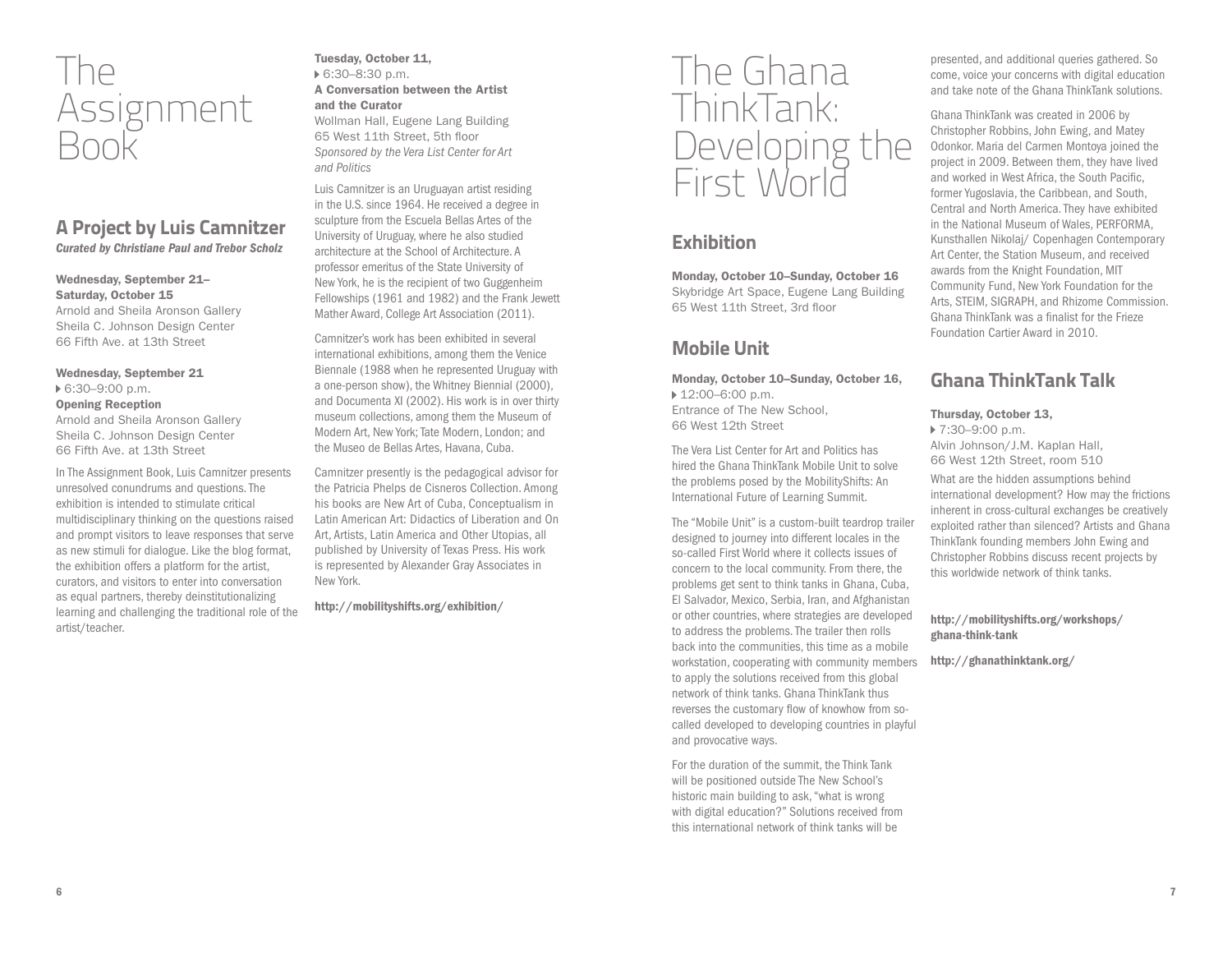## Theater Performance: PROJECT SHIFT

## **Directed by Cecilia Rubino**

Thursday, October 13, 2011 **▶ 8:00 p.m.** 

Tishman Auditorium, Alvin Johnson/J.M. Kaplan Hall, 66 West 12th Street

*PROJECT SHIFT* is a multidisciplinary, multimedia performance piece, which addresses the future of technology in learning.

PROJECT SHIFT will connect educators, youth groups, and artists from across the United States using the technology of today to create a performance exploring the methods of educating the youth of tomorrow.

PROJECT SHIFT's creators are a number of groups around the United States, who communicated a conversation that could be adapted into a live event. The performance will include video, sound, poetry, and physical movement.

#### Dialogue participants:

- Artists for Humanity (Boston)
- I Have a Dream Foundation (New York City)
- Institute for Urban Education (New York City)
- TRACE (Chicago)
- Urban World (New York City)
- The Mighty Third Rail
- Artists:
- Ian Baggette
- Darian Dauchan
- Daja Dobbins
- Nadia Garbosky
- Ish Islam
- Max Jaffe
- Andrew Lewis
- Brian Lewis
- Steven Lugerner
- Kate Messinger
- Teddy Rodger
- Yarminlah Rosa
- Zewidtu Ruffin
- David Scanion
- Curtis Stewart
- Lucas Syed
- Ally Tufenkjian
- Ben Van Vuren
- Suchan Vodoor

#### http://mobilityshifts.org/theater/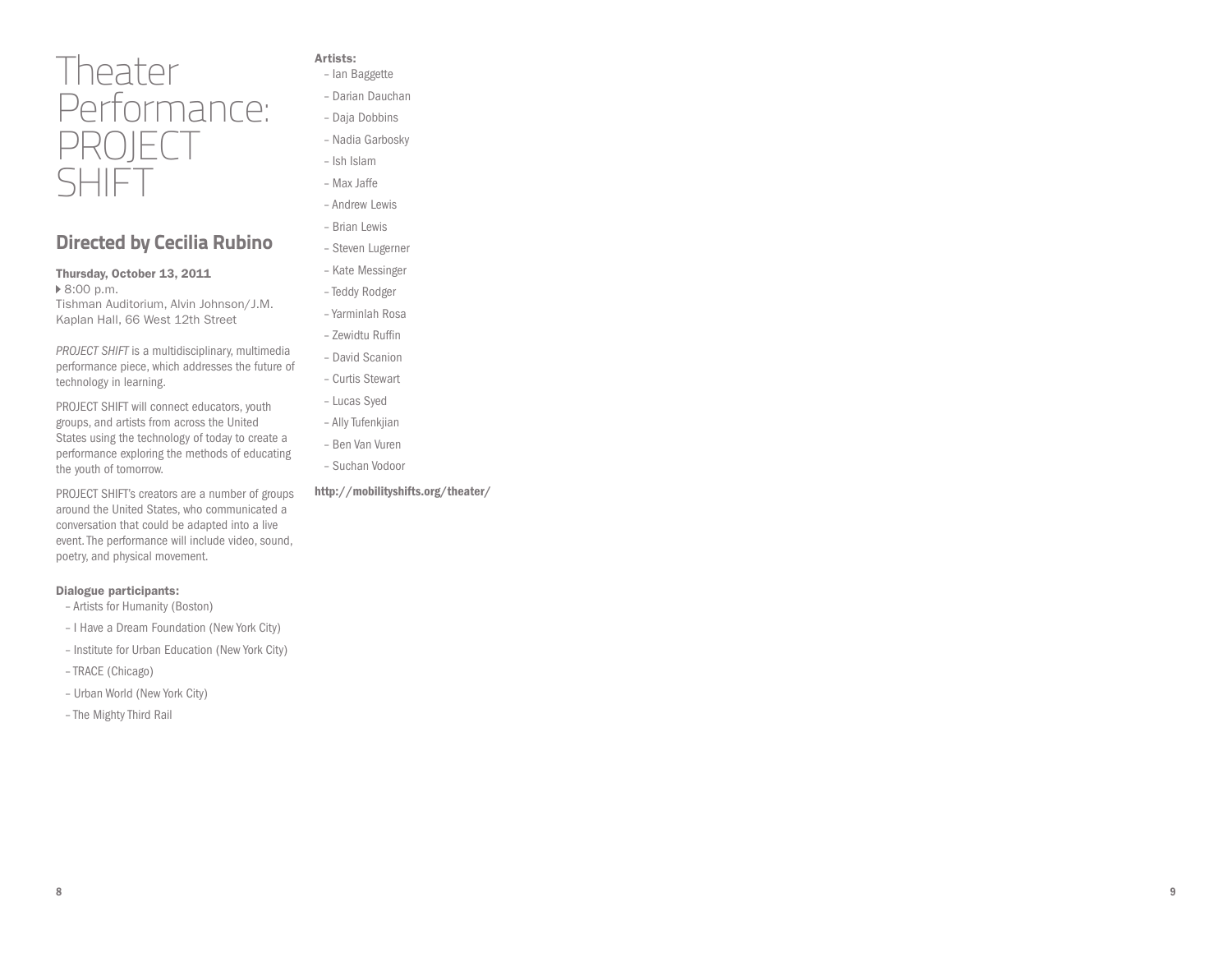# Monday, October 10 **Monday, October 10**

|                                  | Arnhold Hall, 55 West<br>13th St., 2nd fl                        | Wolff Conference Room<br>6 East 16th St., room<br>1103                  | Room 510, 66 West<br>12th St., 5th fl                                                          | Hirshon Suite, 55 West<br>13th St., 2nd fl                | Orozco Room, 66 West<br>12th St., 7th fl                       | Room 529, 80 Fifth<br>Ave., 5th fl        |
|----------------------------------|------------------------------------------------------------------|-------------------------------------------------------------------------|------------------------------------------------------------------------------------------------|-----------------------------------------------------------|----------------------------------------------------------------|-------------------------------------------|
| 11:00-11:30 a.m.                 |                                                                  |                                                                         |                                                                                                |                                                           |                                                                |                                           |
| 11:30-12:00 p.m.                 |                                                                  |                                                                         |                                                                                                |                                                           | ▶ 11:30 a.m.-1:00 p.m.<br>Wikipedia and                        |                                           |
| 12:00-12:30 p.m.                 |                                                                  |                                                                         |                                                                                                |                                                           | Academia, Friends at<br>Last? [W]<br>Frank Schulenburg         | ▶ 12:00-10:00 p.m.<br><b>Hangout Room</b> |
| $12:30-1:00$ p.m.                |                                                                  |                                                                         |                                                                                                |                                                           |                                                                |                                           |
| $1:00-1:30$ p.m.                 | $\triangleright$ 1:00-5:00 p.m.<br><b>MobilityShifts Science</b> |                                                                         |                                                                                                |                                                           |                                                                |                                           |
| $1:30-2:00$ p.m.                 | Fair [D]                                                         |                                                                         |                                                                                                | $\triangleright$ 1:45-3:00 p.m.<br>3-D Printing, Coulors, |                                                                |                                           |
| 2:00-2:30 p.m.                   |                                                                  |                                                                         |                                                                                                | Music [PD]<br>Ginger Coons,<br>Matt Ratto,                | $\triangleright$ 2:00-5:00 p.m.<br><b>Learning with Mobile</b> |                                           |
| $2:30-3:00$ p.m.                 |                                                                  |                                                                         |                                                                                                | Margaret Lam,<br>Bob Ree                                  | x Printed Media<br>Day 1 of 2 [W]<br>Federico Casalegno,       |                                           |
| $3:00-3:30$ p.m.                 |                                                                  |                                                                         |                                                                                                |                                                           | Orkan Telhan                                                   |                                           |
| $3:30-4:00$ p.m.                 |                                                                  |                                                                         |                                                                                                |                                                           |                                                                |                                           |
| 4:00-4:30 p.m.                   |                                                                  |                                                                         |                                                                                                | ▶ 4:15-5:30 p.m.<br>MedienBildungsRaum<br>[W]             |                                                                |                                           |
| 4:30-5:00 p.m.                   |                                                                  |                                                                         | $\triangleright$ 4:30-7:30 p.m.<br><b>Teaching with Video:</b><br><b>Featuring MediaThread</b> | Konstanze Schuetze,<br>Torsten Meyer                      |                                                                |                                           |
| 5:00-5:30 p.m.                   |                                                                  | $\triangleright$ 5:00-8:00 p.m.<br><b>Creating with Scratch!</b><br>[W] | [W]<br>Jonah Bossewitch,                                                                       |                                                           |                                                                |                                           |
| $5:30-6:00$ p.m.                 |                                                                  | Evelyn Eastmond                                                         | Mark Phillipson,<br><b>Mark Preston</b>                                                        |                                                           |                                                                |                                           |
| 6:00-6:30 p.m.                   |                                                                  |                                                                         |                                                                                                |                                                           |                                                                |                                           |
| 6:30-7:00 p.m.                   |                                                                  |                                                                         |                                                                                                |                                                           |                                                                |                                           |
| 7:00-7:30 p.m.                   |                                                                  |                                                                         |                                                                                                |                                                           |                                                                |                                           |
| 7:30-8:00 p.m.<br>8:00-8:30 p.m. |                                                                  |                                                                         | $\triangleright$ 8:00-10:00 p.m.                                                               |                                                           |                                                                |                                           |
| 8:30-9:00 p.m.                   |                                                                  |                                                                         | <b>Book Sprints &amp; Booki</b><br>[W]                                                         |                                                           |                                                                |                                           |
| $9:00-9:30$ p.m.                 |                                                                  |                                                                         | Adam Thomas,<br>Cara Bell-Jones                                                                |                                                           |                                                                |                                           |
| $9:30-10:00$ p.m.                |                                                                  |                                                                         |                                                                                                |                                                           |                                                                |                                           |
|                                  |                                                                  |                                                                         |                                                                                                |                                                           |                                                                |                                           |

| Hirshon Suite, 55 West<br>13th St., 2nd fl                                                   | Orozco Room, 66 West<br>12th St., 7th fl                           | Room 529, 80 Fifth<br>Ave., 5th fl        | Room 802, 80 Fifth<br>Ave., 8th fl        |
|----------------------------------------------------------------------------------------------|--------------------------------------------------------------------|-------------------------------------------|-------------------------------------------|
|                                                                                              |                                                                    |                                           |                                           |
|                                                                                              | 11:30 a.m.-1:00 p.m.<br>Wikipedia and                              |                                           |                                           |
|                                                                                              | Academia, Friends at<br>Last? [W]<br>Frank Schulenburg             | ▶ 12:00-10:00 p.m.<br><b>Hangout Room</b> | ▶ 12:00-10:00 p.m.<br><b>Hangout Room</b> |
|                                                                                              |                                                                    |                                           |                                           |
| ▶ 1:45-3:00 p.m.                                                                             |                                                                    |                                           |                                           |
| 3-D Printing, Coulors,<br>Music [PD]<br>Ginger Coons,<br>Matt Ratto,                         | ▶ 2:00-5:00 p.m.<br><b>Learning with Mobile</b><br>x Printed Media |                                           |                                           |
| Margaret Lam,<br><b>Bob Ree</b>                                                              | Day 1 of 2 [W]<br>Federico Casalegno,<br>Orkan Telhan              |                                           |                                           |
|                                                                                              |                                                                    |                                           |                                           |
| ▶ 4:15-5:30 p.m.<br><b>MedienBildungsRaum</b><br>[W]<br>Konstanze Schuetze,<br>Torsten Meyer |                                                                    |                                           |                                           |
|                                                                                              |                                                                    |                                           |                                           |
|                                                                                              |                                                                    |                                           |                                           |
|                                                                                              |                                                                    |                                           |                                           |
|                                                                                              |                                                                    |                                           |                                           |
|                                                                                              |                                                                    |                                           |                                           |
|                                                                                              |                                                                    |                                           |                                           |
|                                                                                              |                                                                    |                                           |                                           |
|                                                                                              |                                                                    |                                           |                                           |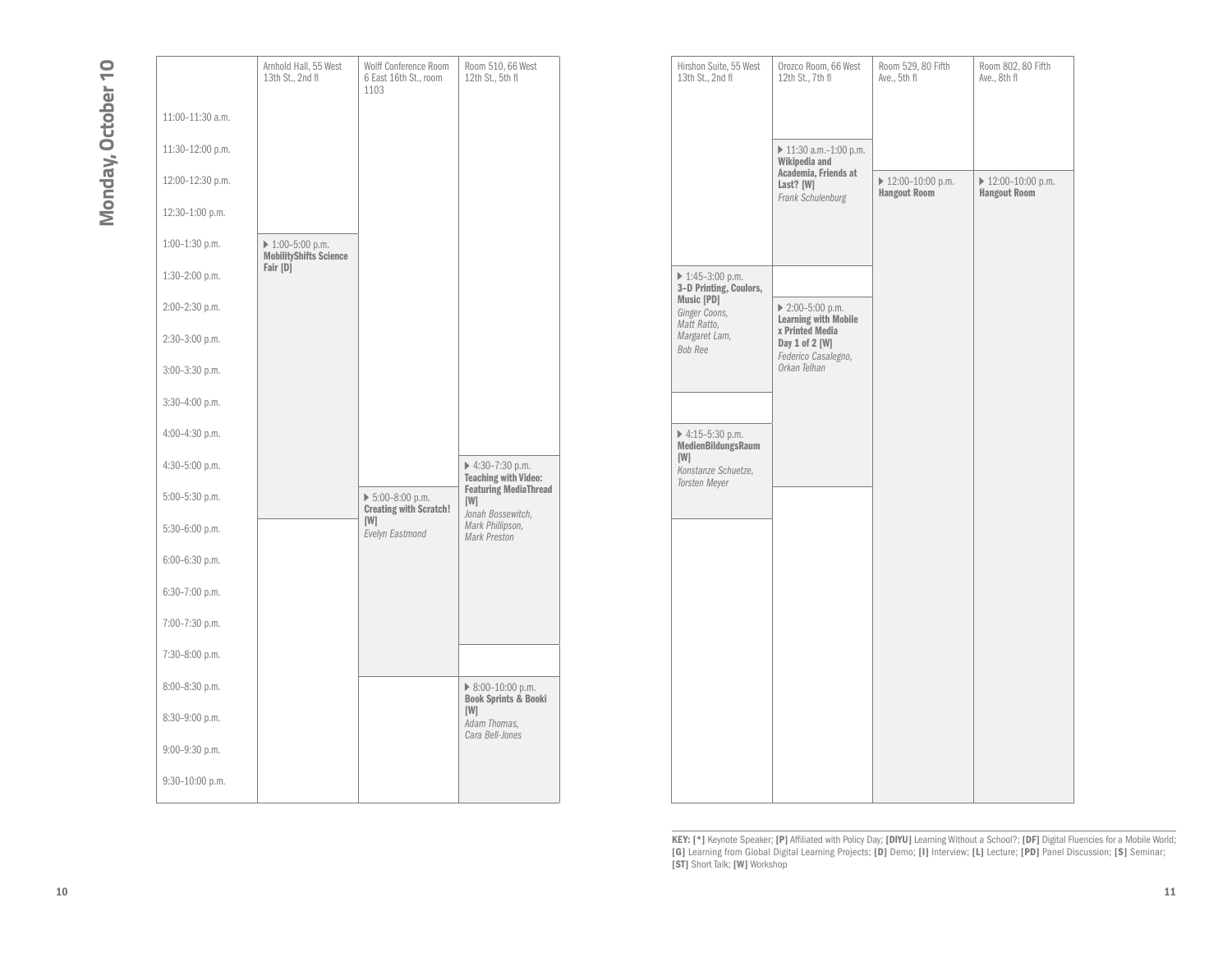# Tuesday, October 11 **Tuesday, October 11**

|                  | Arnhold Hall, 55 West<br>13th St., 2nd fl                        | Wollman Hall, 65 West<br>11th St., 5th fl                           | Room 510, 66 West<br>12th St., 5th fl                                               | Hirshon Suite, 55 West<br>13th St., 2nd fl                       | Orozco Room, 66 West<br>12th St., 7th fl                       | Orientation Room,<br>West 13th St., gro            |
|------------------|------------------------------------------------------------------|---------------------------------------------------------------------|-------------------------------------------------------------------------------------|------------------------------------------------------------------|----------------------------------------------------------------|----------------------------------------------------|
| 10:00-10:30 a.m. |                                                                  |                                                                     |                                                                                     |                                                                  | $\triangleright$ 10:00 a.m.-2:00 p.m.<br><b>Thinking Prezi</b> |                                                    |
| 10:30-11:00 a.m. |                                                                  |                                                                     |                                                                                     |                                                                  | Workshop [W]<br>Drew Banks,<br>Adam Somlai-Fischer             |                                                    |
| 11:00-11:30 a.m. |                                                                  |                                                                     |                                                                                     |                                                                  |                                                                |                                                    |
| 11:30-12:00 p.m. |                                                                  |                                                                     |                                                                                     |                                                                  |                                                                |                                                    |
| 12:00-12:30 p.m. |                                                                  |                                                                     |                                                                                     | $\triangleright$ 12:00-1:00 p.m.<br>The Cryptopticon: [L]        |                                                                |                                                    |
| 12:30-1:00 p.m.  |                                                                  |                                                                     |                                                                                     | *Siva Vaidhyanathan                                              |                                                                |                                                    |
| $1:00-1:30$ p.m. | $\triangleright$ 1:00-5:00 p.m.<br><b>MobilityShifts Science</b> |                                                                     |                                                                                     |                                                                  |                                                                |                                                    |
| $1:30-2:00$ p.m. | Fair [D]                                                         |                                                                     |                                                                                     | ▶ 2:00-3:00 p.m.<br><b>Open Education: The</b>                   |                                                                |                                                    |
| 2:00-2:30 p.m.   |                                                                  |                                                                     |                                                                                     | <b>University and The</b><br>Commons [L]                         |                                                                |                                                    |
| $2:30-3:00$ p.m. |                                                                  |                                                                     |                                                                                     | Matthew K. Gold                                                  |                                                                |                                                    |
| $3:00-3:30$ p.m. |                                                                  |                                                                     |                                                                                     |                                                                  | $\triangleright$ 3:00-6:00 p.m.<br>Learning with Mobile x      |                                                    |
| $3:30-4:00$ p.m. |                                                                  |                                                                     |                                                                                     | $\triangleright$ 11:00 a.m.-<br>$1:00$ p.m.                      | <b>Printed Media</b><br>Day 2 of 2 [W]                         |                                                    |
| 4:00-4:30 p.m.   |                                                                  |                                                                     |                                                                                     | <b>Lateral Learning for</b><br><b>Digital Immigrants</b><br>[PD] | Federico Casalegno,<br>Orkan Telhan                            |                                                    |
| $4:30-5:00$ p.m. |                                                                  |                                                                     |                                                                                     | Marco Castro,<br>Yijun Liao,                                     |                                                                |                                                    |
| $5:00-5:30$ p.m. |                                                                  |                                                                     | $\triangleright$ 5:00-7:00 p.m.<br>Developing a Tablet-                             | José Rodriguez                                                   |                                                                |                                                    |
| $5:30-6:00$ p.m. |                                                                  |                                                                     | <b>Based Course to</b><br><b>Train International</b><br><b>Advocates for Social</b> |                                                                  |                                                                | $\triangleright$ 5:30-7:30 p.m.<br>Design Jam [W]  |
| $6:00-6:30$ p.m. |                                                                  |                                                                     | Change [W]<br>Lisa Dush,                                                            |                                                                  |                                                                | Steven J. Dale,<br>Eulani Labay,<br>Roddy Schrock, |
| $6:30-7:00$ p.m. |                                                                  | ▶ 6:30-8:30 p.m.<br><b>The Assignment</b>                           | Ceasar McDowell,<br>Travis Rejman                                                   |                                                                  |                                                                | Liza Stark                                         |
| 7:00-7:30 p.m.   |                                                                  | <b>Book: A Conversation</b><br>between Luis<br><b>Camnitzer and</b> |                                                                                     |                                                                  |                                                                |                                                    |
| 7:30-8:00 p.m.   |                                                                  | Christiane Paul [1]                                                 | ▶ 7:30-9:30 p.m.<br><b>Technologists of</b>                                         |                                                                  |                                                                |                                                    |
| 8:00-8:30 p.m.   |                                                                  |                                                                     | <b>Tomorrow: Education</b><br>& Special Needs                                       |                                                                  |                                                                | ▶ 8:00-9:30 p.m.<br>Education (in so               |
| $8:30-9:00$ p.m. |                                                                  |                                                                     | Students [PD]<br>Mark Dzula,<br>Jonathan Hill,                                      |                                                                  |                                                                | words)<br>Eunsong Angela K                         |
| $9:00-9:30$ p.m. |                                                                  |                                                                     | Beth Rosenberg,<br>John Schimmel                                                    |                                                                  |                                                                | Jen Begeal, K. Lor<br>Graham, Tara Zep             |
|                  |                                                                  |                                                                     |                                                                                     |                                                                  |                                                                |                                                    |

|                  | Arnhold Hall, 55 West<br>13th St., 2nd fl                        | Wollman Hall, 65 West<br>11th St., 5th fl   | Room 510, 66 West<br>12th St., 5th fl                                               | Hirshon Suite, 55 West<br>13th St., 2nd fl                    | Orozco Room, 66 West<br>12th St., 7th fl        | Orientation Room, 2<br>West 13th St., ground fl  | Room 529, 80 Fifth<br>Ave., 5th fl       | Japan Society, 333 East<br>47th St.                      |
|------------------|------------------------------------------------------------------|---------------------------------------------|-------------------------------------------------------------------------------------|---------------------------------------------------------------|-------------------------------------------------|--------------------------------------------------|------------------------------------------|----------------------------------------------------------|
| 10:00-10:30 a.m. |                                                                  |                                             |                                                                                     |                                                               | ▶ 10:00 a.m.-2:00 p.m.<br><b>Thinking Prezi</b> |                                                  |                                          |                                                          |
| 10:30-11:00 a.m. |                                                                  |                                             |                                                                                     |                                                               | Workshop [W]<br>Drew Banks,                     |                                                  |                                          |                                                          |
| 11:00-11:30 a.m. |                                                                  |                                             |                                                                                     |                                                               | Adam Somlai-Fischer                             |                                                  |                                          |                                                          |
| 11:30-12:00 p.m. |                                                                  |                                             |                                                                                     |                                                               |                                                 |                                                  |                                          |                                                          |
| 12:00-12:30 p.m. |                                                                  |                                             |                                                                                     | $\triangleright$ 12:00-1:00 p.m.<br>The Cryptopticon: [L]     |                                                 |                                                  | ▶ 12:00-9:30 p.m.<br><b>Hangout Room</b> |                                                          |
| 12:30-1:00 p.m.  |                                                                  |                                             |                                                                                     | *Siva Vaidhyanathan                                           |                                                 |                                                  |                                          |                                                          |
| 1:00-1:30 p.m.   | $\triangleright$ 1:00-5:00 p.m.<br><b>MobilityShifts Science</b> |                                             |                                                                                     |                                                               |                                                 |                                                  |                                          |                                                          |
| 1:30-2:00 p.m.   | Fair [D]                                                         |                                             |                                                                                     | $\triangleright$ 2:00-3:00 p.m.<br><b>Open Education: The</b> |                                                 |                                                  |                                          |                                                          |
| 2:00-2:30 p.m.   |                                                                  |                                             |                                                                                     | <b>University and The</b><br>Commons [L]                      |                                                 |                                                  |                                          |                                                          |
| 2:30-3:00 p.m.   |                                                                  |                                             |                                                                                     | Matthew K. Gold                                               |                                                 |                                                  |                                          |                                                          |
| 3:00-3:30 p.m.   |                                                                  |                                             |                                                                                     |                                                               | ▶ 3:00-6:00 p.m.<br>Learning with Mobile x      |                                                  |                                          |                                                          |
| 3:30-4:00 p.m.   |                                                                  |                                             |                                                                                     | $\triangleright$ 11:00 a.m.-<br>$1:00$ p.m.                   | <b>Printed Media</b><br>Day 2 of 2 [W]          |                                                  |                                          |                                                          |
| 4:00-4:30 p.m.   |                                                                  |                                             |                                                                                     | Lateral Learning for<br><b>Digital Immigrants</b>             | Federico Casalegno,<br>Orkan Telhan             |                                                  |                                          |                                                          |
| 4:30-5:00 p.m.   |                                                                  |                                             |                                                                                     | [PD]<br>Marco Castro,<br>Yijun Liao,                          |                                                 |                                                  |                                          |                                                          |
| 5:00-5:30 p.m.   |                                                                  |                                             | ▶ 5:00-7:00 p.m.<br>Developing a Tablet-                                            | José Rodriguez                                                |                                                 |                                                  |                                          |                                                          |
| 5:30-6:00 p.m.   |                                                                  |                                             | <b>Based Course to</b><br><b>Train International</b><br><b>Advocates for Social</b> |                                                               |                                                 | ▶ 5:30-7:30 p.m.<br>Design Jam [W]               |                                          |                                                          |
| 6:00-6:30 p.m.   |                                                                  |                                             | Change [W]<br>Lisa Dush,                                                            |                                                               |                                                 | Steven J. Dale,<br>Eulani Labay,                 |                                          |                                                          |
| 6:30-7:00 p.m.   |                                                                  | $6:30-8:30 p.m.$<br><b>The Assignment</b>   | Ceasar McDowell,<br>Travis Rejman                                                   |                                                               |                                                 | Roddy Schrock,<br>Liza Stark                     |                                          |                                                          |
| 7:00-7:30 p.m.   |                                                                  | <b>Book: A Conversation</b><br>between Luis |                                                                                     |                                                               |                                                 |                                                  |                                          | ▶ 7:00 p.m.<br>Keitai Kids: Youth,                       |
| 7:30-8:00 p.m.   |                                                                  | <b>Camnitzer and</b><br>Christiane Paul [I] | ▶ 7:30-9:30 p.m.<br><b>Technologists of</b>                                         |                                                               |                                                 |                                                  |                                          | <b>Culture &amp; Social Media</b><br>in the U.S. & Japan |
| 8:00-8:30 p.m.   |                                                                  |                                             | <b>Tomorrow: Education</b><br>& Special Needs                                       |                                                               |                                                 | ▶ 8:00-9:30 p.m.<br><b>Education (in so many</b> |                                          | [PD]<br>*Tomi T. Ahonen,<br>*Shin Mizukoshi,             |
| 8:30-9:00 p.m.   |                                                                  |                                             | Students [PD]<br>Mark Dzula,<br>Jonathan Hill,                                      |                                                               |                                                 | words)<br>Eunsong Angela Kim,                    |                                          | Trebor Scholz                                            |
| 9:00-9:30 p.m.   |                                                                  |                                             | Beth Rosenberg,<br>John Schimmel                                                    |                                                               |                                                 | Jen Begeal, K. Lorraine<br>Graham, Tara Zepel    |                                          |                                                          |
|                  |                                                                  |                                             |                                                                                     |                                                               |                                                 |                                                  |                                          |                                                          |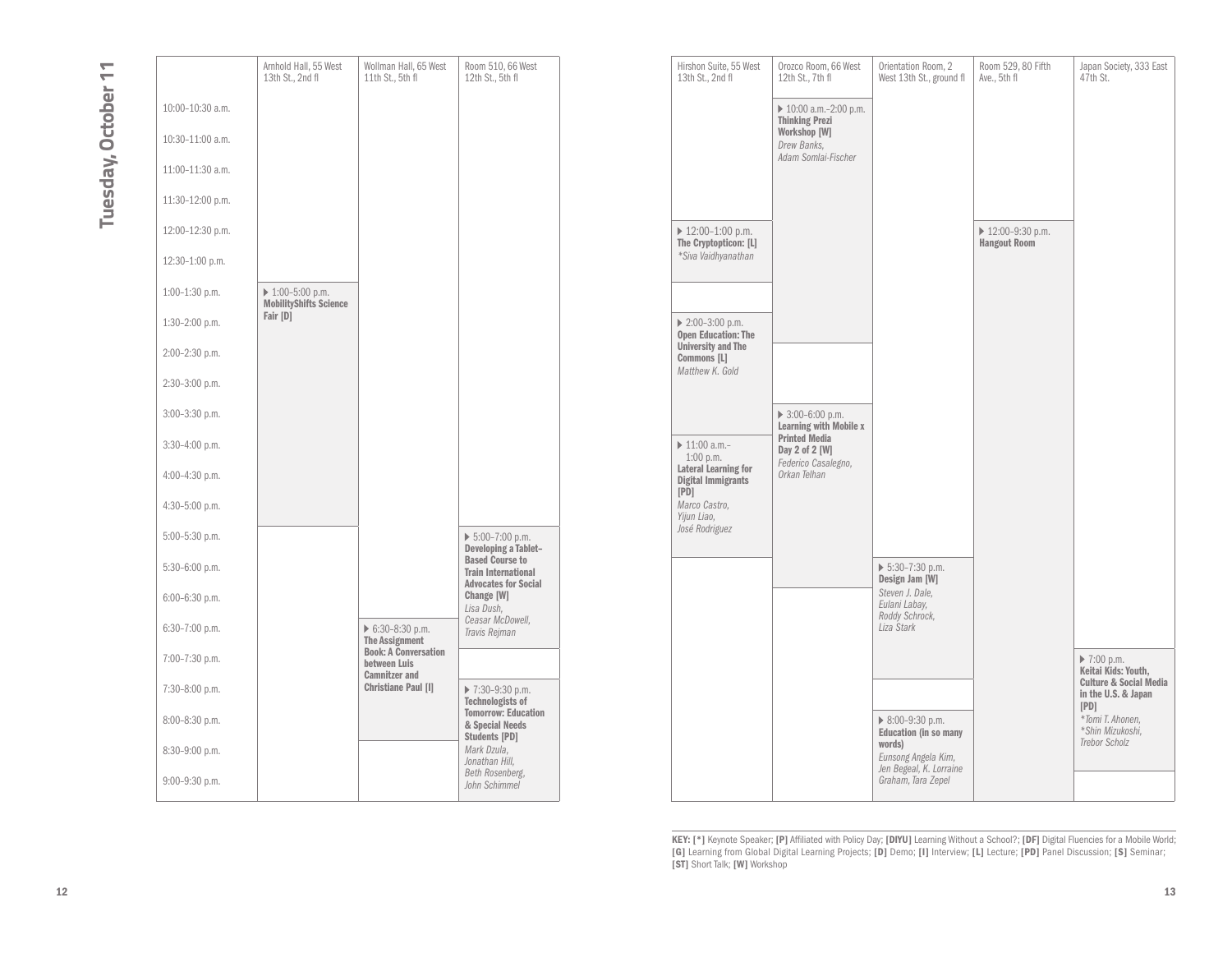|                    | Arnhold Hall, 55 West<br>13th St., 2nd fl                               | Wollman Hall, 65 West<br>11th St., 5th fl      | Room 510, 66 West<br>12th St., 5th fl                  | Hirshon Suite, 55 West<br>13th St., 2nd fl                   | Orozco Room, 66 West<br>12th St., 7th fl                            | Orientation Room, :<br>West 13th St., grou                   |
|--------------------|-------------------------------------------------------------------------|------------------------------------------------|--------------------------------------------------------|--------------------------------------------------------------|---------------------------------------------------------------------|--------------------------------------------------------------|
| $9:00-9:30$ a.m.   |                                                                         |                                                |                                                        |                                                              |                                                                     |                                                              |
| $9:30-10:00$ a.m.  |                                                                         |                                                |                                                        |                                                              |                                                                     |                                                              |
| 10:00-10:30 a.m.   | $\triangleright$ 10:00 a.m.-<br>12:30 p.m.                              |                                                |                                                        |                                                              | $\triangleright$ 10:00 a.m.-<br>12:00 p.m.                          |                                                              |
| 10:30-11:00 a.m.   | <b>Hacking as Learning:</b><br>A Slice of Mozilla                       |                                                |                                                        |                                                              | <b>Beyond Participation:</b><br><b>Designing Local</b>              |                                                              |
| 11:00-11:30 a.m.   | <b>Drumbeat Learning,</b><br>Freedom and the Web<br><b>Festival [W]</b> |                                                |                                                        | ▶ 3:30-5:30 p.m.<br>2050 Classroom [PD]                      | <b>Engagement for a</b><br><b>Mobile Culture [L]</b><br>Eric Gordon |                                                              |
| 11:30-12:00 p.m.   |                                                                         |                                                |                                                        | P. Courtney,<br>S. Pereira,                                  |                                                                     |                                                              |
| 12:00-12:30 p.m.   |                                                                         |                                                |                                                        | L. Schloss.<br>H. Wei,<br>K. Koch,                           | ▶ 12:30-2:30 p.m.<br><b>Multimodal Survey</b>                       |                                                              |
| 12:30-1:00 a.m.    |                                                                         |                                                |                                                        | <b>NYC</b> students                                          |                                                                     |                                                              |
| $1:00-1:30$ p.m.   |                                                                         |                                                |                                                        |                                                              | <b>Research Project [L]</b><br>David Carroll.                       |                                                              |
| $1:30-2:00$ p.m.   | $\triangleright$ 1:30-3:30 p.m.<br><b>Rigorously</b>                    |                                                |                                                        | $\triangleright$ 1:30-3:30 p.m.<br><b>New Pedagogical</b>    | Michael Schober                                                     |                                                              |
| 2:00-2:30 p.m.     | Unprofessional [PD]<br>Liz Barry,                                       |                                                |                                                        | <b>Approaches for</b><br><b>Learning with Mobile</b>         |                                                                     |                                                              |
| 2:30-3:00 p.m.     | Phil Silva,<br>Matthew Lippincott,                                      |                                                |                                                        | <b>Platforms [PD]</b><br>Alisa Berger,<br>Francesca Fay,     |                                                                     |                                                              |
| $3:00-3:30$ p.m.   | Ed Keller                                                               |                                                |                                                        | Christina Jenkins                                            | ▶ $3:00-5:30$ p.m.<br><b>Digital Tools for</b>                      |                                                              |
| $3:30-4:00$ p.m.   |                                                                         |                                                |                                                        |                                                              | <b>Collaborative Teaching,</b><br><b>Learning and Research</b>      |                                                              |
| 4:00-4:30 p.m.     | ▶ 4:00-6:00 p.m.<br>Global Kids [W]                                     |                                                |                                                        | $\triangleright$ 4:00-6:00 p.m.<br>Rights, Access, Power:    | [W]<br>Geoff Gilbert,<br>Mark Hayward,                              |                                                              |
| $4:30 - 5:00$ p.m. | Daria Ng,<br>Barry Joseph,                                              | ▶ 4:30-6:00 p.m.<br>The Beginnings of          | $\triangleright$ 4:30-6:30 p.m.<br><b>Using Mobile</b> | <b>Mobile &amp; Wireless</b><br><b>Access for the People</b> | Claudia Roda                                                        |                                                              |
| 5:00-5:30 p.m.     | Michael Foster,<br>Anthony Negron                                       | the Free University<br>Movement [ST]           | <b>Technology to</b><br><b>Promote Historical</b>      | & Activism [PD]<br>Seeta Peña,                               |                                                                     |                                                              |
| 5:30-6:00 p.m.     |                                                                         | K. Frederiksen.<br>E. Kluitenberg, J. Varon    | <b>Understanding [W]</b><br>Anthony Cocciolo,          | Gangadharan,<br>Carlos Pareja,<br>Chance Williams,           |                                                                     | $\triangleright$ 5:30-7:00 p.m.<br><b>Provoke: Fostering</b> |
| $6:00 - 6:30$ p.m. |                                                                         |                                                | Debbie Rabina                                          | <b>Betty Yu</b>                                              |                                                                     | <b>User Involvement i</b><br><b>Social Media</b>             |
| 6:30-7:00 p.m.     | ▶ 6:30-8:30 p.m.<br>Out Of My Hands [W]                                 | ▶ 6:30-8:00 p.m.<br><b>Free Culture at TNS</b> |                                                        |                                                              |                                                                     | Shlomo Dubnov                                                |
| 7:00-7:30 p.m.     | Zvezdana Stoimirovic,<br>Aggie Toppins                                  | [PD]<br>J. Irish, A. Kamdar,                   | ▶ 7:00-9:30 p.m.<br><b>Global DIY U Case</b>           |                                                              |                                                                     |                                                              |
| 7:30-8:00 p.m.     | J. Pirone, M. Schober,<br>J. Drew                                       |                                                | Studies [L]<br>Juan Manuel Lopez                       |                                                              |                                                                     | ▶ 7:30-10:00 p.m.<br><b>Hangout Room</b>                     |
| 8:00-8:30 p.m.     |                                                                         |                                                | Garduño,<br>Kiko Mayorga,                              |                                                              |                                                                     |                                                              |
| 8:30-9:00 p.m.     | ▶ $8:30-10:00$ p.m.<br>An Autonomous Alt.                               |                                                | Janek Sowa                                             |                                                              |                                                                     |                                                              |
| 9:00-9:30 p.m.     | <b>Accreditation Agency</b><br>[W]                                      |                                                |                                                        |                                                              |                                                                     |                                                              |
| $9:30-10:00$ p.m.  | Thomas Gokey,<br>Ed Keller                                              |                                                |                                                        |                                                              |                                                                     |                                                              |

| Hirshon Suite, 55 West<br>13th St., 2nd fl                                                                                                                                                                     | Orozco Room, 66 West<br>12th St., 7th fl                                                                                          | Orientation Room, 2<br>West 13th St., ground fl                                                     | Room 802, 80 Fifth<br>Ave., 8th fl                                                                                                                                                       |  |
|----------------------------------------------------------------------------------------------------------------------------------------------------------------------------------------------------------------|-----------------------------------------------------------------------------------------------------------------------------------|-----------------------------------------------------------------------------------------------------|------------------------------------------------------------------------------------------------------------------------------------------------------------------------------------------|--|
|                                                                                                                                                                                                                | $\triangleright$ 10:00 a.m.-<br>$12:00$ p.m.<br><b>Beyond Participation:</b><br><b>Designing Local</b><br><b>Engagement for a</b> |                                                                                                     |                                                                                                                                                                                          |  |
| $\triangleright$ 3:30-5:30 p.m.<br>2050 Classroom [PD]<br>P. Courtney,<br>S. Pereira,<br>L. Schloss.                                                                                                           | <b>Mobile Culture [L]</b><br>Eric Gordon                                                                                          |                                                                                                     |                                                                                                                                                                                          |  |
| H. Wei.<br>K. Koch,<br><b>NYC</b> students                                                                                                                                                                     | ▶ 12:30-2:30 p.m.<br><b>Multimodal Survey</b><br><b>Research Project [L]</b><br>David Carroll.                                    |                                                                                                     |                                                                                                                                                                                          |  |
| ▶ 1:30-3:30 p.m.<br><b>New Pedagogical</b><br><b>Approaches for</b><br><b>Learning with Mobile</b><br>Platforms [PD]                                                                                           | Michael Schober                                                                                                                   |                                                                                                     | $\triangleright$ 1:30-03:30 p.m.<br><b>Playful and Digital</b><br>Literacy?: How Digital<br><b>Media Shapes Our</b><br><b>Biographies and</b>                                            |  |
| Alisa Berger,<br>Francesca Fay,<br>Christina Jenkins                                                                                                                                                           | $\triangleright$ 3:00-5:30 p.m.<br><b>Digital Tools for</b><br><b>Collaborative Teaching,</b>                                     |                                                                                                     | <b>Fosters Transformative</b><br>Learning [W]<br>Konstantin Mitgutsch                                                                                                                    |  |
| ▶ 4:00-6:00 p.m.<br>Rights, Access, Power:<br><b>Mobile &amp; Wireless</b><br><b>Access for the People</b><br>& Activism [PD]<br>Seeta Peña.<br>Gangadharan,<br>Carlos Pareja,<br>Chance Williams,<br>Betty Yu | <b>Learning and Research</b><br><b>IMI</b><br>Geoff Gilbert.<br>Mark Hayward,<br>Claudia Roda                                     |                                                                                                     | $\triangleright$ 4:00-6:00 p.m.<br><b>Using Mobile</b><br><b>Technology to</b><br><b>Strengthen Civic</b><br><b>Engagement Between</b><br><b>Women's Networks in</b><br>Sierra Leone [W] |  |
|                                                                                                                                                                                                                |                                                                                                                                   | $\triangleright$ 5:30-7:00 p.m.<br>Provoke: Fostering<br><b>User Involvement in</b><br>Social Media | Elana Langer                                                                                                                                                                             |  |
|                                                                                                                                                                                                                |                                                                                                                                   | Shlomo Dubnov                                                                                       | 6:30-08:30 p.m.<br>Oyster City [W]<br>Meredith Drum,<br>Rachel Stevens.                                                                                                                  |  |
|                                                                                                                                                                                                                |                                                                                                                                   | ▶ 7:30-10:00 p.m.<br><b>Hangout Room</b>                                                            | <b>Phoenix Toews</b>                                                                                                                                                                     |  |
|                                                                                                                                                                                                                |                                                                                                                                   |                                                                                                     |                                                                                                                                                                                          |  |
|                                                                                                                                                                                                                |                                                                                                                                   |                                                                                                     |                                                                                                                                                                                          |  |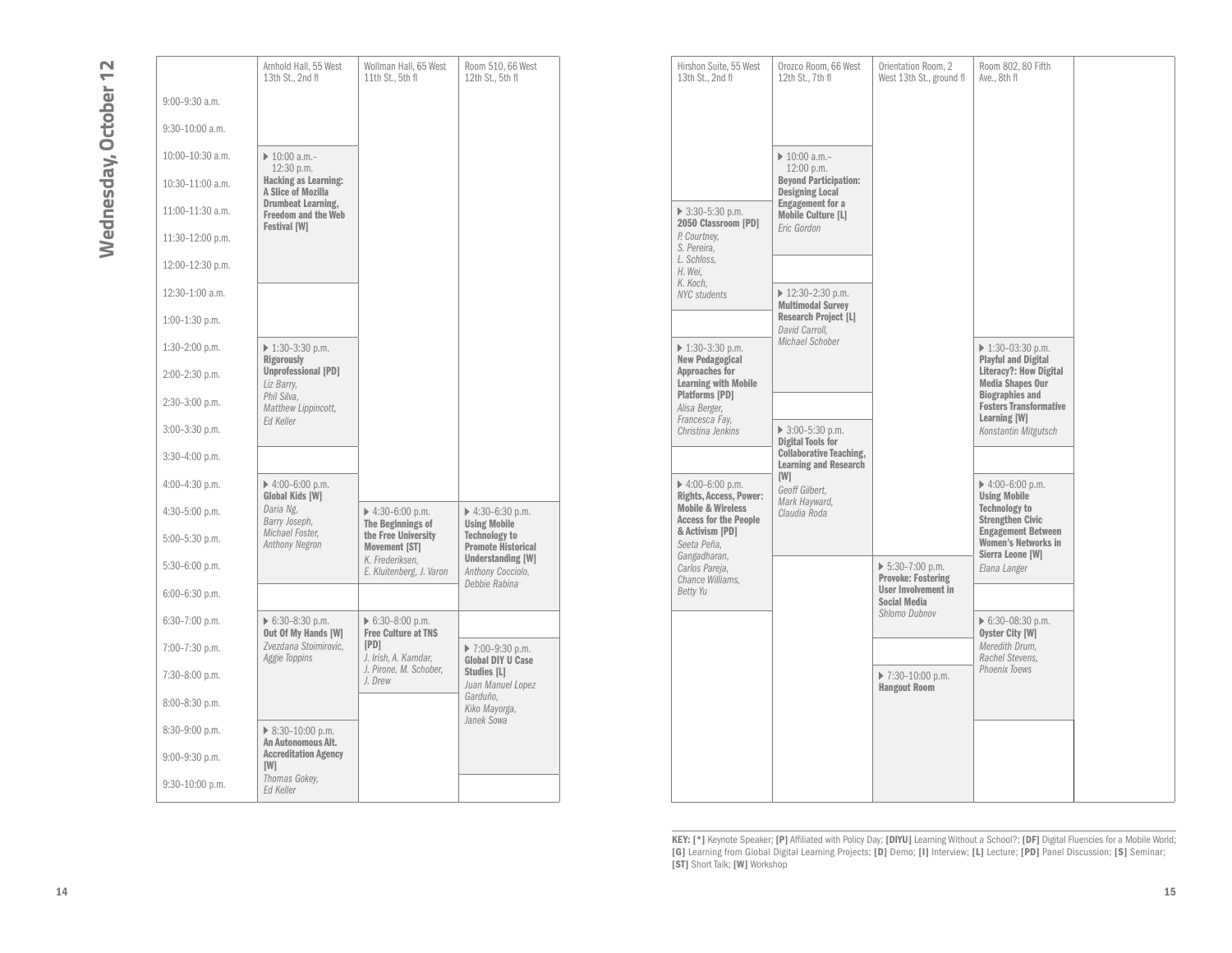# Thursday, October 13 **Thursday , October 13**

|                  | Tishman Auditorium, 66<br>West 12th St.                  | Arnhold Hall, 55 West<br>13th St., 2nd fl                         | Wollman Hall, 65 West<br>11th St., 5th fl                                        | Room 510, 66 West<br>12th St., 5th fl             | Room 802, 80 Fifth<br>Ave., 8th fl                            | Room 117, 64 West<br>11th St., 1st fl                  | Goethe-Institut N<br>York, 72 Spring St<br>$11th$ fl |
|------------------|----------------------------------------------------------|-------------------------------------------------------------------|----------------------------------------------------------------------------------|---------------------------------------------------|---------------------------------------------------------------|--------------------------------------------------------|------------------------------------------------------|
| 10:00-10:30 a.m. |                                                          | $\triangleright$ 10:00-11:00 a.m.                                 |                                                                                  |                                                   |                                                               |                                                        |                                                      |
| 10:30-11:00 a.m. |                                                          | <b>Does What We Know</b><br>Belong to All? [L]<br>*John Willinsky |                                                                                  |                                                   | $\triangleright$ 10:30 a.m.-<br>12:45 p.m.                    |                                                        |                                                      |
| 11:00-11:30 a.m. |                                                          | $\triangleright$ 10:00-11:00 a.m.<br>Open Access As The           |                                                                                  |                                                   | Rancière: Ignorance<br>Will Have Learned [S]                  |                                                        |                                                      |
| 11:30-12:00 p.m. |                                                          | <b>New School: The</b><br><b>Practicalities of</b>                |                                                                                  |                                                   | Jairo Moreno                                                  |                                                        |                                                      |
| 12:00-12:30 p.m. |                                                          | <b>Campus Public-Good</b><br>Policies [W]                         |                                                                                  |                                                   |                                                               |                                                        |                                                      |
| 12:30-1:00 p.m.  |                                                          | *John Willinsky,<br>David Scobey                                  |                                                                                  |                                                   |                                                               |                                                        |                                                      |
| 1:00-1:30 p.m.   |                                                          |                                                                   |                                                                                  |                                                   |                                                               |                                                        |                                                      |
| $1:30-2:00$ p.m. |                                                          |                                                                   |                                                                                  |                                                   |                                                               |                                                        |                                                      |
| 2:00-2:30 p.m.   |                                                          | $\triangleright$ 2:00-4:30 p.m.<br><b>Mobile Phones in</b>        | ▶ 2:00-4:00 p.m.<br><b>Transmitting</b>                                          |                                                   |                                                               | $\triangleright$ 2:00-6:00 p.m.<br><b>Hangout Room</b> |                                                      |
| 2:30-3:00 p.m.   |                                                          | Learning [L]<br>Giselle Beiguelman,                               | Shakuhachi Online and<br>Offline [W]                                             |                                                   |                                                               |                                                        |                                                      |
| 3:00-3:30 p.m.   |                                                          | *Tomi T. Ahonen,<br><b>Bob Stein</b>                              | Kiku Day<br>Margaret Lam                                                         |                                                   |                                                               |                                                        |                                                      |
| $3:30-4:00$ p.m. |                                                          |                                                                   |                                                                                  |                                                   |                                                               |                                                        |                                                      |
| 4:00-4:30 p.m.   |                                                          |                                                                   |                                                                                  |                                                   | $\triangleright$ 4:00-7:00 p.m.<br><b>Tracing Provenance:</b> |                                                        |                                                      |
| 4:30-5:00 p.m.   |                                                          |                                                                   | $\triangleright$ 4:30-6:00 p.m.<br><b>Blended Digital</b>                        | $\triangleright$ 4:30-6:30 p.m.<br>Aesthetics and | <b>Producing Objects</b><br>"By Hand" by Digital              |                                                        |                                                      |
| 5:00-5:30 p.m.   |                                                          |                                                                   | Literacy [PD]<br>Jonathan Finkelstein,<br>Matt Mervis,<br><b>Michael Preston</b> | <b>Activism in Working</b><br>with Youth [L]      | <b>Inscription [W]</b><br>Daniela Rosner                      |                                                        |                                                      |
| 5:30-6:00 p.m.   |                                                          | $\triangleright$ 5:30-7:00 p.m.<br><b>Learning with Mobile</b>    |                                                                                  | Nitin Sawhney,<br>Chris Csikszentmihályi,         |                                                               |                                                        |                                                      |
| 6:00-6:30 p.m.   |                                                          | Media [L]<br>*Shin Mizukoshi,                                     |                                                                                  | <b>Molly Wright Steenson</b>                      |                                                               |                                                        |                                                      |
| 6:30-7:00 p.m.   |                                                          | *Mimi Ito                                                         | ▶ 6:30-8:30 p.m.<br><b>Making Connections:</b>                                   |                                                   |                                                               |                                                        |                                                      |
| 7:00-7:30 p.m.   |                                                          |                                                                   | <b>Using New Media</b><br>to Create Authentic                                    |                                                   |                                                               |                                                        | $\triangleright$ 7:00-8:30 p.m.<br>Learning In, With |
| 7:30-8:00 p.m.   |                                                          | ▶ 7:30 p.m.-9:30 p.m.<br><b>Urban Research &amp;</b>              | <b>Engaging Collaborative</b><br><b>Learning Environments</b>                    | ▶ 7:30-9:00 p.m.<br><b>Ghana ThinkTank Talk-</b>  | ▶ 7:30-9:30 p.m.<br><b>Wikilearning &amp; Social</b>          |                                                        | <b>For the Social We</b><br>Jan-Hinrik Schmid        |
| 8:00-8:30 p.m.   | $\triangleright$ 8:00-10:00 p.m.<br><b>Project Shift</b> | <b>Mobile Media [PD]</b><br>Jess Irish.                           | [W]<br>*Michael Wesch                                                            | <b>Developing the First</b><br>World [L]          | Equality [PD]<br>Teemu Leinonen,                              |                                                        | Trebor Scholz                                        |
| 8:30-9:00 p.m.   |                                                          | Victoria Marshall,<br>Shannon Mattern,                            |                                                                                  |                                                   | Juha Suoranta,<br>Tere Vaden                                  |                                                        |                                                      |
| $9:00-9:30$ p.m. |                                                          | Jane Pirone,<br>Vyjayanthi Rao                                    | $9:00-11:00 p.m.$<br><b>Mobile Identities</b>                                    |                                                   |                                                               |                                                        |                                                      |
| 9:30-10:00 p.m.  |                                                          |                                                                   | and Community<br><b>Mobilization [PD]</b>                                        |                                                   |                                                               |                                                        |                                                      |
| 10:00-10:30 p.m. |                                                          |                                                                   | Tasha Darbes,<br>Agrippino Flores,                                               |                                                   |                                                               |                                                        |                                                      |
| 10:30-11:00 p.m. |                                                          |                                                                   | Nari Kim,<br>Chloe Smolarski                                                     |                                                   |                                                               |                                                        |                                                      |
|                  |                                                          |                                                                   |                                                                                  |                                                   |                                                               |                                                        |                                                      |

| Room 510, 66 West<br>12th St., 5th fl                                                                                                                           | Room 802, 80 Fifth<br>Ave., 8th fl<br>$\triangleright$ 10:30 a.m.-<br>12:45 p.m.<br>Rancière: Ignorance<br>Will Have Learned [S]<br>Jairo Moreno              | Room 117, 64 West<br>11th St., 1st fl   | Goethe-Institut New<br>York, 72 Spring St.,<br>11th fl                 |
|-----------------------------------------------------------------------------------------------------------------------------------------------------------------|---------------------------------------------------------------------------------------------------------------------------------------------------------------|-----------------------------------------|------------------------------------------------------------------------|
| ▶ 4:30-6:30 p.m.<br><b>Aesthetics and</b><br><b>Activism in Working</b><br>with Youth [L]<br>Nitin Sawhney,<br>Chris Csikszentmihályi,<br>Molly Wright Steenson | $\triangleright$ 4:00-7:00 p.m.<br><b>Tracing Provenance:</b><br><b>Producing Objects</b><br>"By Hand" by Digital<br><b>Inscription [W]</b><br>Daniela Rosner | ▶ 2:00-6:00 p.m.<br><b>Hangout Room</b> |                                                                        |
|                                                                                                                                                                 |                                                                                                                                                               |                                         | ▶ 7:00-8:30 p.m.<br>Learning In, With and                              |
| ▶ 7:30-9:00 p.m.<br><b>Ghana ThinkTank Talk-</b><br><b>Developing the First</b><br>World [L]                                                                    | ▶ 7:30-9:30 p.m.<br><b>Wikilearning &amp; Social</b><br>Equality [PD]<br>Teemu Leinonen.<br>Juha Suoranta,<br>Tere Vaden                                      |                                         | For the Social Web [PD]<br>Jan-Hinrik Schmidt,<br><b>Trebor Scholz</b> |
|                                                                                                                                                                 |                                                                                                                                                               |                                         |                                                                        |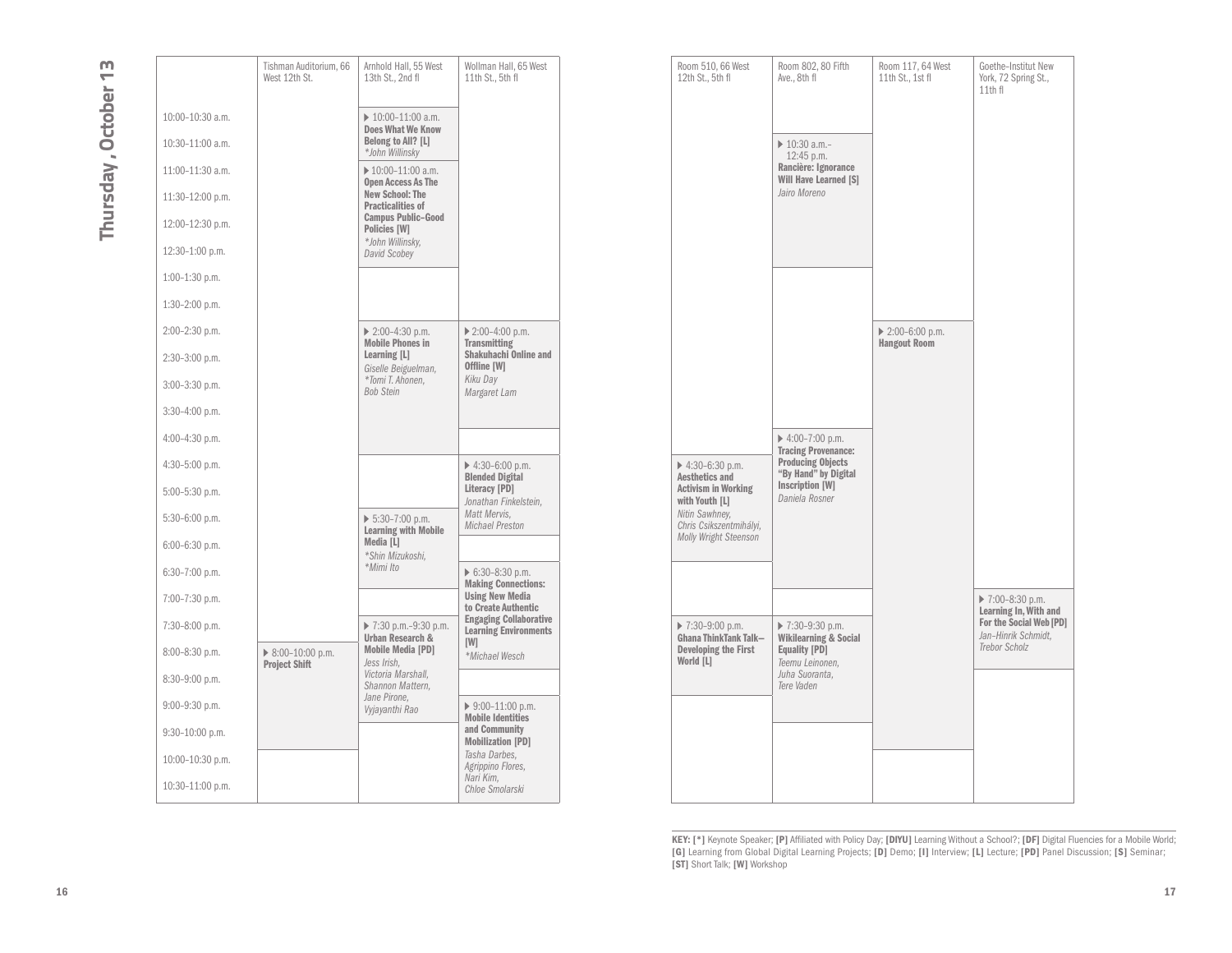|                   | Arnhold Hall, 55 West<br>13th St., 2nd fl                             | Wollman Hall, 65 West<br>11th St., 5th fl                         | Kellen Auditorium, 66<br>Fifth Ave., 1st fl                        | Room 510, 66 West<br>12th St., 5th fl                            | Room 529, 80 F<br>Ave., 5th fl                                    |
|-------------------|-----------------------------------------------------------------------|-------------------------------------------------------------------|--------------------------------------------------------------------|------------------------------------------------------------------|-------------------------------------------------------------------|
| $9:30-10:00$ a.m. |                                                                       |                                                                   | $9:30-11:30$ a.m.<br>Book/Ends?:                                   |                                                                  |                                                                   |
| 10:00-10:30 a.m.  |                                                                       | $\triangleright$ 10:00 a.m.-<br>12:30 p.m.                        | <b>Rethinking Scribal in</b><br>the Digital Age [PD]               | $\triangleright$ 10:00 a.m.-<br>12:00 p.m.                       |                                                                   |
| 10:30-11:00 a.m.  |                                                                       | <b>Emerging Learning</b><br><b>Environments (L)</b>               | Michael Pettinger,<br>Elaine Savory,<br>Dan Visel,                 | <b>Tactics to Revamp</b><br><b>Sites of Institutional</b>        |                                                                   |
| 11:00-11:30 a.m.  | $\triangleright$ 11:00 a.m.-<br>$1:00$ p.m.                           | Stephanie Browner,<br>*Michael Wesch.<br>*Lev Manovich            | Oz Frankel                                                         | Learning [PD]<br>Catherine Dumas.<br>Megan Fulweiler,            |                                                                   |
| 11:30-12:00 p.m.  | <b>Collaborative Student-</b><br><b>Centered Pedagogies</b>           |                                                                   |                                                                    | Jennifer Marlow,<br>Kim Middleton                                |                                                                   |
| 12:00-12:30 p.m.  | for Cross-Disciplinary<br><b>Mobile Apps [PD]</b><br>Laura Gillespie, |                                                                   | ▶ 12:00-2:00 p.m.<br>Free iPads?!: Scalable                        |                                                                  |                                                                   |
| 12:30-1:00 p.m.   | Julie Gilliam, Betsy Nix,<br>Anastasia Salter                         |                                                                   | <b>Digital Pedagogies</b><br>for Undergraduate                     | $\triangleright$ 12:30-2:30 p.m.<br><b>Mobilizing the Shift:</b> |                                                                   |
| $1:00-1:30$ p.m.  |                                                                       | $\triangleright$ 1:00-3:30 p.m.<br><b>From The Digital Public</b> | <b>Education [PD]</b><br>Hasan Elahi, Tiffany<br>Holmes, Elizabeth | Edu-Factory and<br>The Struggle Over<br>Knowledge in An Age      | $\triangleright$ 1:30-2:00 p.m<br>An Intro to The                 |
| $1:30-2:00$ p.m.  | $\triangleright$ 1:30-3:30 p.m.<br>Publishing                         | Library to The Media<br>Art Archive (L)                           | Losh, Adam Trowbridge,<br>Jessica Westbrook                        | of Cognitive Capitalism<br><b>IPDI</b>                           | Road [L]<br>Erin Reilly                                           |
| 2:00-2:30 p.m.    | <b>Disruptions:</b><br>Extra-Institutional                            | *John Palfrey,<br>*Oliver Grau,<br>*Rolf Hapel                    |                                                                    | George Caffentzis, Max<br>Haiven, Elise Thorburn                 |                                                                   |
| $2:30-3:00$ p.m.  | <b>Publishing Tools [PD]</b><br>M. Currie, S. Gould.<br>A. Hickman,   |                                                                   | ▶ 2:30-4:30 p.m.<br><b>Open Education:</b>                         |                                                                  | $\triangleright$ 2:30-3:30 p.<br><b>Hopes and Fear</b>            |
| $3:00-3:30$ p.m.  | M. Mandiberg,<br>S. Worthington                                       |                                                                   | <b>A Student Perspective</b><br>[PD]                               | $\triangleright$ 3:00-5:00 p.m.<br>Verb Lists Knowledge          | CT L <br>Janna Anderson                                           |
| $3:30-4:00$ p.m.  |                                                                       |                                                                   | Lula Brown,<br>Melissa Campbell,<br>Dorry Funaki,                  | Done Again [W]<br>Trine Friis Sørensen.                          |                                                                   |
| $4:00-4:30$ p.m.  | $\triangleright$ 4:00-6:00 p.m.<br>The Library in Your                |                                                                   | Polly Mosendz,<br>Hanna Sender                                     | Sidsel Nelund                                                    | $\triangleright$ 4:00-7:00 p.<br>Libraries, Acces                 |
| $4:30-5:00$ p.m.  | Pocket: Library Tech<br><b>Development and DIY</b><br>Learning [PD]   |                                                                   |                                                                    |                                                                  | Knowledge and<br><b>Learning: From</b><br><b>Library of Alexa</b> |
| 5:00-5:30 p.m.    | Kim Dulin,<br>Shannon Mattern,                                        |                                                                   | $\triangleright$ 5:00-7:30 p.m.<br>The Future of Learning:         |                                                                  | Aaaaarg.org [S]<br>Christine Madse                                |
| $5:30-6:00$ p.m.  | Deanna Lee.<br>Linda E. Johnson                                       |                                                                   | <b>Academic Publishing,</b><br>Peer to Peer Grading                | $\triangleright$ 5:30-7:30 p.m.<br>In, Against & Beyond          | Henry Warwick.<br>Suzanne Lettric                                 |
| $6:00-6:30$ p.m.  |                                                                       |                                                                   | and Text Books [L]<br>*Geert Lovink.<br>*Manu Kapur,               | The Institution [PD]<br>Graham Attwell,                          | Edward Remus,<br>Joseph Heathco                                   |
| $6:30-7:00$ p.m.  | $\triangleright$ 6:30-8:30 p.m.<br><b>Learning in Public</b>          |                                                                   | *Cathy Davidson                                                    | Josie Fraser.<br>Richard Hall,                                   |                                                                   |
| 7:00-7:30 p.m.    | and The Knowledge<br><b>Commons [PD]</b>                              |                                                                   |                                                                    | Mike Neary,<br>Joss Winn                                         |                                                                   |
| 7:30-8:00 p.m.    | Matthew X. Curinga,<br>Michael Mandiberg,<br>Roddy Schrock,           |                                                                   |                                                                    |                                                                  |                                                                   |
| $8:00-8:30$ p.m.  | lan Sullivan                                                          |                                                                   | $\triangleright$ 8:00-10:00 p.m.<br>Intro to DIY U and             |                                                                  |                                                                   |
| $8:30-9:00$ p.m.  |                                                                       |                                                                   | <b>Case Studies in India</b><br>and Spain [L]                      |                                                                  |                                                                   |
| $9:00-9:30$ p.m.  |                                                                       |                                                                   | *Anya Kamenetz,<br>Nishant Shah.<br>Ramon Sanguesa                 |                                                                  |                                                                   |
| 9:30-10:00 p.m.   |                                                                       |                                                                   |                                                                    |                                                                  |                                                                   |

|                   | Arnhold Hall, 55 West<br>13th St., 2nd fl                                             | Wollman Hall, 65 West<br>11th St., 5th fl                         | Kellen Auditorium, 66<br>Fifth Ave., 1st fl                        |                                                  | Room 510, 66 West<br>12th St., 5th fl                                      | Room 529, 80 Fifth<br>Ave., 5th fl                                           | Room 802, 80 Fifth<br>Ave., 8th fl              | Room 354C, 65 West<br>11th St., 3rd fl       | Room 101, 65 West<br>11th St., 1st fl        |
|-------------------|---------------------------------------------------------------------------------------|-------------------------------------------------------------------|--------------------------------------------------------------------|--------------------------------------------------|----------------------------------------------------------------------------|------------------------------------------------------------------------------|-------------------------------------------------|----------------------------------------------|----------------------------------------------|
| $9:30-10:00$ a.m. |                                                                                       |                                                                   | $9:30-11:30$ a.m.<br>Book/Ends?:                                   |                                                  |                                                                            |                                                                              |                                                 |                                              |                                              |
| 10:00-10:30 a.m.  |                                                                                       | $\triangleright$ 10:00 a.m.-<br>12:30 p.m.                        | <b>Rethinking Scribal in</b><br>the Digital Age [PD]               |                                                  | $\triangleright$ 10:00 a.m.-<br>12:00 p.m.                                 |                                                                              |                                                 | $\triangleright$ 10:00 a.m.-<br>$06:00$ p.m. | $\triangleright$ 10:00 a.m.-<br>$06:00$ p.m. |
| 10:30-11:00 a.m.  |                                                                                       | <b>Emerging Learning</b><br><b>Environments (L)</b>               | Michael Pettinger,<br>Elaine Savory,<br>Dan Visel,                 |                                                  | <b>Tactics to Revamp</b><br><b>Sites of Institutional</b><br>Learning [PD] |                                                                              |                                                 | <b>Hangout Room</b>                          | <b>Hangout Room</b>                          |
| 11:00-11:30 a.m.  | $\triangleright$ 11:00 a.m.-<br>$1:00$ p.m.                                           | Stephanie Browner,<br>*Michael Wesch.<br>*Lev Manovich            | Oz Frankel                                                         |                                                  | Catherine Dumas.<br>Megan Fulweiler,                                       |                                                                              |                                                 |                                              |                                              |
| 11:30-12:00 p.m.  | <b>Collaborative Student-</b><br><b>Centered Pedagogies</b><br>for Cross-Disciplinary |                                                                   |                                                                    |                                                  | Jennifer Marlow,<br>Kim Middleton                                          |                                                                              |                                                 |                                              |                                              |
| 12:00-12:30 p.m.  | <b>Mobile Apps [PD]</b><br>Laura Gillespie,                                           |                                                                   | $\triangleright$ 12:00-2:00 p.m.<br>Free iPads?!: Scalable         |                                                  |                                                                            |                                                                              | ▶ 12:00-5:00 p.m.<br><b>Scrapyard Challenge</b> |                                              |                                              |
| 12:30-1:00 p.m.   | Julie Gilliam, Betsy Nix,<br>Anastasia Salter                                         |                                                                   | <b>Digital Pedagogies</b><br>for Undergraduate                     |                                                  | $\triangleright$ 12:30-2:30 p.m.<br><b>Mobilizing the Shift:</b>           |                                                                              | [W]<br>Jonah Brucker-Cohen,                     |                                              |                                              |
| $1:00-1:30$ p.m.  |                                                                                       | $\triangleright$ 1:00-3:30 p.m.<br><b>From The Digital Public</b> | <b>Education [PD]</b><br>Hasan Elahi, Tiffany<br>Holmes, Elizabeth |                                                  | Edu-Factory and<br>The Struggle Over<br>Knowledge in An Age                | $\triangleright$ 1:30-2:00 p.m.<br>An Intro to The Mother                    | Katherine Moriwaki                              |                                              |                                              |
| 1:30-2:00 p.m.    | $\triangleright$ 1:30-3:30 p.m.<br><b>Publishing</b>                                  | Library to The Media<br>Art Archive (L)<br>*John Palfrev.         | Losh, Adam Trowbridge,<br>Jessica Westbrook                        |                                                  | of Cognitive Capitalism<br>[PD]                                            | Road [L]<br>Erin Reilly                                                      |                                                 |                                              |                                              |
| 2:00-2:30 p.m.    | <b>Disruptions:</b><br>Extra-Institutional<br><b>Publishing Tools [PD]</b>            | *Oliver Grau,<br>*Rolf Hapel                                      |                                                                    | George Caffentzis, Max<br>Haiven, Elise Thorburn |                                                                            |                                                                              |                                                 |                                              |                                              |
| 2:30-3:00 p.m.    | M. Currie, S. Gould,<br>A. Hickman,                                                   |                                                                   | $\triangleright$ 2:30-4:30 p.m.<br><b>Open Education:</b>          |                                                  |                                                                            | ▶ 2:30-3:30 p.m.<br><b>Hopes and Fears for</b>                               |                                                 |                                              |                                              |
| $3:00-3:30$ p.m.  | M. Mandiberg,<br>S. Worthington                                                       |                                                                   | A Student Perspective<br>[PD]<br>Lula Brown,                       |                                                  | $\triangleright$ 3:00-5:00 p.m.<br><b>Verb Lists Knowledge</b>             | CT L <br>Janna Anderson                                                      |                                                 |                                              |                                              |
| 3:30-4:00 p.m.    |                                                                                       |                                                                   | Melissa Campbell,<br>Dorry Funaki,                                 |                                                  | Done Again [W]<br>Trine Friis Sørensen.<br>Sidsel Nelund                   |                                                                              |                                                 |                                              |                                              |
| 4:00-4:30 p.m.    | $\triangleright$ 4:00-6:00 p.m.<br>The Library in Your                                |                                                                   | Polly Mosendz,<br>Hanna Sender                                     |                                                  |                                                                            | $\triangleright$ 4:00-7:00 p.m.<br>Libraries, Access to                      |                                                 |                                              |                                              |
| 4:30-5:00 p.m.    | Pocket: Library Tech<br><b>Development and DIY</b><br>Learning [PD]                   |                                                                   |                                                                    |                                                  |                                                                            | Knowledge and Self-<br>Learning: From the<br><b>Library of Alexandria to</b> |                                                 |                                              |                                              |
| 5:00-5:30 p.m.    | Kim Dulin,<br>Shannon Mattern,                                                        |                                                                   | $\triangleright$ 5:00-7:30 p.m.<br>The Future of Learning:         |                                                  |                                                                            | Aaaaarg.org [ST]<br>Christine Madsen.                                        |                                                 |                                              |                                              |
| 5:30-6:00 p.m.    | Deanna Lee,<br>Linda E. Johnson                                                       |                                                                   | Academic Publishing,<br>Peer to Peer Grading<br>and Text Books [L] |                                                  | $\triangleright$ 5:30-7:30 p.m.<br>In Against & Bevond                     | Henry Warwick,<br>Suzanne Lettrick,<br>Edward Remus,                         |                                                 |                                              |                                              |
| 6:00-6:30 p.m.    |                                                                                       |                                                                   | *Geert Lovink.<br>*Manu Kapur,                                     |                                                  | The Institution [PD]<br>Graham Attwell.<br>Josie Fraser,                   | Joseph Heathcott                                                             |                                                 |                                              |                                              |
| 6:30-7:00 p.m.    | $\triangleright$ 6:30-8:30 p.m.<br>Learning in Public                                 |                                                                   | *Cathy Davidson                                                    |                                                  | Richard Hall,<br>Mike Neary,                                               |                                                                              |                                                 |                                              |                                              |
| 7:00-7:30 p.m.    | and The Knowledge<br><b>Commons [PD]</b><br>Matthew X. Curinga,                       |                                                                   |                                                                    |                                                  | Joss Winn                                                                  |                                                                              |                                                 |                                              |                                              |
| 7:30-8:00 p.m.    | Michael Mandiberg,<br>Roddy Schrock,                                                  |                                                                   |                                                                    |                                                  |                                                                            |                                                                              |                                                 |                                              |                                              |
| 8:00-8:30 p.m.    | lan Sullivan                                                                          |                                                                   | $\triangleright$ 8:00-10:00 p.m.<br>Intro to DIY U and             |                                                  |                                                                            |                                                                              |                                                 |                                              |                                              |
| 8:30-9:00 p.m.    |                                                                                       |                                                                   | <b>Case Studies in India</b><br>and Spain [L]<br>*Anya Kamenetz,   |                                                  |                                                                            |                                                                              |                                                 |                                              |                                              |
| 9:00-9:30 p.m.    |                                                                                       |                                                                   | Nishant Shah,<br>Ramon Sanguesa                                    |                                                  |                                                                            |                                                                              |                                                 |                                              |                                              |
| 9:30-10:00 p.m.   |                                                                                       |                                                                   |                                                                    |                                                  |                                                                            |                                                                              |                                                 |                                              |                                              |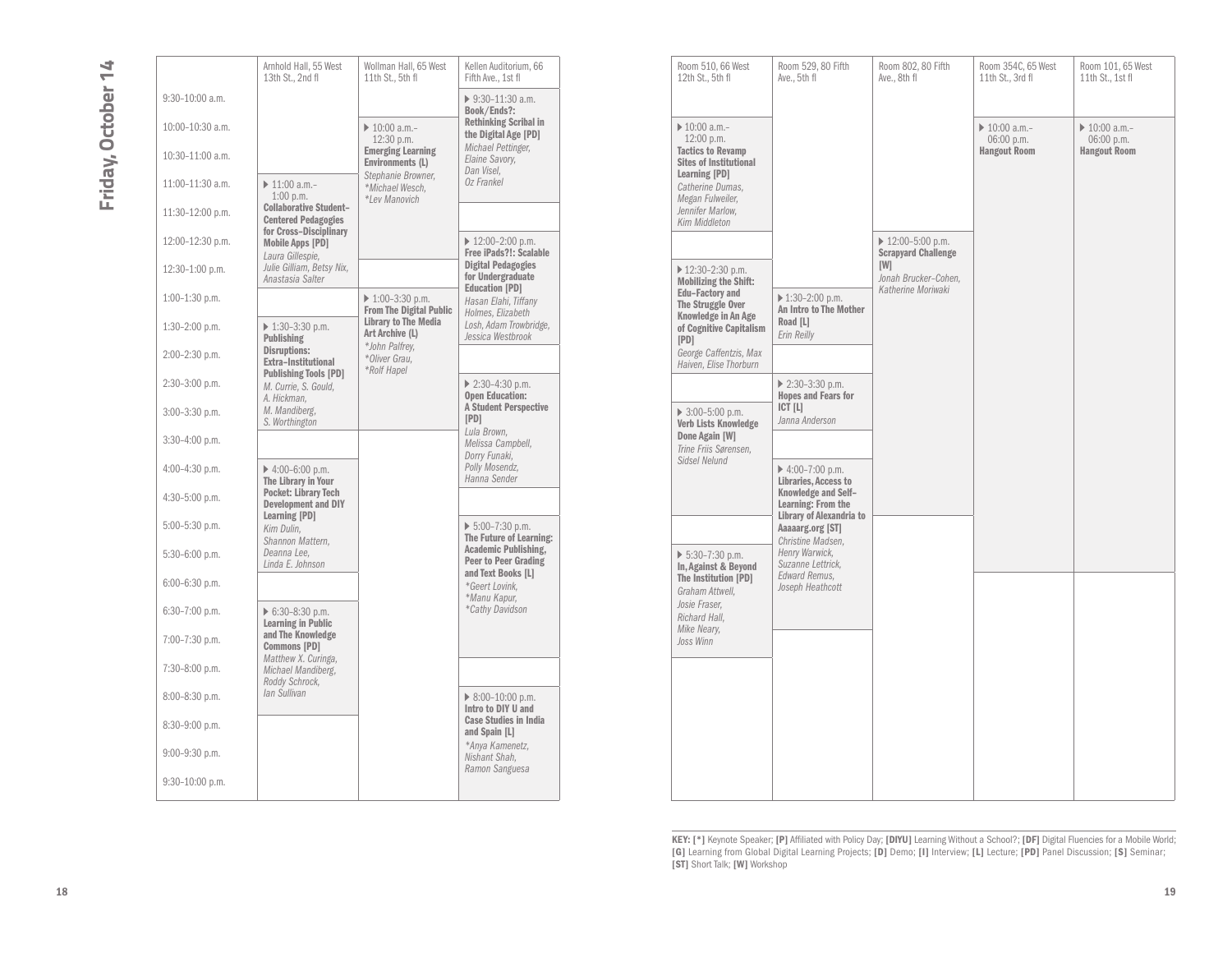|                        | Tishman<br>Auditorium, 66<br>West 12th St.                      | Arnhold Hall, 55<br>West 13th St.,<br>2nd fl                         | Room 407, 66<br>West 12th St.,<br>4th fl                         | Wollman Hall,<br>65 West 11th<br>St., 5th fl                            | Kellen<br>Auditorium, 66<br>Fifth Ave., 1st fl                | Room 404, 66<br>West 12th St.,<br>4th fl                          | Room 510, 66<br>West 12th St.,<br>5th fl                    | Orientation<br>Room, 2 We<br>13 St., grou                    |
|------------------------|-----------------------------------------------------------------|----------------------------------------------------------------------|------------------------------------------------------------------|-------------------------------------------------------------------------|---------------------------------------------------------------|-------------------------------------------------------------------|-------------------------------------------------------------|--------------------------------------------------------------|
| $9:30 - 10:00$<br>a.m. |                                                                 | $9:30-$<br>11:00 a.m.<br><b>Certifying Self-</b>                     |                                                                  |                                                                         |                                                               |                                                                   |                                                             |                                                              |
| 10:00-10:30<br>a.m.    | <b>Policy Day:</b><br><b>MobilityShifts</b><br>Highlights [L]   | Learning [ST]<br><b>B.</b> Selznick.<br>M. Karnjana-                 | $\triangleright$ 10:00 a.m.-<br>12:00 p.m.<br><b>Using Video</b> | $\triangleright$ 10:00 a.m.-<br>12:30 p.m.<br><b>Dispelling the</b>     | $\blacktriangleright$ 10:00-<br>10:45 a.m.<br>[Interview]     |                                                                   |                                                             |                                                              |
| 10:30-11:00<br>a.m.    |                                                                 | prakorn,<br>A. Halavais                                              | for Change -<br>Witness/UX<br>Interactive [W]                    | Myth of the<br><b>Digital Native</b><br>$[ST]$                          | Elizabeth Losh.<br>*Henry Jenkins                             | $\triangleright$ 10:30 a.m.-<br>$1:00$ p.m.<br><b>Mobilizing</b>  | $\triangleright$ 10:30-<br>11:30 a.m.<br><b>We Hear You</b> | $\triangleright$ 10:30 a.n<br>12:30 p.r<br><b>Media</b>      |
| 11:00-11:30<br>a.m.    | $\triangleright$ 11:00 a.m.-<br>12:30 p.m.<br><b>Opening</b>    |                                                                      | Chris Michael,<br>Adam<br>Rasmussen,<br><b>Bryan Nunez</b>       | Anita Say Chan,<br>Dylan Witkower,<br>Orit Halpern,<br>Richard Scullin, | $\triangleright$ 11:15 a.m.-<br>$1:15$ p.m.<br><b>Digital</b> | <b>Formal and</b><br><b>Informal</b><br>Learning for              | Kate Crawford                                               | <b>Education f</b><br>the Under-<br>privileged [             |
| 11:30-12:00<br>p.m.    | <b>Remarks and</b><br>Keynote [L]<br>Eduardo M.                 | $\triangleright$ 11:30 a.m.-<br>$1:30$ p.m.<br><b>Locative Media</b> |                                                                  | Jared Lamenzo.<br>Laruen Berliner                                       | <b>Fluencies [L]</b><br>Benjamin<br>Bratton,                  | the Millennial<br>Classroom [D]<br>Virginia Kuhn,<br>Matthew Kim, |                                                             | R. Brandäo,<br>M. Jahn.<br>S. Rothenbe<br>M. Pimenta,        |
| 12:00-12:30<br>D.m.    | Ochoa.<br>David Van<br>Zandt                                    | Workshop:<br><b>7scenes</b> [W]<br>David Carroll,                    |                                                                  |                                                                         | *Katie Salen,<br>*Jan-Hinrik<br>Schmidt                       | <b>Bonnie Leonore</b><br>Kyburz,<br>Elisa Kreisinger,             | $\triangleright$ 12:00-<br>$2:00$ p.m.<br>Human             | E. Tisselli                                                  |
| 12:30-1:00<br>p.m.     |                                                                 | Ronald Lenz                                                          | $\triangleright$ 12:30-<br>2:00 p.m.<br><b>The Future</b>        |                                                                         |                                                               | Joyce Walker                                                      | Technology<br><b>Collaborations</b><br>[PD]                 |                                                              |
| 1:00-1:30 p.m.         | $\triangleright$ 1:15 p.m.<br>$3:00$ p.m.<br><b>Policy Dav:</b> |                                                                      | of The Public<br><b>School of New</b><br>York [W]                |                                                                         |                                                               |                                                                   | Karen Keifer-<br>Boyd,<br>Aaron Knochel,                    | $\triangleright$ 1:00 p.m.<br>$3:00$ p.m.<br><b>Creating</b> |
| $1:30-2:00$ p.m.       | <b>Lessons from</b><br><b>Federal Offices</b><br>[PD]           |                                                                      |                                                                  | $\triangleright$ 1:30-<br>4:30 p.m.<br>Progressive                      |                                                               |                                                                   | Ryan Patton,<br>Robert W.<br>Sweeny                         | Participator<br>Learning<br>Through                          |
| 2:00-2:30 p.m.         | Richard Culatta,<br>Suzanne Hall,<br>Hal Plotkin                | $\triangleright$ 2:00-<br>4:00 p.m.<br>Locatized                     |                                                                  | <b>Digital</b><br>Pedagogy [ST]<br>Mariana                              | $\triangleright$ 2:15-<br>4:45 p.m.<br>Reframing              |                                                                   |                                                             | Performanc<br>[D]<br>Josephine                               |
| $2:30-3:00$ p.m.       |                                                                 | <b>Interventions</b><br>[PD]<br>David Gagnon,                        |                                                                  | Regalado,<br>Maura Smale.<br>Tamara                                     | Knowledge:<br>Self-Learning<br><b>Communities</b>             |                                                                   | $\triangleright$ 2:30-<br>$4:30$ p.m.<br><b>Bring Your</b>  | Dorado                                                       |
| 3:00-3:30 p.m.         | $\triangleright$ 3:00-<br>5:00 p.m.<br><b>Policy Day:</b>       | Nathan<br>Graham.<br>Germaine                                        |                                                                  | Shepherd,<br>Xtine Burrough,<br>David Carroll,<br>John Sobol,           | $[$<br>*Irit Rogoff,<br>*Shveta Sarda,                        |                                                                   | Smartphone!<br>Witnessing<br>Literacies,                    |                                                              |
| $3:30-4:00$ p.m.       | <b>Implications</b><br>for K-12<br>and Higher                   | Halegoua,<br>Jessa Lingel                                            |                                                                  | Elizabeth<br>Cornell.<br>Glenn Hendler,                                 | Tania Perez<br><b>Bustos</b>                                  |                                                                   | Witnessing<br><b>Tools [PD]</b><br>Nathan Freitas,          | ▶ 3:30 p.m.<br>5:30 p.m.<br><b>Blended</b>                   |
| 4:00-4:30 p.m.         | <b>Education</b><br><b>Systems [PD]</b>                         |                                                                      |                                                                  | Elizabeth Losh,<br>Megan Boler                                          |                                                               |                                                                   | Sam Gregory                                                 | <b>Learning [S</b><br>B. Thomsen,<br>S. Vogt,                |
| 4:30-5:00 p.m.         |                                                                 | $\triangleright$ 4:30-<br>6:30 p.m.<br><b>Is There Hope?</b>         |                                                                  |                                                                         |                                                               |                                                                   |                                                             | R. Götter,<br>O. Richter,<br>S. Goli,                        |
| 5:00-5:30 p.m.         |                                                                 | [PD]<br>Florian Cramer,<br>Renée Ridgway                             |                                                                  |                                                                         | $5:00$ p.m.<br>Learning<br><b>Activities for</b>              |                                                                   |                                                             | C. Fuchs,<br>S. Göllner,<br>A. Unteidig                      |
| 5:30-6:00 p.m.         |                                                                 |                                                                      |                                                                  |                                                                         | and with Youth<br>[W]<br>A. L. Bermudez,                      |                                                                   |                                                             |                                                              |
| $6:00-6:30$ p.m.       |                                                                 |                                                                      |                                                                  |                                                                         | N. Levy,<br>J. Neys                                           |                                                                   |                                                             |                                                              |
|                        |                                                                 |                                                                      |                                                                  |                                                                         |                                                               |                                                                   |                                                             |                                                              |

| Room 404, 66<br>West 12th St<br>4th fl                                                                                                                                                                                            | Room 510, 66<br>West 12th St.,<br>5th fl                                                                                   | Orientation<br>Room. 2 West<br>13 St., ground fl                                                                                                                                               | Room 410, 66<br>West 12th St<br>4th fl                                                                | Room 802, 80<br>Fifth Ave., 8th fl<br>$\triangleright$ 10:00 a.m.-<br>$6:00$ p.m.<br><b>Hangout Room</b> | Room 117, 64<br>West 11th St.,<br>1st fl<br>$\triangleright$ 10:00 a.m.-<br>$6:00$ p.m.<br><b>Hangout Room</b> |
|-----------------------------------------------------------------------------------------------------------------------------------------------------------------------------------------------------------------------------------|----------------------------------------------------------------------------------------------------------------------------|------------------------------------------------------------------------------------------------------------------------------------------------------------------------------------------------|-------------------------------------------------------------------------------------------------------|----------------------------------------------------------------------------------------------------------|----------------------------------------------------------------------------------------------------------------|
| $\triangleright$ 10:30 a.m.-<br>$1:00$ p.m.<br><b>Mobilizing</b><br><b>Formal and</b><br><b>Informal</b><br>Learning for<br>the Millennial<br>Classroom [D]<br>Virginia Kuhn,<br>Matthew Kim,<br><b>Bonnie Leonore</b><br>Kyburz, | $\triangleright$ 10:30-<br>$11:30$ a.m.<br>We Hear You<br>Kate Crawford<br>$\triangleright$ 12:00-<br>$2:00$ p.m.<br>Human | $\triangleright$ 10:30 a.m.-<br>12:30 p.m.<br><b>Media</b><br><b>Education for</b><br>the Under-<br>privileged [ST]<br>R. Brandäo,<br>M. Jahn,<br>S. Rothenberg,<br>M. Pimenta,<br>E. Tisselli |                                                                                                       |                                                                                                          |                                                                                                                |
| Elisa Kreisinger,<br>Joyce Walker                                                                                                                                                                                                 | Technology<br><b>Collaborations</b><br>[PD]                                                                                |                                                                                                                                                                                                |                                                                                                       |                                                                                                          |                                                                                                                |
|                                                                                                                                                                                                                                   | Karen Keifer-<br>Boyd,<br>Aaron Knochel,<br>Ryan Patton,<br>Robert W.<br>Sweeny                                            | $\triangleright$ 1:00 p.m.-<br>$3:00$ p.m.<br>Creating<br>Participatory<br>Learning<br><b>Through</b><br>Performance<br>[D]<br>Josephine                                                       | $\triangleright$ 1:00 p.m.-<br>2:30 p.m.<br>Smarthistory.<br>org [W]<br>Beth Harris.<br>Steven Zucker |                                                                                                          |                                                                                                                |
|                                                                                                                                                                                                                                   | $2:30-$<br>$4:30$ p.m.<br><b>Bring Your</b>                                                                                | Dorado                                                                                                                                                                                         |                                                                                                       |                                                                                                          |                                                                                                                |
|                                                                                                                                                                                                                                   | Smartphone!<br>Witnessing<br>Literacies,                                                                                   |                                                                                                                                                                                                |                                                                                                       |                                                                                                          |                                                                                                                |
|                                                                                                                                                                                                                                   | Witnessing<br><b>Tools [PD]</b><br>Nathan Freitas.<br>Sam Gregory                                                          | $\triangleright$ 3:30 p.m.<br>$5:30$ p.m.<br><b>Blended</b><br>Learning [ST]<br>B. Thomsen,<br>S. Vogt,<br>R. Götter,<br>O. Richter,<br>S. Goli,<br>C. Fuchs,<br>S. Göllner,<br>A. Unteidig    |                                                                                                       |                                                                                                          |                                                                                                                |
|                                                                                                                                                                                                                                   |                                                                                                                            |                                                                                                                                                                                                |                                                                                                       |                                                                                                          |                                                                                                                |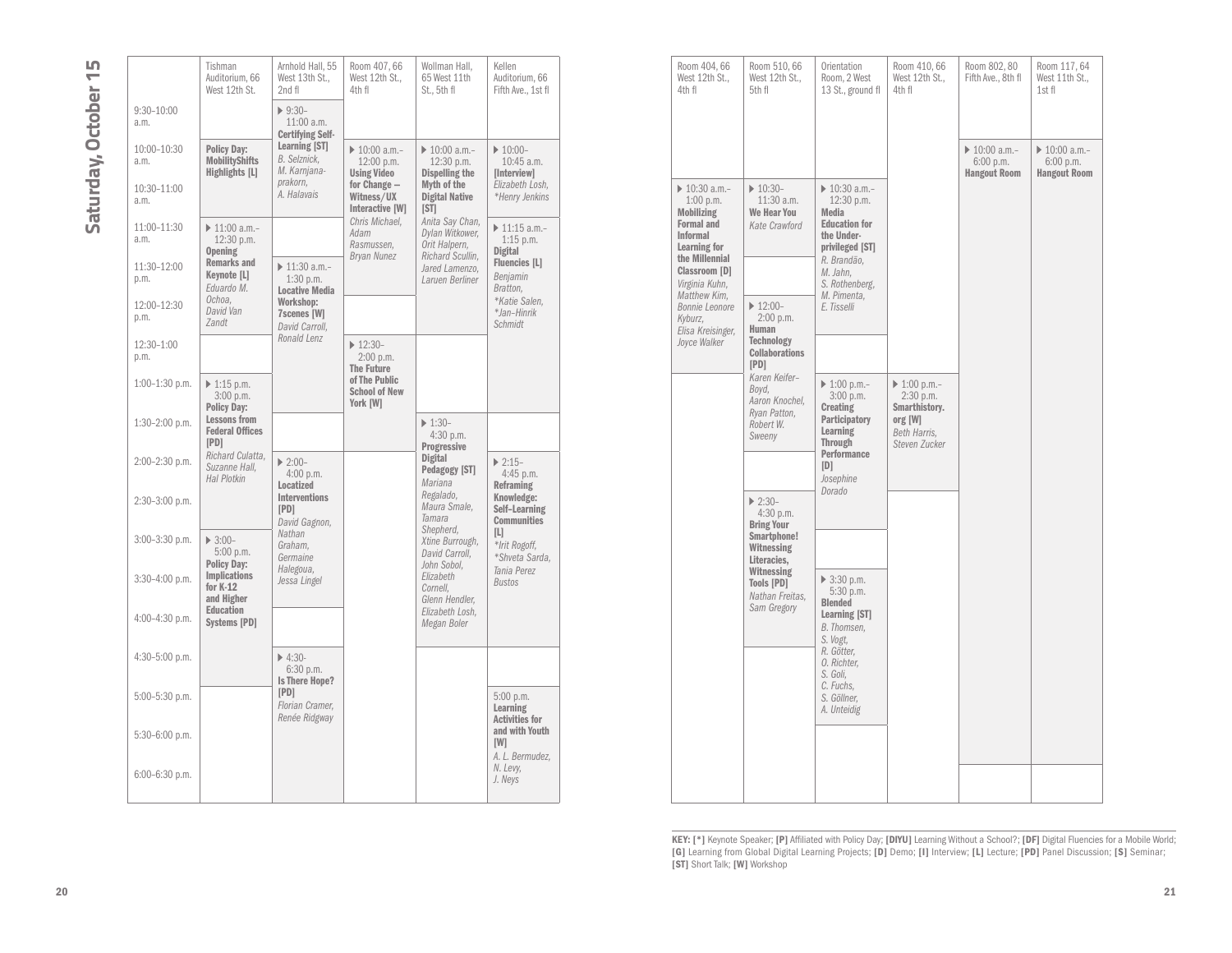Sunday, October 16 **Sunday, October 16**

|                      | Arnhold Hall, 55 West<br>13th St., 2nd fl                                                                       |
|----------------------|-----------------------------------------------------------------------------------------------------------------|
| $10:00 - 10:30$ a.m. | $\triangleright$ 10:00 a.m.-<br>12:00 p.m.<br><b>Designing Agency [I]</b><br>*Beth Coleman,<br>* Iuliana Rotich |
| $10:30-11:00$ a.m.   |                                                                                                                 |
| 11:00-11:30 a.m.     |                                                                                                                 |
| 11:30-12:00 p.m.     |                                                                                                                 |

**KEY: [\*]** Keynote Speaker; **[P]** Affiliated with Policy Day; [DIYU] Learning Without a School?; [DF] Digital Fluencies for a Mobile World;<br>[G] Learning from Global Digital Learning Projects; [D] Demo; [I] Interview; [L] L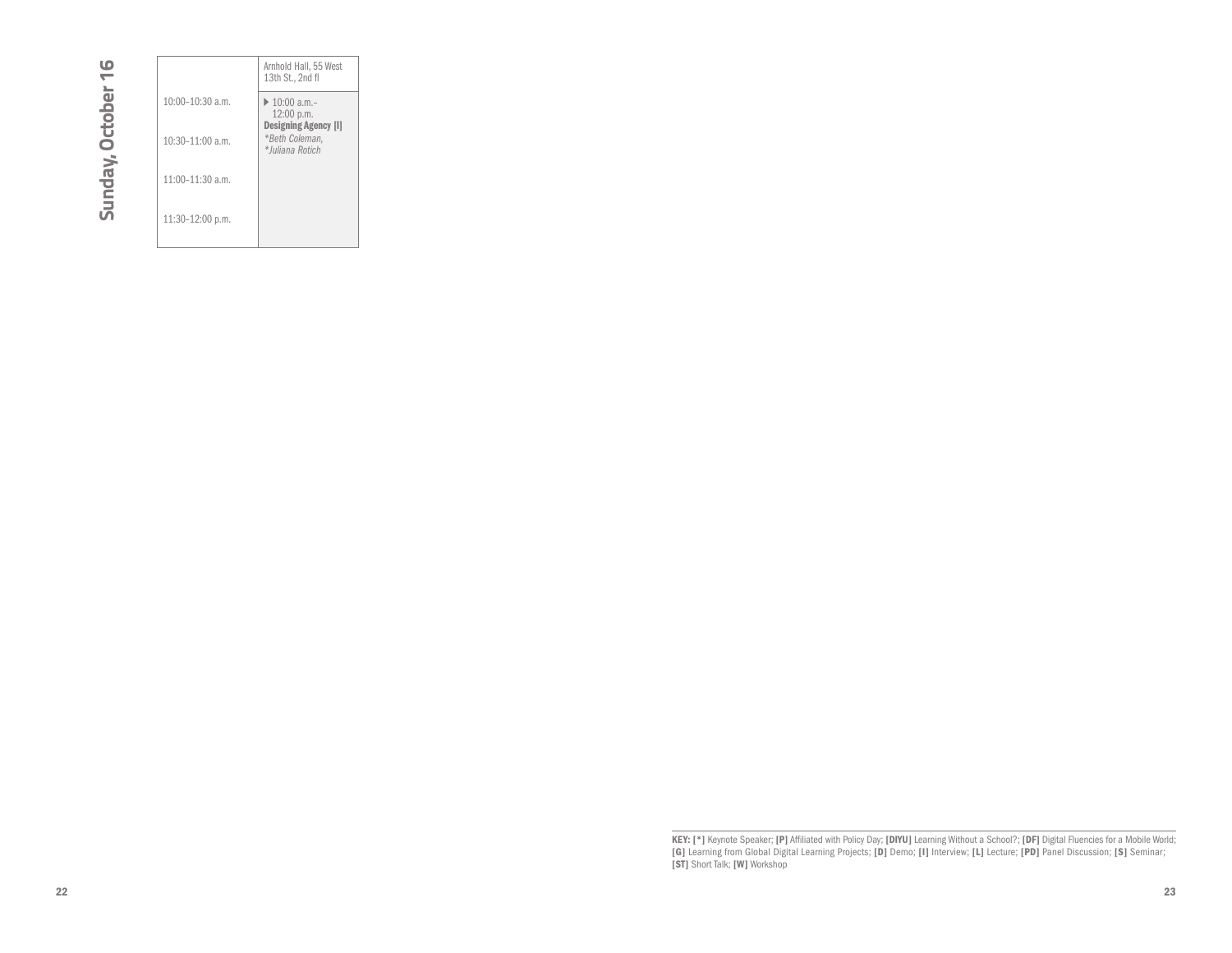

## **Monday, October 10**

#### ▶ 11:30 a.m.-1:00 p.m.

Wikipedia and Academia, Friends at Last? Incorporating Wikipedia Assignments Into Higher Education Classrooms [DF; W] Orozco Room, Alvin Johnson/J.M. Kaplan Hall, 66 West 12th St., 7th floor

#### *Frank Schulenburg, Wikimedia Foundation*

The Wikimedia Foundation, the non-profit that supports Wikipedia, partnered with university professors in 45 classes during the 2010-2011 academic year in a pilot program of our Global Education Program. Professors assigned their students to write Wikipedia articles as part of the coursework for the term, with assistance from trained Wikipedia Ambassadors both in the classroom and online. In this workshop, we will present the research work from our surveys and interviews with faculty members, Ambassadors, and students. We will also use activities perfected in Ambassador trainings and other presentations to engage attendees to demonstrate how Wikipedia can be incorporated into a university curriculum.

Please note: Workshops require additional registration at no extra cost. Please register at http://mobilityshifts.org/workshops/

#### $1:00 \text{ p.m.} - 5:00 \text{ p.m.}$

MobilityShifts Science Fair [P; D] Theresa Lang Student and Community Center, Arnhold Hall, 55 West 13th St., 2nd floor

The MobilityShifts Science Fairs brings the beloved grade school concept to adults. Intelligent professionals making waves with their digital media projects—research, learning models, web projects, software, experiments—share their work and welcome your feedback and ideas. Explore and engage the room that will feature such projects as Mozilla's Hackaurus, Open Badges, Web Made Movies, School of Webcraft, dontflush. me, and Smarthistory.org.

## ▶ 1:45–3:30 p.m.

3-D Printing, Colours, Music: Context for Exploring Critical Making [DIYU; PD] Hirshon Suite, 55 West 13th St., 2nd floor

*Ginger Coons, University of Toronto, Canada Matt Ratto, University of Toronto, Canada Margaret Lam, University of Toronto, Canada Bob Ree, University of Toronto, Canada*

Drawing on research recently completed at the Critical Making Lab in University of Toronto's Faculty of Information, this panel will explore the complex relationships between the way we speak about our engagement of technology for the purposes of making and learning and the way we speak about those experiences. Three contexts in particular will be explored: the making of colour standards, self-directed learners in the domain of music, and the world of 3D-printing. Across these three studies, the experience of making itself, and the narrative that's generated around the experience tell very different stories, and offer a rich site for analysis and reflection.

#### ▶ 2:00–5:00 p.m.

#### Learning with Mobile x Printed Media Day 1 of 2 [DF; W] Orozco Room, Alvin Johnson/J.M. Kaplan

Hall, 66 West 12th St., 7th floor

#### *Federico Casalegno, MIT*

*Orkan Telhan, UPenn, School of Design* 

This two-part workshop explores alternative models of learning using mobile media and paper-based interfaces that are augmented with computational and electronic capabilities. It intends to span new research investigations in critical cartography, citizen science, and civic media practices. Participants will be able to have hands on experience with mobile phones and paper-based media and be supported to think towards critical applications that can augment learning experiences using alternative forms of video and low-cost, massively-deployable interfaces. The workshop will use a custom mobile video sharing platform designed by MIT Mobile Experience Laboratory and will work with printed interactive media designed at the Emerging Design Practices Laboratory of University of Pennsylvania. The workshop sessions will be organized around different topics and will be facilitated as design charrettes with ideation, application development,

prototyping, and presentation meetings. No prior technical skills will be required to participate in the workshop.

Please note: Workshops require additional registration at no extra cost. Please register at http://mobilityshifts.org/workshops/

#### 4:15–5:30 p.m.

#### MedienBildungsRaum: Media-Art-Space=Open Experimental Learning Space [DIYU: W]

Hirshon Suite, 55 West 13th St., 2nd floor

#### *Konstanze Schuetze,*

*University of Cologne, Germany*

*Torsten Meyer, University of Cologne, Germany*

Our laboratory at University of Cologne has grown from a regular classroom to a multi purpose learning space—MedienBildungsRaum (mbr). Dealing with concepts of multi-purpose learning environments and theories on learning spaces and knowledge building, physical and virtual space are equally important for present and future learning processes. We seek to prepare flexible core concepts for adjustable spaces of new learning culture and develop patterns for different settings of learning and knowledge building activities based on Christopher Alexander's Pattern– Language (1977), finding solutions for their representation in our particular room. It is vital for Bildung\* to allow technology and architecture to be unnoticed and extraordinarily flexible to the changing demands of learning. Adjustable, agile, corrigible installations, furniture and portable technology define distinct but temporary zones of action and enable diversifiable settings for learning. There will be a general introduction to learning spaces and Christopher Alexander's pattern language with examples, and participants will then develop patterns for learning. The result of this workshop will be a collaboratively designed pattern based learning I media I space.

Please note: Workshops require additional registration at no extra cost. Please register at http://mobilityshifts.org/workshops/

#### 4:30–7:30 p.m.

Teaching with Video Workshop: Featuring MediaThread [DF; W] Alvin Johnson/J.M. Kaplan Hall,

66 West 12th St., room 510

*Jonah Bossewitch, Columbia Center for New Media Teaching and Learning*

*Michael Preston, Dept. of Education's Office of Postsecondary Readiness, Columbia University*

*Mark Phillipson, Columbia Center for New Media Teaching and Learning*

In this workshop we will review the basic principles, advantages, and pitfalls of teaching with video. The session will feature MediaThread, a web-based multimedia annotation and composition platform developed at Columbia University to support critical scholarship based on multimedia sources. Participants in this workshop will learn how they can use MediaThread or similar annotation tools to deepen analysis of rich media, such as streaming video from various sources on the web. Various curricular models and strategies for the effective use of tools like MediaThread in the classroom and beyond will be explored. Participants will build multimedia compositions based on videos we collectively annotate and analyze, and share results.

Please note: Workshops require additional registration at no extra cost. Please register at http://mobilityshifts.org/workshops/

KEY: [\*] Keynote Speaker; [P] Affiliated with Policy Day; [DIYU] Learning Without a School?; [DF] Digital Fluencies for a Mobile World; [G] Learning from Global Digital Learning Projects; [D] Demo; [I] Interview; [L] Lecture; [PD] Panel Discussion; [S] Seminar; [ST] Short Talk; [W] Workshop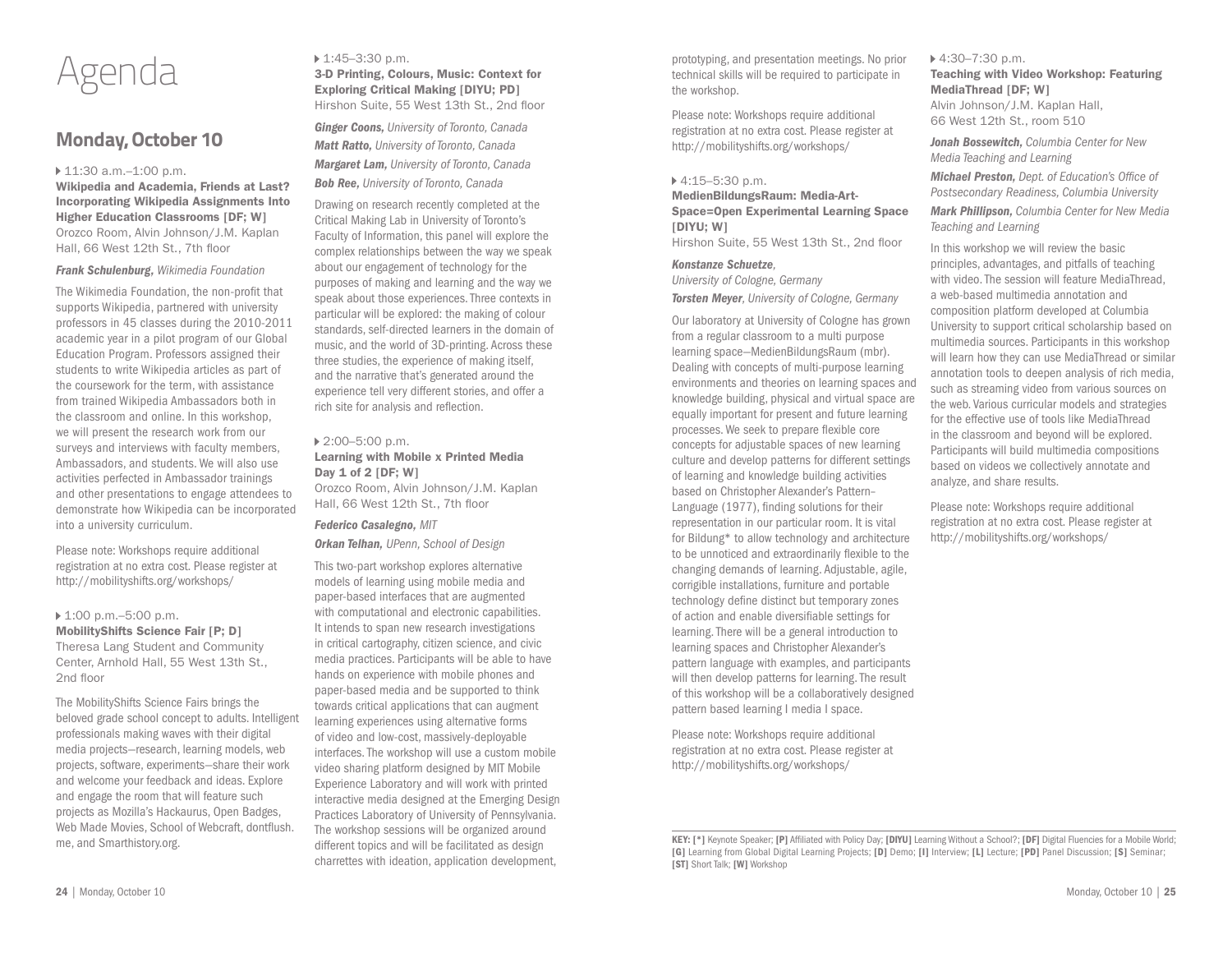## 5:00–8:00 p.m.

Creating with Scratch! [DF; W] Wolff Conference Room, 6 East 16th st., room 1103

#### *Evelyn Eastmond, RISD, MIT*

In this workshop, we'll learn to create, collaborate, remix and play with the popular visual programming platform Scratch. Scratch is a programming language that makes it easy to use your computer to create your own interactive stories, animations, games, music, and art—and share your creations with the world on the web. Using a visual grammar, creating projects with Scratch is like tinkering with Legos, and the possibilities are endless! We will learn how to use the software to make our own creations and share our experiences with other workshop participants. No prior programming experience is necessary, beginners are encouraged to participate! Laptop required. Visit http://scratch.mit.edu to find out more.

Please note: Workshops require additional registration at no extra cost. Please register at http://mobilityshifts.org/workshops/

#### ▶ 8:00–10:00 p.m. Book Sprints and Booki [DIYU; W] Alvin Johnson/J.M. Kaplan Hall, 66 West 12th St., room 510

*Adam Thomas, Sourcefabric, Test Signals Cara Bell-Jones, FLOSS Manuals*

This is a workshop designed to introduce the participants to Book Sprints and the Social Book Production environment, Booki. The workshop will cover the Booki production process, export tools, and the social features which are integrated into the workflow of Booki. Participants will be encouraged to create an account and improve existing books on Booki and Book Sprints during the workshop and assistance will be provided as necessary on an individual basis. The workshop will then turn to discussion of case studies in particular the use of Booki by FLOSS Manuals to produce educational materials, and the use of Booki by educators that have involved their students in the process of creating books together either as textbooks or as works for assessment. Particular emphasis will be placed on discussing Book Sprints—the methodology for creating books in 2-5 days and the lessons learned and mistakes made developing this methodology.

Please note: Workshops require additional registration at no extra cost. Please register at http://mobilityshifts.org/workshops/

### **Tuesday, October 11** Ada Lovelace Day

 10:00 a.m.–2:00 p.m. Thinking Prezi Workshop [DIYU; W] Orozco Room, Alvin Johnson/J.M. Kaplan Hall, 66 West 12th St., 7th floor

#### *Drew Banks, Prezi Adam Somlai-Fischer, Prezi*

This workshop will include a discussion around the summit topics using Prezi's shared live canvas. Sitting around with laptops open, the cross media discussion will shift from talking, to online research, to structuring and remixing ideas and material. As a result, participants will create a zoomable map of their shared take on Digital Fluencies, DIY U, Global Digital Learning.

Please note: Workshops require additional registration at no extra cost. Please register at http://mobilityshifts.org/workshops/

#### 1:00 a.m.–5:00 p.m. MobilityShifts Science Fair [P; D] Theresa Lang Student and Community Center, Arnhold Hall, 55 West 13th St., 2nd floor

The MobilityShifts Science Fairs brings the beloved grade school concept to adults. Intelligent professionals making waves with their digital media projects—research, learning models, web projects, software, experiments—share their work and welcome your feedback and ideas. Explore and engage the room that will feature such projects as Mozilla's Hackaurus, Open Badges, Web Made Movies, School of Webcraft, dontflush. me, and Smarthistory.org.

## $12:00-1:00$  p.m.

#### The Cryptopticon: The New Nature of Surveillance [DF; L] Hirshon Suite, 55 West 13th St., 2nd floor

#### *\*Siva Vaidhyanathan, University of Virginia*

What we have at work in Europe, North America, and increasingly much of the rest of the world is the opposite of a Panopticon: We have a "Cryptopticon." The most pervasive surveillance does not reveal itself as surveillance or remains completely clandestine. We don't know all the ways we are being watched or profiled. We are not supposed to understand that we are the product of marketers as much as we are the market. In fact, ChoicePoint, Facebook, Google, and Amazon want us to relax and be ourselves. They have an interest in exploiting niches that our consumer choices generated. These companies are devoted to tracking our eccentricities because they understand that the ways we set ourselves apart from the mass are the things about which we are most passionate. Our passions, predilections, fancies and fetishes are what we are likely to spend our surplus cash on and thus make us easy targets for precise marketing. It's all about market segmentation. In order for marketers and vendors to target messages and products to us, they must know our eccentricities—what makes us distinct or, at least, to which small interest groups we belong. Forging a "mass" audience is a waste of time and money unless you are selling soap. The implications of the Cryptopticon are even more serious when we consider that states are engaged in the same manner of profiling and social mapping.

KEY: [\*] Keynote Speaker; [P] Affiliated with Policy Day; [DIYU] Learning Without a School?; [DF] Digital Fluencies for a Mobile World; [G] Learning from Global Digital Learning Projects; [D] Demo; [I] Interview; [L] Lecture; [PD] Panel Discussion; [S] Seminar; [ST] Short Talk; [W] Workshop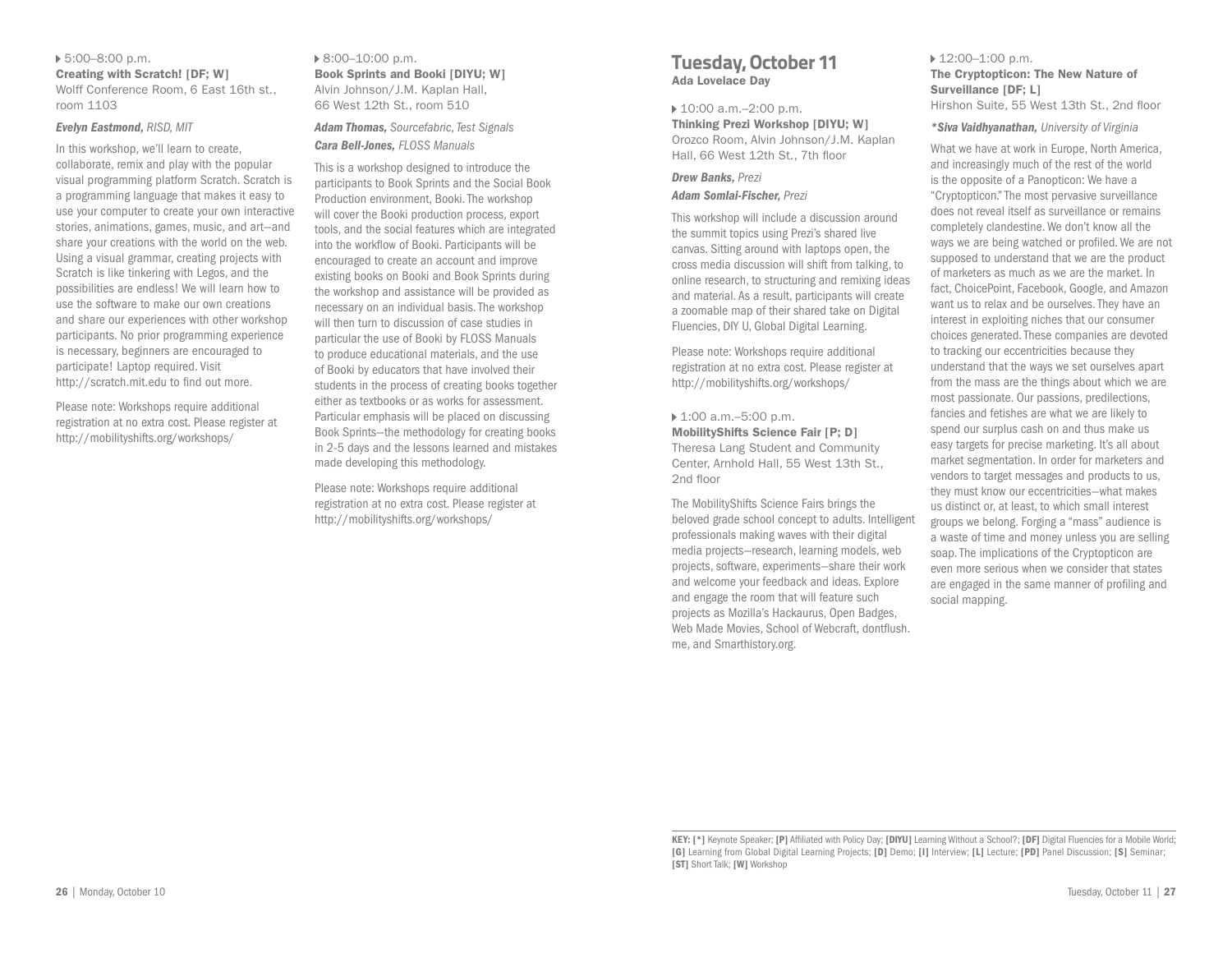#### 2:00–3:00 p.m.

#### Open Education: The University and The Commons [G; L]

Hirshon Suite, 55 West 13th St., 2nd floor

*Matthew K. Gold, New York City College of Technology, CUNY Graduate Center*

The Academic Commons. The WikiMedia Commons. The Smithsonian Commons. The Digital Humanities Commons. The CUNY Academic Commons. Recent years have seen a proliferation of "Commons" projects as many universities and academic organizations have striven to respond to the growing open education movement. Though the sites named above serve different functions for their communities, Commons projects typically provide platforms meant to foster collaboration, communication, and sharing in open online environments, thus contributing proprietary university resources towards the larger, shared goal of broad public dissemination of knowledge. And yet, as such Commons projects have begun to mature, they have provoked a variety of questions: to what extent can information be shared across these various Commons? What types of spaces do they make available, and how might those spaces suggest new models for academic collaboration and community? Finally, what responsibilities do universities have to the broader intellectual commons in an age of do-it-yourself education?

#### 3:00–6:00 p.m.

#### Learning with Mobile x Printed Media Day 2 of 2 [DF; W]

Orozco Room, Alvin Johnson/J.M. Kaplan Hall, 66 West 12th St., 7th floor

#### *Federico Casalegno, MIT*

#### *Orkan Telhan, UPenn, School of Design*

This two-part workshop explores alternative models of learning using mobile media and paper-based interfaces that are augmented with computational and electronic capabilities. It intends to span new research investigations in critical cartography, citizen science, and civic media practices. Participants will be able to have hands on experience with mobile phones and paper-based media and be supported to think towards critical applications that can augment learning experiences using alternative forms of video and low-cost, massively-deployable interfaces. The workshop will involve use of a

custom mobile video sharing platform designed by MIT Mobile Experience Laboratory and will work with printed interactive media designed at the Emerging Design Practices Laboratory of University of Pennsylvania. The workshop sessions will be organized around different topics and will be facilitated as design charrettes with ideation, application development, prototyping, and presentation meetings. No prior technical skills will be required to participate in the workshop.

Please note: Workshops require additional registration at no extra cost. Please register at http://mobilityshifts.org/workshops/

#### ▶ 11:00 a.m.-1:00 p.m.

#### Lateral Learning for Digital Immigrants— Or, How to Help Your Educators Teach Technology Across Knowledge Gaps [DF; PD]

Hirshon Suite, 55 West 13th St., 2nd floor

*Marco Antonio Castro, New New Yorkers Program, Queens Museum of Art*

*Yijun Liao, New New Yorkers Program, Queens Museum of Art*

*José E. Rodriguez, New New Yorkers Program, Queens Museum of Art*

How do you teach specialized computer skills to adults who are not digital natives, and who may not even have the base knowledge about computers that so many of us take for granted? Why teach in languages other than English in an integration program? How do you teach a class to students with varying skill levels? The global labor market is in flux. Jobs move as fast as goods and ideas across borders, and people follow after them and the types of education that adult immigrants look for do not necessarily fit within the university model, and can be provided within smaller, more personal settings. This panel will address these concerns, share experiences and techniques through examples, and answer your questions and concerns about implementing such programming at institution, along with its advantages and disadvantages, and most importantly, the effect this can have on your students.

#### 5:00–7:00 p.m.

Developing a Tablet-Based Course to Train International Advocates for Social Change  $[DF: W]$ 

Alvin Johnson/J.M. Kaplan Hall, 66 West 12th St., room 510

*Lisa Dush, DePaul University*

*Ceasar McDowell, MIT*

*Travis Rejman, The Goldin Institute*

This workshop will present on a pilot mobile learning course being developed by the Goldin Institute, a Chicago-based nonprofit that works internationally to build grassroots partnerships for global change. A core part of the Institute's strategy is to train "partners," community leaders across the globe who lead social change initiatives in their own communities on issues ranging from microcredit reform to the reintegration of child soldiers. In the workshop highlights of the course will be presented, giving participants the opportunity to explore the course on iPads (provided in the workshop), give feedback, and ask questions. Participants will then focus on activities related to designing mobile learning courses, with time to use some of the planning tools and heuristics presenters found most useful, to think through the design of their own mobile learning projects and project ideas.

Please note: Workshops require additional registration at no extra cost. Please register at http://mobilityshifts.org/workshops/

#### 5:30–7:30 p.m.

#### Design Jam [DIYU; W]

Sheila C. Johnson Design Center Orientation Room, 2 West 13th St., Ground Floor

*Steven J. Dale, Parsons The New School for Design* 

*Eulani Labay, Parsons The New School for Design Roddy Schrock, Eyebeam* 

*Liza Stark, Parsons The New School for Design* 

PROJECT ROEBLING seeks to empower through engagement. This workshop aims to explore how a more open design-studio dynamic might begin to bridge the space between formal classroom and

Please note: Workshops require additional registration at no extra cost. Please register at http://mobilityshifts.org/workshops/

#### 6:30–8:30 p.m.

Assignment Book: A Conversation between Luis Camnitzer and Christiane Paul [DF; I] Wollman Hall, Eugene Lang Building, 65 West 11th St., 5th floor

#### *Luis Camnitzer*

*Christiane Paul, The New School for Public Engagement* 

Why would a university engage in a discussion on de-institutionalized learning? Because it organizes MobilityShifts The International Future of Learning Summit! On occasion of the conference, artist Luis Camnitzer and curator Christiane Paul discuss transfer of knowledge from the academy to the street, collective research in pedagogy and artistic practices, and how the notion of "assignments" must be redefined. The talk finds its material counterpart in the exhibition The Assignment Book, curated by Christiane Paul and Trebor Scholz and presented from September 21 through October 16 at the Aronson Gallery, Sheila C. Johnson Design Center, Parsons The New School for Design.

informal self-taught and/or peer-to-peer learning spaces. Beginning from the sense of agency involved in youth governing their own learning, presenters are not arguing for the integration of formal and informal learning; rather, they are looking to research through design what a synthesis of these might produce.

KEY: [\*] Keynote Speaker; [P] Affiliated with Policy Day; [DIYU] Learning Without a School?; [DF] Digital Fluencies for a Mobile World; [G] Learning from Global Digital Learning Projects; [D] Demo; [I] Interview; [L] Lecture; [PD] Panel Discussion; [S] Seminar; [ST] Short Talk; [W] Workshop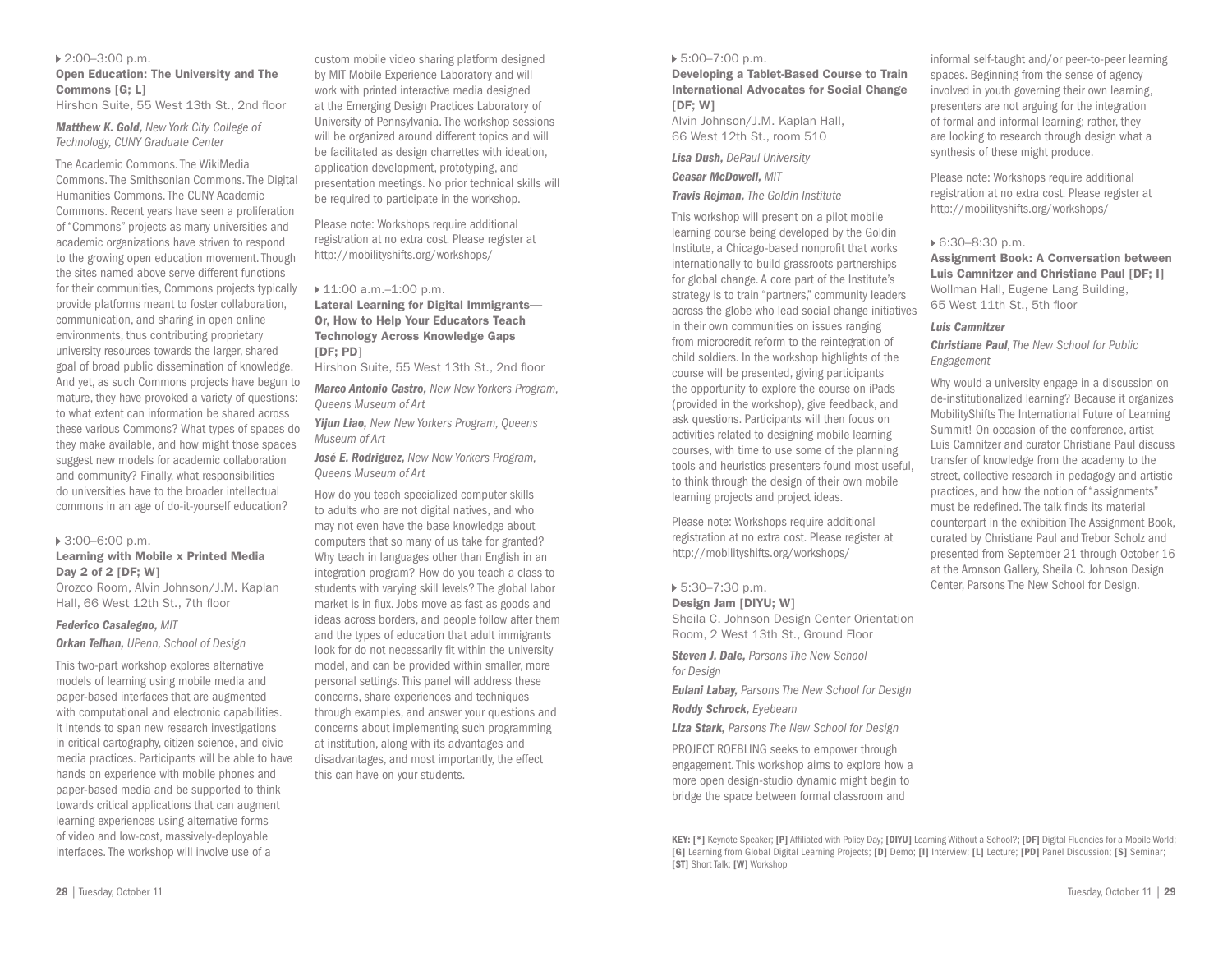#### 7:00-8:30 pm Keitai Kids: Youth, Culture & Social Media in the U.S. & Japan [DF; PD] Japan Society, 333 East 47th Street

*\*Tomi T. Ahonen, 3G Strategy Consultant \*Shin Mizukoshi, University of Tokyo, Japan Moderator: Trebor Scholz, Eugene Lang College The New School for Liberal Arts*

Cell phones (keitai), mobile media, and social media have transformed the lives of youth in Japan and the United States in extraordinary but very different ways. How does this impact education and youth culture in each country today, and what are the possibilities for the future? Do these issues look different in other parts of the world? Shin Mizukoshi, Professor of Media Studies at the University of Tokyo and a leading authority on digital culture in Japan, and Tomi T. Ahonen, one of the world's leading experts on business implications for mobile technology and the author of The Insider's Guide to Mobile, discuss youth, education and social Media. Moderated by Trebor Scholz.

#### 7:30–9:30 p.m.

Technologists of Tomorrow: Education & Special Needs Students [DF; PD] Alvin Johnson/J.M. Kaplan Hall, 66 West 12th St., room 510

*Mark Dzula, Teachers College, Columbia University* 

*Jonathan Hill, Pace University Beth Rosenberg, Pace University* 

*John Schimmel, New York University* 

This panel will explore a paradigm of technological practice for students with special needs. One in six students is currently diagnosed with a developmental disability in 2011 and while reading, writing and arithmetic can prove hard for these struggling students, technology has seemed to occupy an intuitive space for many students with significant challenges. Special needs students do not need to just be consumers of technology—they can also be producers. How can we teach "digital natives" who may be exceptional exhibiting pockets of talents and extraordinary in unusual ways to be the technological producers of tomorrow? This panel will focus on examples related to two-years worth of workshops given

to special needs students utilizing DIY physical computing projects to animation to coding. The panel will also address how physical computing and the field of assistive technology can become a game changer via the development of new objects for the special needs population.

#### 8:00–9:30 p.m.

Education (in so many words): Online Short Form Dialogue and Narrative in Learning Communities [DF; PD]

Sheila C. Johnson Design Center Orientation Room, 2 West 13th St., Ground Floor

*Eunsong Angela Kim, UC San Diego Jen Begeal, Ride5/MindFlux K. Lorraine Graham, UC San Diego* 

*Tara Zepel, UC San Diego*

Educators have been experimenting with the potential of integrating online short form dialogue and narrative into traditional higher education settings. This experimentation coincides with a shift in the boundaries of learning, specific to questions such as 'where does learning occur,' 'what content should be taught,' and 'how is knowledge communicated?'

This panel will explore the use of online short form production as both a pedagogical tool and medium to enable creative discussion among students. This exploration is hybrid in character part theoretical, part narrative, part performative and part experiment. Topics explored will include the changing context of educational settings, content curation, social participation across multiple platforms, and the expanding roles of student and educator.

## **Wednesday, October 12**

▶ 10:00 a.m.-12:30 p.m.

Hacking as Learning: A Slice of Mozilla Drumbeat Learning, Freedom and the Web Festival [P; DIYU; W]

Theresa Lang Student and Community Center, Arnhold Hall, 55 West 13th St., 2nd floor

Last November's first-ever Mozilla Drumbeat Festival in Barcelona was an interesting experiment: gather 400 educators, technologists, "edupreneurs"/"edupunks" and innovators of all stripes to reinvent the future of learning in a carnivalesque atmosphere that mixed thought leadership with hands-on making, doing and hacking. Participants from over 40 countries and 30 different organizations gathered in a series of loosely-joined thematic groups or "tents" that allowed them to get their hands dirty on everything from designing new open educational resources, to creating educational "hyper-videos," to designing educational badges, to building their own robot. The results were, in one participant's words, "collabtastic." This session will open with a brief report-back on what worked, and then immediately move to a mini version of the Drumbeat Festival itself, with participants breaking into small groups to do some hands-on making, learning and hacking of their own.

Please note: Workshops require additional registration at no extra cost. Please register at http://mobilityshifts.org/workshops/

#### ▶ 10:00 a.m.-12:00 p.m.

Beyond Participation: Designing Local Engagement for a Mobile Culture [DF; L] Orozco Room, Alvin Johnson/J.M. Kaplan Hall, 66 West 12th St., 7th floor

#### *Eric Gordon, Emerson College*

There is an important distinction between participation and engagement. Participation represents action within a specific framework (i.e. clicking, texting, voting, reading); and engagement represents action within a specific framework that results in sustained attention to the subject of that framework. This distinction is even more important within a mobile culture, where people have near ubiquitous access to information and people and are perpetually poised to "participate." The design of user engagement, therefore, entails the consideration of how user participation corresponds with user attention beyond the moment of participation. Occupied spaces are both networked and local. This talk explores how technologies can be employed within a "net local" context to produce sustained attentiveness to the social, political and cultural specificity of a locality. This talk will seek to make the distinction between engagement and participation within a mobile culture and suggest some of the design implications.

KEY: [\*] Keynote Speaker; [P] Affiliated with Policy Day; [DIYU] Learning Without a School?; [DF] Digital Fluencies for a Mobile World; [G] Learning from Global Digital Learning Projects; [D] Demo; [I] Interview; [L] Lecture; [PD] Panel Discussion; [S] Seminar; [ST] Short Talk; [W] Workshop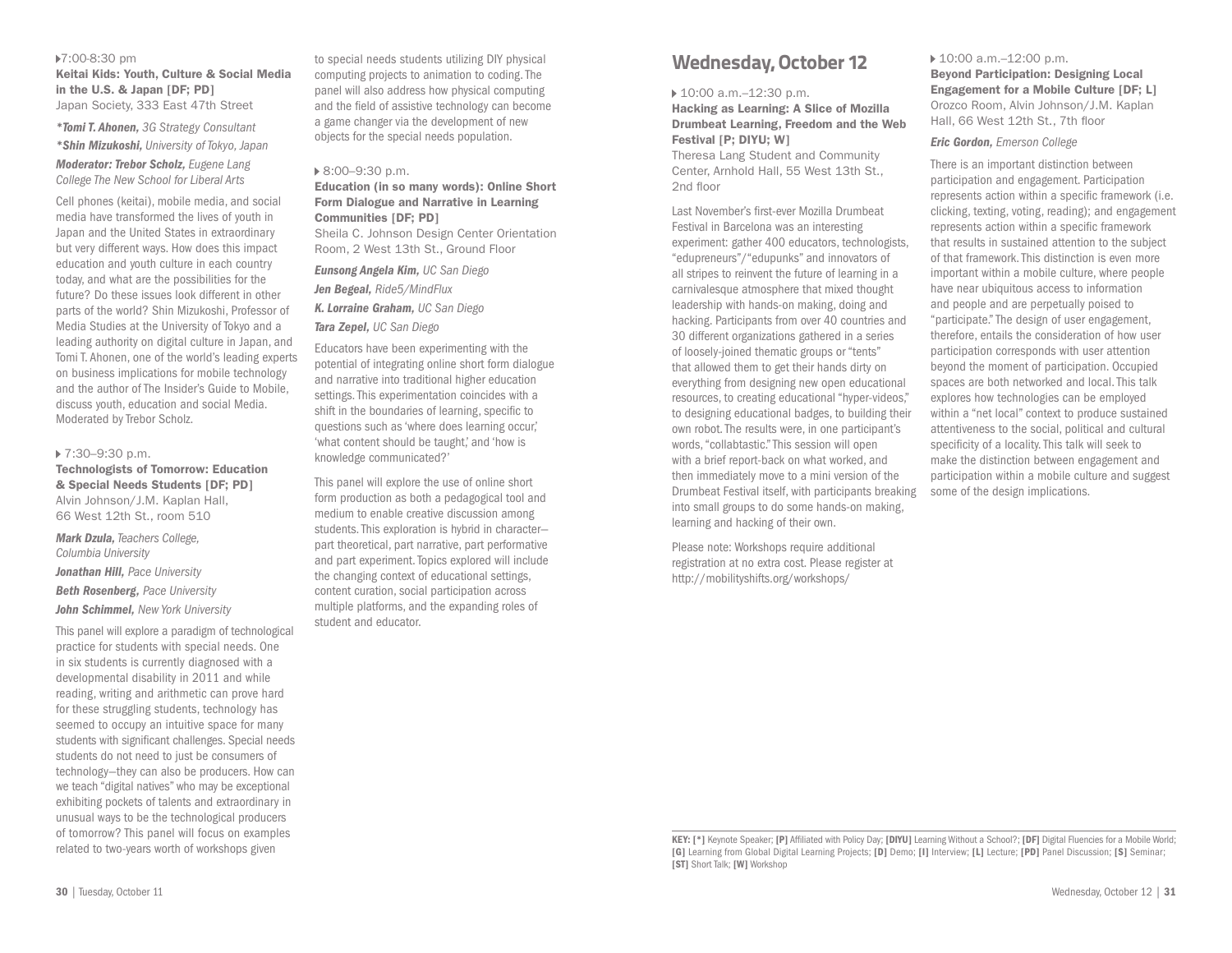#### 3:30–5:30 p.m.

NYC Students Imagine the 2050 Classroom [DF; PD]

Hirshon Suite, 66 West 12th St., 2nd floor

*Philip Courtney, Urban Arts Partnership*

#### *Stephanie Pereira, Kickstarter*

*Lauren Brandt Schloss, The Queens Museum of Art*

*Hsing Wei, Pixelated Learning*

*Katie Koch, Project: Interaction/pixelkated*

#### *5th grade students from PS 144 in Queens 12th grade students from New Design High School in Manhattan*

What will the classroom look like in 2050? How will the traditional roles of teacher and student be reimagined? How will the open web and digital devices impact the way we learn and share information? This fall The 2050 Group, a group of thought leaders invested in exploring new models for arts integrated learning in our public education system, invited learning strategists and designers Hsing Wei and Katie Koch to lead two design workshops, one with a group of 5th graders and another with a group of high-school seniors. During an intensive workshop, students were challenged to closely examine their school environments and activities—the good, the bad, the boring, the euphoric—and drawing from that understanding, design tools that would facilitate a richer learning experience for them, and the students that will follow them.

#### ▶ 12:30–2:30 p.m.

#### Multimodal Survey Research Project  $[DF; L]$

Orozco Room, Alvin Johnson/J.M. Kaplan Hall, 66 West 12th St., 7th floor

*David Carroll, Parsons The New School for Design Michael Schober, The New School for Social Research* 

This research project at The New School and University of Michigan endeavors to design a valid methodology and technology platform to deliver a multi-modal public opinion survey across the following mobile device modes: human-tohuman over SMS, computer-to-human over SMS, computer-to-human over voice recognition, and human-to-human as a control. The study will be able to field test the very first trial of a public

opinion survey using mobile phone contexts and affordances. Existing research finds that respondents can be more honest when they interact with computers, especially in replying to sensitive and potentially embarrassing questions. This project will expand upon these findings by correlating across survey modes. The implications of this study are far-reaching in terms of how government and non-governmental polling agencies shall measure the public, the electorate and otherwise. It will be the first government funded research project of its kind.

#### $1:30-3:30$  p.m.

Rigorously Unprofessional [DIYU; PD] Theresa Lang Student and Community Center, Arnhold Hall, 55 West 13th St., 2nd floor

*Liz Barry, The Public Laboratory for Open Technology and Science* 

*Matthew Lippincott, The Public Laboratory for Open Technology and Science* 

*Phil Silva, The New School* 

*Moderator: Ed Keller, Parsons The New School for Design*

Theory and practice. Teaching and learning. Expert and layperson. Civic science projects defy contradictions like these to come up with new ways of making sense of the world. Along the way, everyone involved gets a chance to experience the pleasure and pride of self-guided, open-ended learning. Civic science projects create opportunities for experts and laypeople to truly work together. Democracy suffers when governments rely exclusively on "experts" to help them make decisions. Civic science projects make democracy possible when complicated technical issues threaten the quality of public conversations about policy. Civic science projects are not merely "participatory." They're more than just a "way for folks to get involved." They're rigorous—and you might even say they're rigorously unprofessional. This panel discussion between practitioners of civic science explores questions that, on the technical side, center on data authentication and legal chain of custody issues in an age where measuring with precision and recording with accuracy in shareable formats is no longer a barrier for good science or admissible evidence.

#### ▶ 1:30–3:30 p.m.

#### New Pedagogical Approaches for Learning with Mobile Platforms [DF; PD]

Hirshon Suite, 55 West 13th St., 2nd floor

*Alisa Berger, NYC iSchool Francesca Fay, NYC iSchool Christina Jenkins, NYC iSchool* 

With Michael Wesch's work as a precedent for "digital ethnography" in an undergraduate setting, The Sixteen Project aims to investigate similar themes with high school students. A project of the NYC iSchool, The Sixteen Project is a high school course that investigates culture and coming of age from an anthropological perspective. Students collect artifacts, video footage and writings that document the story of how "16" is lived around the world. Their final project, a documentary film, is screened at the conclusion of every nine-week class. The Sixteen Project proposes new questions about the high school experience. How might learning be more intimately connected to both personal and global questions? How do students engage with "other" communities and at the same time begin to see themselves as "other"? How significant is the physical classroom environment when these investigations occur across the globe via Skype, Flickr, Google Voice and Vimeo? This panel conversation will engage the participants in this course in a conversation about these questions.

#### ▶ 1:30–3:30 p.m.

Playful & Digital Literacy? How Digital Media Shapes Our Biographies and Fosters Transformative Learning [DF; W] 80 Fifth Avenue, room 802

#### *Konstantin Mitgutsch, MIT/University of Vienna*

This workshop will outline how learning in digital playful environments shapes the learning biographies of our youth, and will help designers and educators deepen their understanding of meaningful media usage. Participants will explore transformative learning experiences by analyzing their own personal media biographies. Based on this reflective investigation, we will introduce relevant scientific research on child development, media literacy and learning challenges in games by exploring related concepts of theorists such Piaget, Erikson, Bateson, Kohlberg, Garnitschnig/ Mitgutsch, Buckingham, etc. The qualitative study "Meaningful Learning Experiences in Video Games" conducted in 2010 at the Massachusetts Institute of Technology will be used to provide new insights into how games foster transformative learning, and following this will be a discussion of central patterns of technology-based meaningful learning. A key topic of this discussion will be the challenges to "playful literacies." Participants will explore how the context, the biography, the body of experience, the community of practice and the interpretation of the content collide in young players' lives.

Please note: Workshops require additional registration at no extra cost. Please register at http://mobilityshifts.org/workshops/

KEY: [\*] Keynote Speaker; [P] Affiliated with Policy Day; [DIYU] Learning Without a School?; [DF] Digital Fluencies for a Mobile World; [G] Learning from Global Digital Learning Projects; [D] Demo; [I] Interview; [L] Lecture; [PD] Panel Discussion; [S] Seminar; [ST] Short Talk; [W] Workshop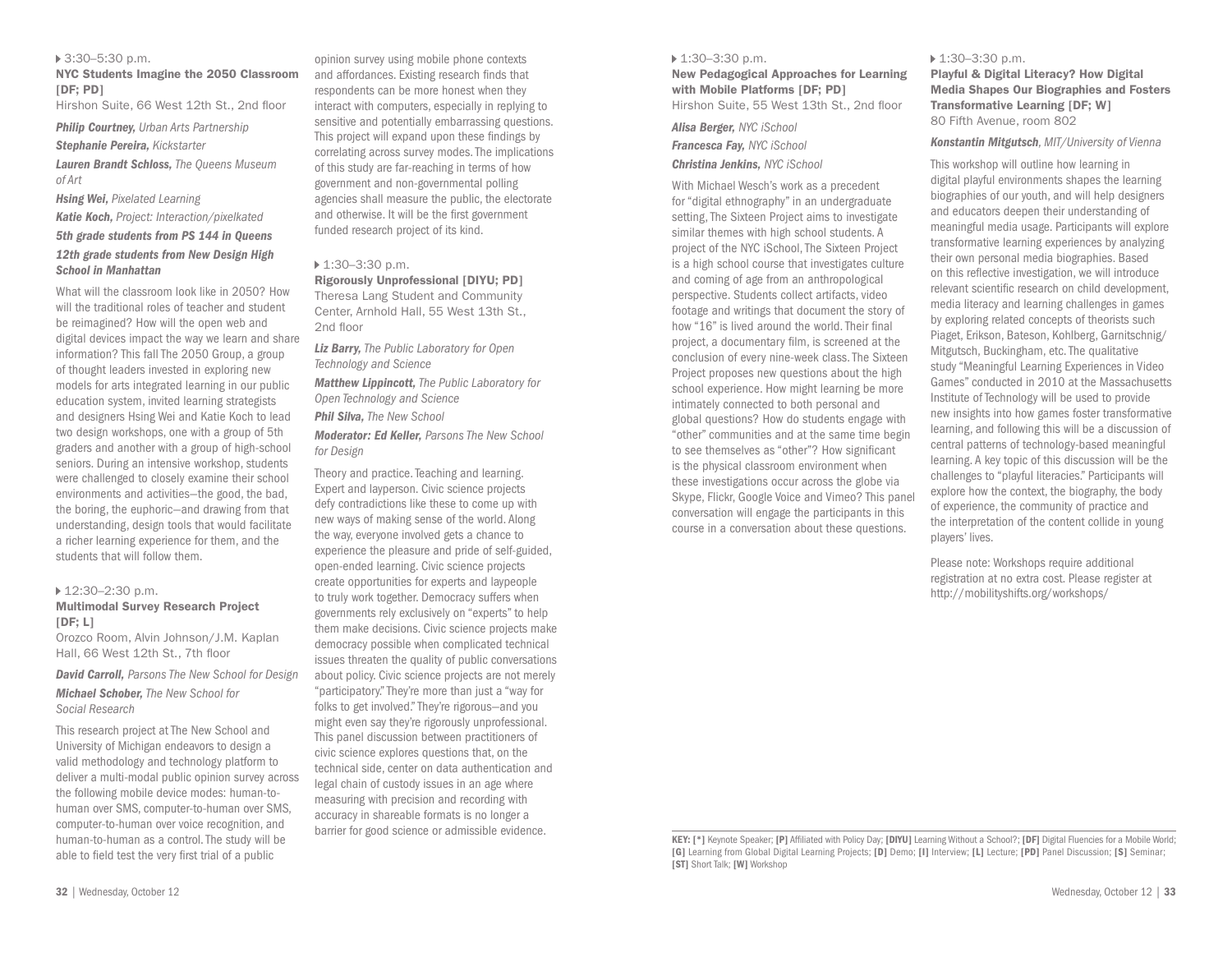#### 3:00–5:30 p.m.

Digital Tools for Collaborative Teaching, Learning and Research: A Small School's Perspective [G: W]

Orozco Room, Alvin Johnson/J.M. Kaplan Hall, 66 West 12th St., 7th floor

*Geoff Gilbert, The American University of Paris, France* 

*Mark Hayward, The American University of Paris, France*

*Claudia Roda, The American University of Paris, France*

This workshop will examine how the integration of digital and mobile media into teaching and research has been experienced at smaller colleges and universities globally. While the horizontal and distributed nature of digital networks is often seen as making questions of distance and scale irrelevant, this workshop aims to provide a framework for discussion which recognizes that, while these technologies have changed our experience of the world around us, the institutions in which we work continue to condition the way in which we do or don't make use of the tools available.

A smaller number of staff as well as limited financial resources for the purchasing and maintenance of information infrastructure on campus produces a very particular set of constraints when it comes to the adoption of digital media. At the same time, smaller institutions are often defined by pedagogical practice that gives space for more personalized relationships between students and faculty as well as providing the opportunity of greater collaboration across departments and disciplines. What, then, possibilities are there for digital scholarship and education at smaller institutions?

Please note: Workshops require additional registration at no extra cost. Please register at http://mobilityshifts.org/workshops/

#### 4:00–6:00 p.m.

Global Kids Workshop [G; W] Theresa Lang Student and Community Center, Arnhold Hall, 55 West 13th St., 2nd floor

*Michael Foster, The American Museum of Natural History* 

*Barry Joseph, Global Kids, Inc. Anthony Negron, New York Hall of Science Daria Ng, Global Kids, Inc.* 

In this workshop, Global Kids will provide an overview of several mobile digital tools and their educational affordances and potential for civic engagement. Innovative programs involving mobile technology will be highlighted including Global Kids and the NYPL's "NYC Haunts," where students created a location-based game on iPads to learn about local history and explore larger social issues. Another program involves the American Museum of Natural History's "Urban Biodiversity Network," where students used Android smart phones that were connected to a badging system to investigate the impact of intense human developments on urban ecology. In a third program involving the New York Hall of Science, called "C3 Pollution Patrol," students used handheld smart phones to research and report on local environmental conditions in their neighborhood, as a means of advocating for change. Workshop participants will have the opportunity to build a hands-on location-based mobile game in small groups, using the platform SVNGR and incorporating challenges, treks, and rewards. Note: Workshop demonstration will work best if participants bring their own iPhones, iPod Touch, Android phones, or Ipads, with the free SVNGR application registered and pre-downloaded from www.scvngr.com.

Please note: Workshops require additional registration at no extra cost. Please register at http://mobilityshifts.org/workshops/

#### 4:00–6:00 p.m.

Rights, Access, Power: Mobile and Wireless Access for the People and Activism [DF: PD]

Hirshon Suite, 55 West 13th St., 2nd floor

*Seeta Peña Gangadharan, Open Technology Initiative* 

*Carlos Pareja, People's Production House Chance Williams, Free Press* 

*Betty Yu, Center for Media Justice* 

Of the 37 percent of U.S. adults that don't have high speed Internet access, the vast majority are people of color, rural, poor, migrants and refugees, and people who speak languages other than English. While some take this piece of technology for granted—for prisoners, low-income communities, immigrants, youth and communities of color—phone calls and mobile access are a privilege, not a right. In particular, Black and Latino communities are more likely than the general population to access the Web via cellular phones and need strong wireless protections. A new "digital divide" has emerged with Latinos and African Americans being the hardest hit by the recent FCC vote on net neutrality. During our interactive panel you can learn about the recent FCC vote and the laws and policies that most affect your community-and how they relate to jobs, housing, healthcare, immigration and education– as well as what tools you will need and what campaigns you can join to create social change.

#### 4:00–6:00 p.m.

Using Mobile Technology to Strengthen Civic Engagement Between Women's Networks in Sierra Leone [G; W] 80 Fifth Avenue, room 802

*Elana Langer, UNICEF/The New School for Public Engagement*

This workshop is designed to support an ongoing learning exchange run by UNICEF Sierra Leone between government, NGOs, traditional leaders and women's groups. The specific topic to be address in this workshop, the use of media and mobile technology as a way to support women's networks and assist them in efforts to facilitate change, is a national focus and priority for UNICEF. The Wi Pikin (our children) network, is designed to empower women and give them a sense of agency and control over their lives and the lives of their children. By developing stronger channels of communication, these women can ensure more effective change will be possible.

Please note: Workshops require additional registration at no extra cost. Please register at http://mobilityshifts.org/workshops/

KEY: [\*] Keynote Speaker; [P] Affiliated with Policy Day; [DIYU] Learning Without a School?; [DF] Digital Fluencies for a Mobile World; [G] Learning from Global Digital Learning Projects; [D] Demo; [I] Interview; [L] Lecture; [PD] Panel Discussion; [S] Seminar; [ST] Short Talk; [W] Workshop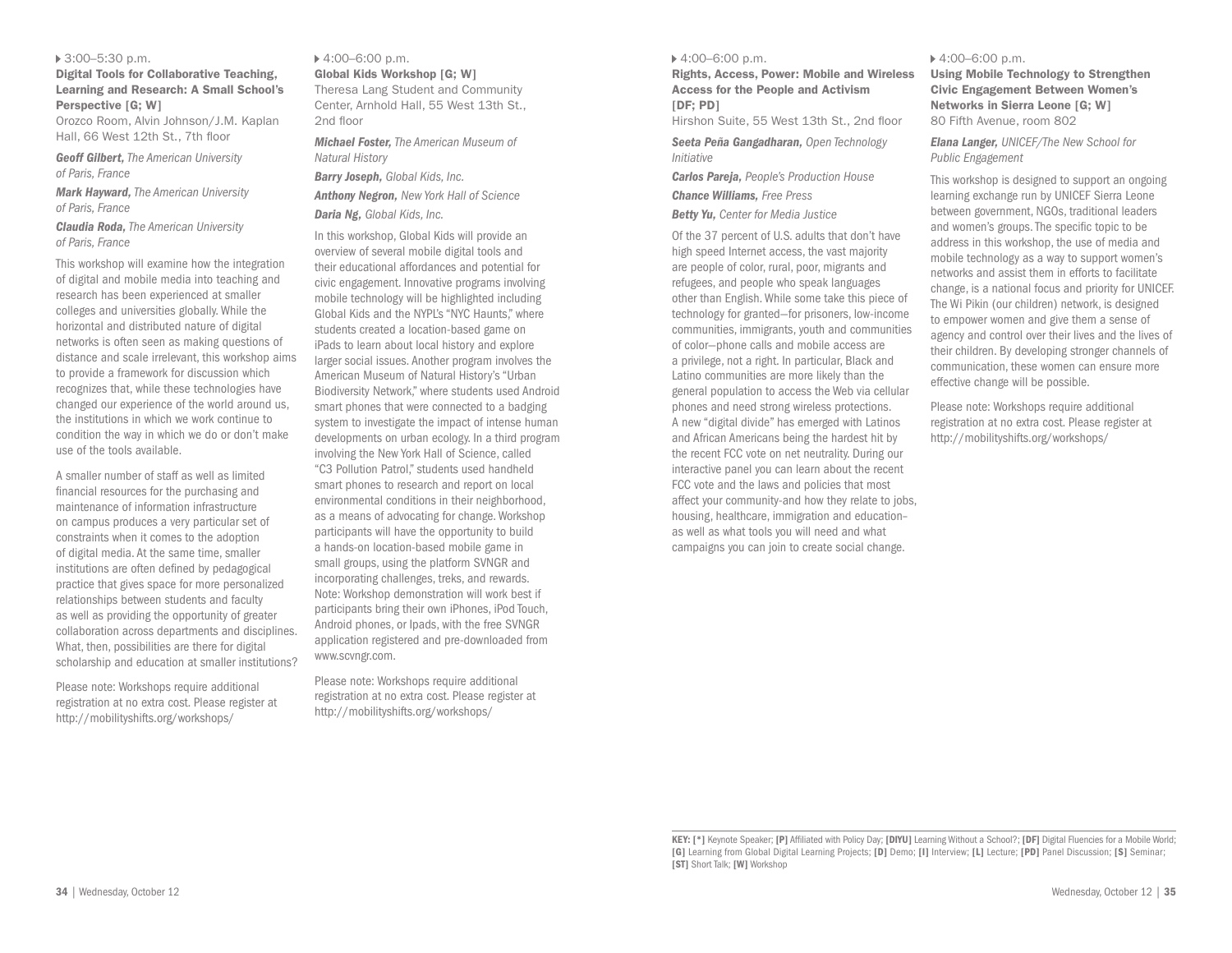#### 4:30–6:00 p.m.

#### The Beginnings of The Free University Movement [G; ST]

Wollman Hall, Eugene Lang Building, 65 West 11th St., 5th floor

#### *Kasper Opstrup Frederiksen,*

*London Consortium, UK* 

History of DIY Learning—This short talk will look at the beginnings of the Free University movement in the 1960s with two lesser-known art-activist examples, none of which were ever fully realized. This includes Alexander Trocchi's sigma project and William Burroughs's Academy 23. Their methods, goals, and obstacles for the realization of the projects will be presented, and their tactics and strategies will be compared to more recent initiatives like Copenhagen Free University, University of Openness and London Free School. This will sketch a double trajectory of alternative education and imaginary futures based on technological experimentation and innovation from the spectacle of the space age to the spectacle of cybernetic communism. Both initiatives were heavily preoccupied with knowledge sharing, pooling resources and new technologies and can be seen as predecessors to, on the one hand, tactical media interventions and, on the other, the internet and blogging activities. The talk will focus on how their ideas about changing the world and transforming the self through new technologies established a new kind of cultural practice and evaluate the relevance of this practice in struggles around education and free universities today.

*Eric Kluitenberg, De Balie, Centre for Culture and Politics, Amsterdam, The Netherlands*

ElectroSmog: The Quest for a "Sustainable Immobility" and the Tele-Presence Conundrum— The ElectroSmog festival was both a practical and theoretical exploration of the idea of 'sustainable immobility'—a response to global mobility out of control and the desire to use networked connections to counterbalance the exponential growth of global mobility. The aim was to investigate the possibility of staging a new type of international public gathering without the usual travel and mobility patterns attached. While the festival spurred a series of highly engaged debates, experimental projects, and remarkably few technical failures, it collided dramatically with audience dynamics. The outcomes raised serious questions about the importance of embodied

encounter to galvanize public experience and exchange, and the limits of the tele-presence paradigm. Continued research focuses on a deeper understanding of the contradictions of emerging regimes of im/mobility and networked presence, which seem to hold important implications for on-line learning and distance education. The presentation aims to stimulate further discussion on the problems of networked presence in an educational context.

*Respondent: Jeremy Varon, Eugene Lang College The New School for Liberal Arts*

#### $4:30-6:30$  p.m.

Using Mobile Technology to Promote Historical Understanding [G; W] Alvin Johnson/J.M. Kaplan Hall, 66 West 12th St., room 510

#### *Anthony Cocciolo, Pratt Institute Debbie Rabina, Pratt Institute*

This workshop details an international collaboration between the Goethe Institute and faculty at Pratt Institute on the GeoStoryteller project. GeoStoryteller is a mobile application that brings library and archival collections to the streets to enhance student learning and promote historical understanding. The first application of this platform will be German Traces NYC, a learning experience that focuses on German cultural heritage in New York City. Historical photographs and multimedia narratives detailing the history of German immigrants in New York City (1840-1945) are made available to high school students—particularly German language students—on the places where the events occurred. The aim of this project is to use the city as classroom and connect everyday places with historical and cultural contexts. The research related to this project looks to uncover if placebased learning can increase student engagement in historical topics. Note: Participants should bring smartphones or iPads and download the Layer augmented reality browser (http://www. layar.com/). Participants will be traveling to Astor Place and back to New School location within scheduled timeframe.

Please note: Workshops require additional registration at no extra cost. Please register at http://mobilityshifts.org/workshops/

#### 6:30–7:00 p.m.

#### Provoke: Fostering User Involvement in Social Media

Sheila C. Johnson Design Center Orientation Room, 2 West 13th St., ground floor

#### *Shlomo Dubnov, University of California, San Diego*

Provoke is a portal that combines semantic media and social networking to facilitate group discussions on a specific topic. Originally conceived as an artistic project (operaofmeaning.com), it was used in a service-learning course on social media production for a college TV station (live. ucsdmsmashtv.com), and is currently being adopted for educational and learning applications. The technology behind the system uses shared databases on the web for public recommendation and brainstorming system. The broad environment which we are addressing is one in which the participants freely interact with one another via text messaging, as in an online social network, or chat room environment. In terms of novel cultural practices mediated by technology, the system allows training of students in peer review and critical analysis, recreating exegesis traditions that put the audience in the role of "significance givers", a practice that had shaped cultural and religious thought in the transition from oral to written collective texts in early scholastic practices.toward bottom-up creation. Our workshop will begin by isolating qualities of professional co-creative projects that cross borders and continents, spanning both physical and digital arenas. The workshop will ana

#### 6:30–8:30 p.m.

#### Out of My Hands: Models of Co-Creative Making in the Classroom and Beyond [DF: W]

Theresa Lang Student and Community Center, Arnhold Hall, 55 West 13th St., 2nd floor

#### *Zvezdana Stojmirovic, MICA*

#### *Aggie Toppins, MICA*

This workshop will explore collaborative learning opportunities emerging from the current shift

toward bottom-up creation. Our workshop will begin by isolating qualities of professional cocreative projects that cross borders and continents, spanning both physical and digital arenas. The workshop will analyze the common structures of such projects—including modularity, inclusivity, accessibility, and criticality—considering how similar models can be used to establish co-creative learning opportunities in the educational arena. In the workshop participants will then co-create letterforms assembly-line style. After the initial letter start, each person will send his/her letter on a circuit of the room, opening it up to additional development. The resulting letterforms will reflect the authenticity of the crowd. Using mobile phones, letters will be photographed and posted to Flickr at each stage of creation. Immediately following the session, workshop leaders will compose an animated piece out of all the photos taken and post it on Vimeo for discussion.

Please note: Workshops require additional registration at no extra cost. Please register at http://mobilityshifts.org/workshops/

#### 6:30–8:00 p.m.

Free Culture and the Launch of a Student Chapter at The New School [P; DF; PD] Wollman Hall, Eugene Lang Building, 65 West 11th St., 5th floor

*Jessica Irish, Parsons The New School for Design Adi Kamdar, Yale University*

*Jane Pirone, Parsons The New School for Design Michael Schober, The New School for Social Research*

*Moderator: John Drew, Parsons The New School for Design*

Why does an allegedly progressive University subject its student body to expensive and outdated corporate technology such as Blackboard, particularly when select students and faculty members have demonstrated a capacity to build software that is already being used as a Blackboard work-around? Was it a good idea to hand over management rights of our inboxes to Google? And what exactly does the SafeConnect software do to the data on our computers after the

KEY: [\*] Keynote Speaker; [P] Affiliated with Policy Day; [DIYU] Learning Without a School?; [DF] Digital Fluencies for a Mobile World; [G] Learning from Global Digital Learning Projects; [D] Demo; [I] Interview; [L] Lecture; [PD] Panel Discussion; [S] Seminar; [ST] Short Talk; [W] Workshop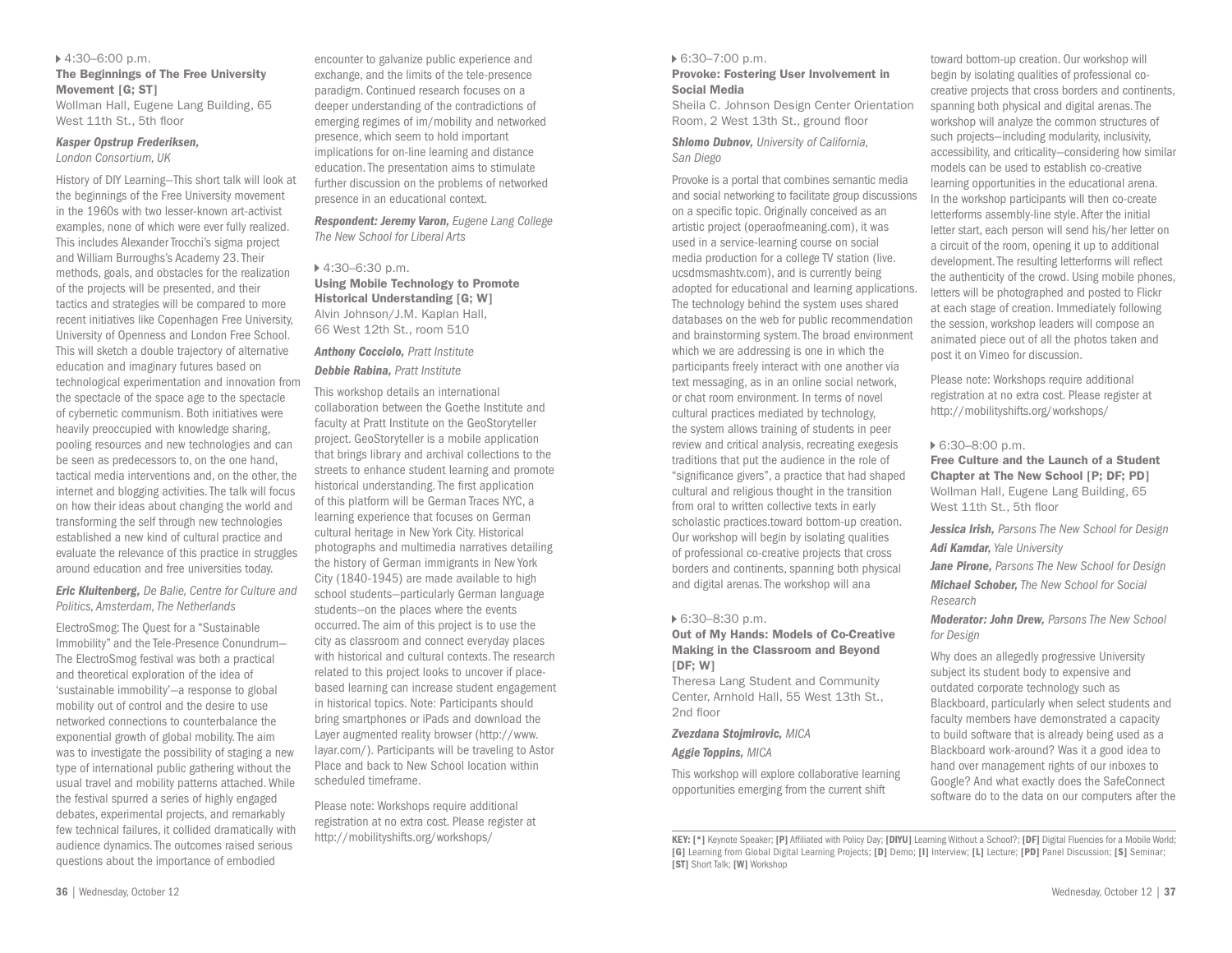University forces us to download it to our laptops? This panel pits students against key New School power brokers in a debate around these questions and more, and serves as a call to the student body to organize around these conversations and more formally challenge the institutional power structure using the free culture movement and open source education as a battle cry.

#### 6:30–8:30 p.m.

#### Oyster City: AR and Place-Based Learning [DF: W]

80 Fifth Avenue, room 802

*Meredith Drum, Bronx Museum of Arts/ISSUE Project Room/HASTAC* 

*Rachel Stevens, Artist based in New York* 

*Phoenix Toews, University of California, Santa Cruz* 

Oyster City, a game and walking tour enabled by an application for iPhone/iPad developed by Phoenix Toewes, makes visible, via an augmented reality browser, social, political and ecological histories of oysters in NYC. Presenters will give a brief presentation of Oyster City, and then talk specifically about investigative research into local spaces, making hidden histories visible and some basic technical and conceptual possibilities for creating media for an augmented reality, GPS enabled platform, including ways of structuring an active experience for the user/player/reader/ actor. This would be in the service of creating a meaningful place-based venue for learning. Participants will be put together into small groups and be asked to make some media for augmented reality on the spot—still images, audio and text that will tell stories of the immediate site of The New School. The media will then be integrated into the augmented reality platform.

Please note: Workshops require additional registration at no extra cost. Please register at http://mobilityshifts.org/workshops/

#### 7:00–9:30 p.m.

Global DIY U Case Studies [P; DIYU; L] Alvin Johnson/J.M. Kaplan Hall, 66 West 12th St., room 510

*Juan Manuel Lopez Garduño, conecta2.com.x, Mexico*

Back to Basics: Taking Education Beyond the Classroom to Restore the Social Fabric of Communities—At a time when Mexico faces community disintegration due mainly to the widespread influence of drug cartels, keeping children focused on the short and long-term purposes of education has become a major challenge for everyone involved. Any vision of the future becomes meaningless in a context of brutal executions no further than two degrees away, the rise of domestic violence, kidnappings and the never ending maze of small acts of corruption carried out at all levels of society just to make ends meet. From this critical perspective, an online resource will be presented that was conceptually designed in order to foster community values and help rebuild social capital. This online reading platform, defined as a digital education ecosystem, is meant to transform core academic social science content into a thoughtprovoking lifelong learning experience. In light of so many political agendas and corporate interests promoting the illusion of technology as the ultimate remedy for Mexico's education woes, we will examine the need to slow things down so that we can avoid the perfect storm brewing due to global distraction and local destruction.

*Kiko Mayorga, Escuelab.org, Perú* 

Between Labs and Realities: Some Things to Consider While Designing For Andean Contexts—In this talk, Mayorga will review some anecdotes collected during the first three years of a school/ lab called Escuelab.org in Lima, Perú. The context of the diverse and complex culture close to the Andes brings forth an impressive set of obstacles and opportunities for the techno-social interaction design related to local needs. Mayorga's experiences reveal strengths between humanity, market and nature, and the path that design and learning through experimentation have to go through to significantly land on the ground.

*Janek Sowa, University of Warsaw, Poland*

Free/Slow University Warsaw (in Polish Wolny Uniwersytet Warszawy; "wolny" means both

"free" and "slow") was established in 2008 by a group of theorists, artists, curators and activists to counterbalance neoliberal transformation of the public sphere in the domains of cultural expression and production of knowledge. It draws its inspiration from various traditions ranging from Joseph Beuys to clandestine universities run by Polish political activists in the 19th and 20th century to the ideas of Jacques Rancière and Ivan Illich. FSUW aims to combine autonomous learning/teaching with a construction of political subjectivity, referring strongly to the (post-) operaist practice of co-research (conricerca). Janek Sowa, a sociologist and activist associated with FSUW from its very beginnings, is going to present its past and current activities as well as its ideological background. The case of FSUW will provide a context for a more general discussion of knowledge production and dissemination in the times of cognitive capitalism.

#### 8:30–10:00 p.m.

#### An Autonomous Alternative Accreditation Agency [DIYU; W]

Theresa Lang Student and Community Center, Arnhold Hall, 55 West 13th St. 2nd floor

*Thomas Gokey, Syracuse University Respondent: Ed Keller, Parsons The New School for Design*

In an attempt to organize the creation of an above-board, rigorous and universally recognized alternative accreditation agency, it is important to note that at present most universities act as corporate mediators, which exploit both students (in the form of outrageously high tuition) and teachers (in the form of outrageously low wages for adiuncts and TA's, etc.). The only value the university adds to this relationship is accreditation. What new liberal schools have shown us is that the corporate university is nothing but a vampiric bank exchanging one form of credit (tuition) for another (academic) and siphoning off the majority of the value for its own bureaucracy in the process. We aim to break the monopoly on credit, effectively weaponizing schools like the Art School in the Art School or the Public School to threaten the very existence of corporate universities. Accreditation is the corporate universities' weakness, if we can take that away from them then we gain control of our own schools and our own educations.

Please note: Workshops require additional registration at no extra cost. Please register at http://mobilityshifts.org/workshops/

KEY: [\*] Keynote Speaker; [P] Affiliated with Policy Day; [DIYU] Learning Without a School?; [DF] Digital Fluencies for a Mobile World; [G] Learning from Global Digital Learning Projects; [D] Demo; [I] Interview; [L] Lecture; [PD] Panel Discussion; [S] Seminar; [ST] Short Talk; [W] Workshop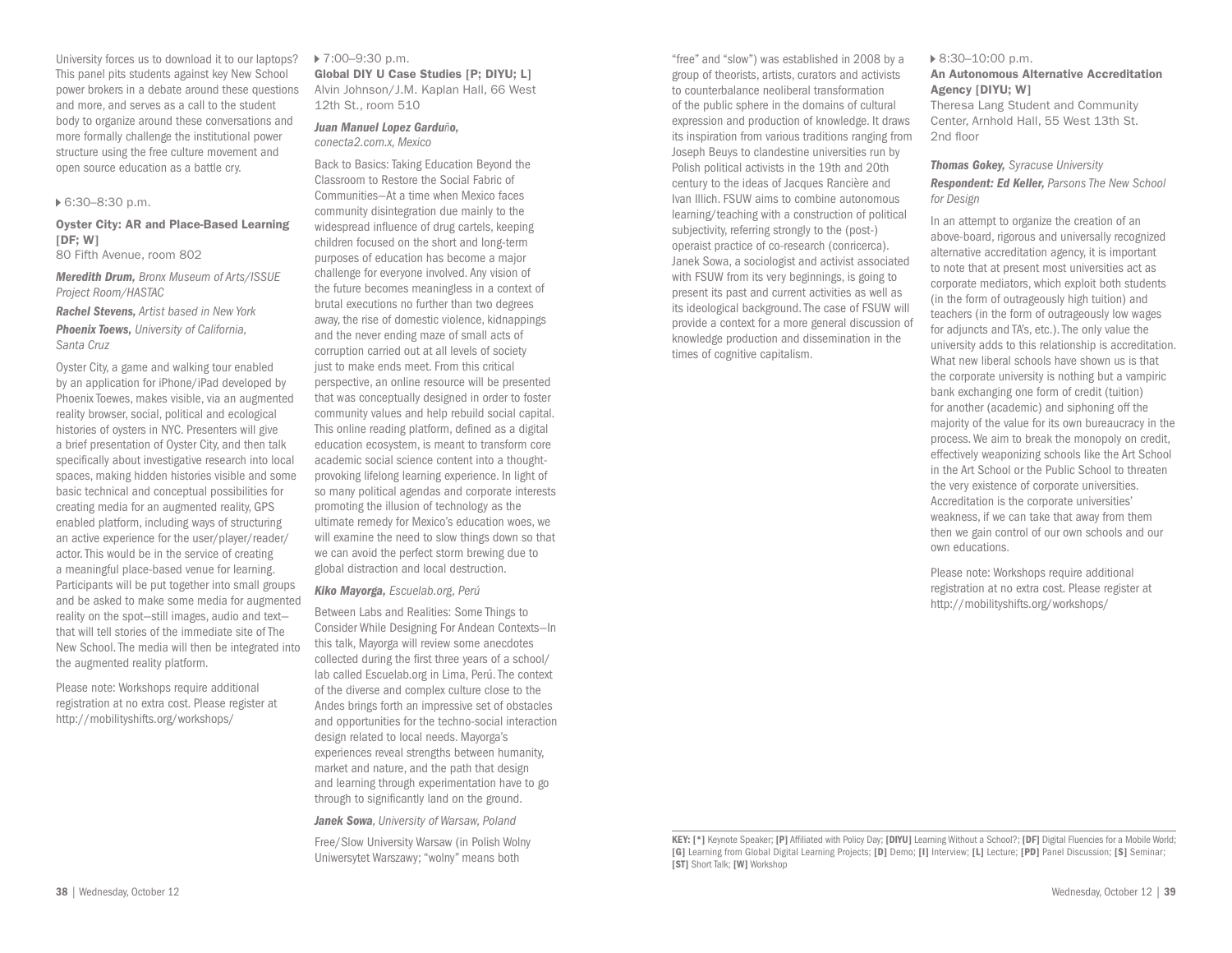## **Thursday, October 13**

#### ▶ 10:00-11:00 a.m.

Does What We Know Belong to All? The Intellectual Property Principles [P; DF; L] Theresa Lang Student and Community Center, Arnhold Hall, 55 West 13th St., 2nd floor

#### *\*John Willinsky, Stanford University, University of British Columbia*

This lecture works from the distinctive intellectual properties that have long set learning apart from other forms of labor and invention. It argues for how these properties and principles have become legally and economically ensconced in modern life, even as the distinctions are often muddied and obscured, if not outright obliterated, by developments in academic life that seem blind to the long history of the intellectual properties of learning.

#### 10:30 a.m.–12:45 p.m. Rancière: Ignorance Will Have Learned [DIYU; S]

80 Fifth Avenue, room 802

#### *Jairo Moreno, University of Pennsylvania, Department of Music*

Focusing on J. Rancière's 'Ignorant Schoolmaster', the seminar discusses the importance of a critique of the "temporality of the pedagogical relation" (K. Ross, 2009) for projects of intellectual emancipation.

#### ▶ 11:00 a.m.-12:45 p.m.

#### Open Access As The New School: The Practicalities of Campus Public-Good Policies [P; DF; W]

Theresa Lang Student and Community Center, Arnhold Hall, 55 West 13th St., 2nd floor

*Opening Remarks: David Scobey, Dean, The New School for General Studies*

*\*John Willinsky, Stanford University, University of British Columbia* 

This workshop will review the practicalities of formulating, implementing and growing open access policies and practices for faculty and students, teaching and research. These policies are intended to reposition the university campus as a center of greater pubic good and trust, in its very spirit of experimentation and innovation.

Please note: Workshops require additional registration at no extra cost. Please register at http://mobilityshifts.org/workshops/

#### 2:00–4:30 p.m.

Mobile Platforms in Learning [P; DF; L] Theresa Lang Student and Community Center, Arnhold Hall, 55 West 13th St., 2nd floor

#### *\*Tomi T. Ahonen, 3G Strategy Consultant*

When Learning Meets Mobile, Magical Things Can Happen—Mobile phones are the most widely spread technology on the planet, crossing every divide including age, affluence, even literacy. Not just smartphones, even basic phones today tend to have cameras, are able to access basic mobile web sites and offer various interactive multimedia digital apps and services. Early mobile learning services tended to be simple interactive, often SMS text messaging based reminders, quizzes, surveys and notifications. Today more advanced services are emerging and the first end-user statistics are appearing. For example mathematics lessons offered to 4,000 high school students in South Africa yielded an average improvement of 14% in their performance in the national math exams. Meanwhile in the UK, some museums got together with 100 schools to create a mobilized museum experience. The students enjoyed it so much, they spent 4.5x longer per museum visit than before, obviously in the presence of their teachers learning far more than before.

#### *Giselle Beiguelman, University of São Paulo, Brazil*

Mobile Art: From Interaction to Agency—This presentation will discuss some projects which Beiguelman thinks are showing possibilities of problematizing in a creative and critical way the uses of mobile media and of networks, pointing to new cognitive and perceptive repertoires. Special emphasis will be given to Tele bits 2.0 (Beiguelman and Marchetti, 2010). Tele\_bits is an interactive firm, with educational purposes, about the cultural impact of the telecommunications. It allowed students to interact with the images using cell phones and QR-Code readers in order to get more information as well as change

the order of the film chapters. Other projects that will be featured in this presentation are: Suite4Mobile Tags (Beiguelman and Fleury, 2009) and Poetrica (Beiguelman, 2003-04). In spite of their differences, those projects aim to rethink interactivity and mobility in the field of agency, and of distributed intelligence, looking for the empowerment of their interactors, instead of being empowered by their users.

#### *Bob Stein, Institute for the Future of the Book*

Modern-day print culture portrays reading and writing as among the most solitary of behaviors. Discussion, if it occurs, takes place outside the pages—around the water cooler, at the dinner table or in other publications in the form of reviews or references and bibliographies. However, as reading and writing move from paper to mobile networked screens, documents become places where people can engage in active discussion with others.

And once people have engaged in a social reading experience the value of reading with people you trust becomes clear. More eyes on a problem or more minds collaborating potentially yields significantly better understanding of complex problems.

This talk will include a demonstration of a new social reading platform to be released in January.

#### ▶ 2:00-4:00 pm Transmitting Shakuhachi Online and Offline  $[G; W]$

Wollman Hall, Eugene Lang Building, 65 West 11th St., 5th floor

*Moderator: Margaret Lam, University of Toronto, Canada*

*Kiku Day, SOAS, University of London, UK*

Until recently, the shakuhachi (Japanese bamboo flute) communities outside Japan were scattered in isolated pockets surrounding players who had studied in Japan with no or little contact to other groups. Today, many players have an opportunity to exchange ideas and music online and thereby creating their own international sense of belonging to a virtual community transcending geographical boundaries.

In this workshop lead by Kiku, participants will experience what it's like to try and learn the shakuhachi when the transmission is mediated by video-conferencing technology such as Skype, contrasted with an experience of receiving instruction in real life. This workshop is meant to facilitate discussion as well as direct experiences of differences between online and 'offline' pedagogies of an ancient tradition.

This workshop will contribute to the development of a research initiative to trace the on-going development of a particular online shakuhachi since its days as a simple list-serv to the future directions it is taking.

Please note: Workshops require additional registration at no extra cost. Please register at http://mobilityshifts.org/workshops/

KEY: [\*] Keynote Speaker; [P] Affiliated with Policy Day; [DIYU] Learning Without a School?; [DF] Digital Fluencies for a Mobile World; [G] Learning from Global Digital Learning Projects; [D] Demo; [I] Interview; [L] Lecture; [PD] Panel Discussion; [S] Seminar; [ST] Short Talk; [W] Workshop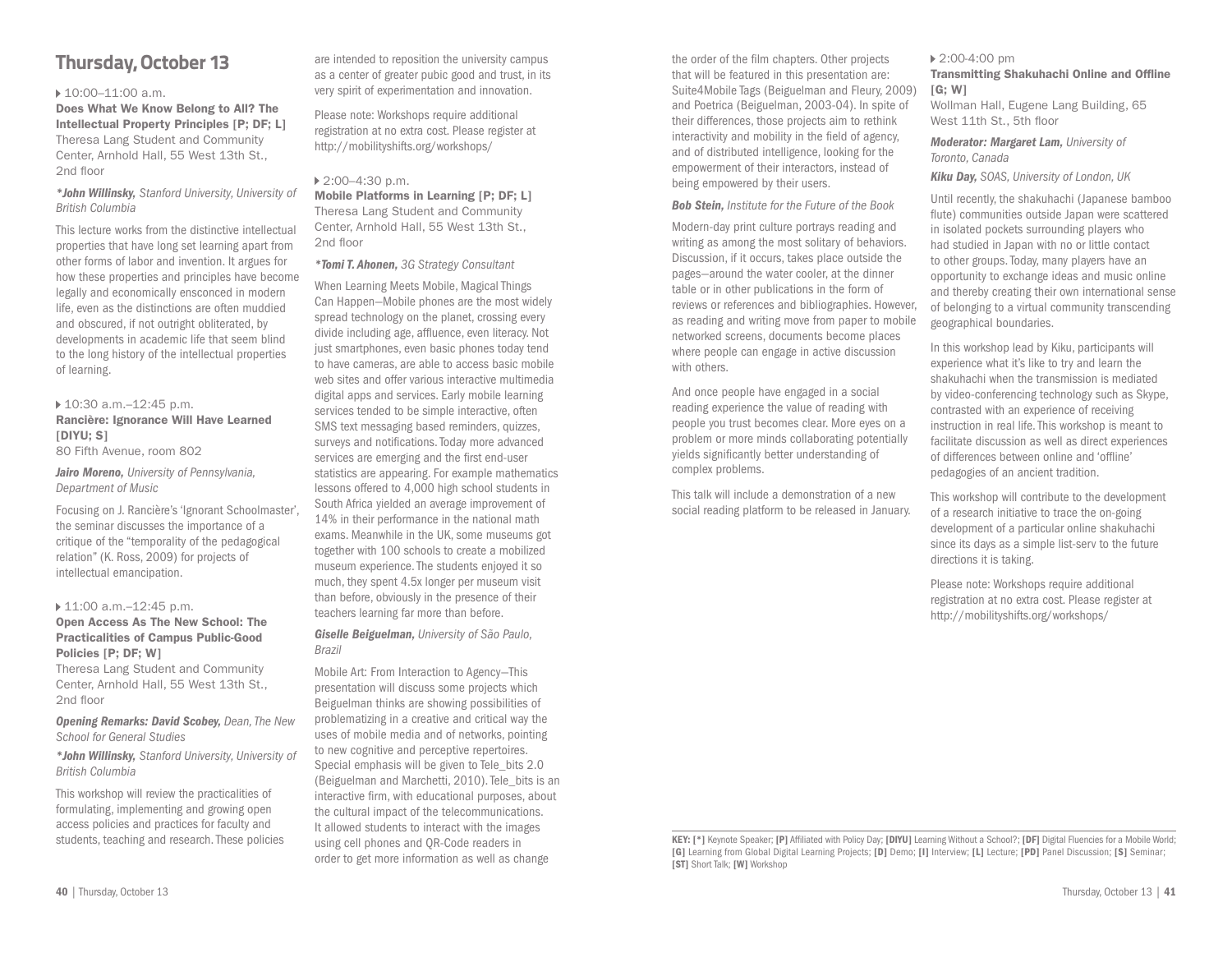#### 4:00–7:00 p.m.

Tracing Provenance: Producing Objects "By Hand" by Digital Inscription [DIYU; W] 80 Fifth Avenue, room 802

#### *Daniela Rosner, UC Berkeley*

This workshop explores the idea of designing for provenance—foregrounding and extending meaningful traces of creation, time and use. From piezoresistive fabrics to leather and wood, we will look at how materials wear and evolve to communicate our interactions across time. Central in these explorations will be the Spyn technology, mobile phone software that associates digital records (audio/visual media, text, and geographic data) with physical locations on handmade fabric. By diving into a particular set of materials through both theoretical and hands-on work, participants will learn how to evaluate material constraints and examine new opportunities for design.

Please note: Workshops require additional registration at no extra cost. Please register at http://mobilityshifts.org/workshops/

#### 4:30–6:00 p.m.

#### Blending Digital Literacy and College/ Career Readiness for NYC High School Students [DF; PD]

Wollman Hall, Eugene Lang Building, 65 West 11th St., 5th floor

*Jonathan Finkelstein, LearningTimes Matt Mervis, AE Communications, Ltd. Michael Preston, Department of Education's Office of Postsecondary Readiness, Columbia University* 

This panel will present DIG/IT ("dig it"), an innovative, blended-by-design course in digital literacy and college and career readiness developed by the NYC Department of Education's Office of Postsecondary Readiness and LearningTimes. The course resides in a social and fun community learning space where students complete quests, earn badges, and level up as they acquire the skills to Live, Learn, Earn, and Play online and get ready for life after high school.

The program is being implemented across NYC's transfer high schools, which are small, academically-rigorous, full-time high schools designed to re-engage students who are behind

in high school or have dropped out. Panelists will discuss the current landscape of NYC schools, new technologies and pedagogies, and a planned mobile version of the course that takes advantage of the features of mobile devices and activities students can complete outside the school environment

#### 4:30–6:30 p.m.

#### Aesthetics and Activism in Working with Youth: In Palestinian Refugee Camps & The United States [G; L] Alvin Johnson/J.M. Kaplan Hall,

66 West 12th St., room 510

#### *Nitin Sawhney, The New School for Public Engagement*

Youth DIY Cultures and Participatory Learning in Conflict: Lessons from Digital Storytelling and Kite Cultures in the Palestinian Territories—What forms of creative DIY cultures and participatory learning thrive among children in impoverished, marginalized and conflict settings? How might one foster new pedagogical approaches using digital media and collaborative production in such contexts? What effect if any could such initiatives have on cooperative learning, resilience and civic agency among participants?

This talk will draw upon lessons learned from Voices Beyond Walls, a multi-year program of digital storytelling and media production conducted with Palestinian children and youth in refugee camps in the West Bank, East Jerusalem and Gaza since 2006. Excerpts from short films produced by the youth and preliminary outcomes from a pilot study will highlight the role of multimodal curricula, participatory media and field-based urban learning in such challenging contexts. We will also explore the DIY culture of kite making and flying among youth in Gaza as captured in Flying Paper, a documentary film currently under production.

Finally, we will examine a prototype mobile video tool called Aago, designed in conjunction with the MIT Center for Civic Media, to foster creative storytelling and citizen journalism among youth media makers in marginalized communities. We will share some early experiences from its usage among inner-city youth in the Boston area, as we consider wider adoption in global settings.

#### *Chris Csikszentmihályi, Computing Culture Group, MIT Media Lab*

Aesthetics and Activism in Technology Education —The ethical dimension of technology education is often dissimulated, lost in the focus on instrumental and commercial interests. As a result, an individual student's ethical sensibility is formed as tacit knowledge, in a rich stew of social, cultural, and individual experiences and influences. Peer- and field- based aesthetic sensibilities—which contribute to what constitutes interesting or reasonable problems—have at least as much influence as formal programs or curricula in defining the range of possible innovations a student might aspire to develop. Drawing from 12 years of participatory research in engineering institutions, this talk will contrast programmatic and aesthetic aspects of technologists' identity formation, and then further compare these with the recent socio-technical movements of DIY, design for development, and social entrepreneurship. If, as the presenter argues, aesthetic formation can influence our design of technology, one role of activist technologists is to mindfully produce technological aesthetic movements as companions to social movements.

#### *Molly Wright Steenson, Princeton University*

To the First Machine That Can Appreciate the Gesture—Nicholas Negroponte and the Architecture Machine Group (ArcMac) at MIT, founded in 1968, introduced computer science to architectural education and spatial reasoning to artificial intelligence (AI). Never a single entity or thing, Negroponte described the laboratory as "… chronologically become a book, a minicomputer, a family of minicomputers, a small curriculum, a computer ethic, another book, and a catch-all for a variety of papers." ArcMac's experiments developed a cognitive model of the human user, providing the computer with tools—interactive sensors, effectors, and programs—that could help it understand its user and its user the computer in return, and then would cycle its learnings back into the group's pedagogy and methods. But also, ArcMac reflected and benefited from the same military-industrial-academic relationships and funding that the AI community did. With

these elements in mind, considering Negroponte dedicated The Architecture Machine "To the first machine that can appreciate the gesture," what might that gesture mean?

#### 5:30–7:00 p.m.

Learning with Mobile Media [DF; L] Theresa Lang Student and Community Center, Arnhold Hall, 55 West 13th St., 2nd floor

*\*Mimi Ito, University of California, Irvine*

Learning with Social and Mobile Media: The Positive Potential of Peer Pressure and Messing Around Online—Today's social and mobile enables learners to connect with expert peers, learning resources, and online audiences. Whether it is gaming, sports, or fan fiction, kids are turning to the networked world for sources of knowledge and to engage with communities of interest. Research found that social and mobile media can be a powerful driver of interest-driven, peer-based learning, but uptake is diverse and uneven; very few kids or educators were taking full advantage of the learning potential of new media. This talk will describe different genres of informal and peer-based learning that are supported by today's networked environments, and how they relate to diverse learning goals.

*\*Shin Mizukoshi, University of Tokyo, Japan*

Boring Big Class and Keitai: From Media Literacy to Mobile Storytelling—Around 2000, Japanese mobile industries released some of the earliest versions of mobile Internet services, which allowed people to access online applications such as games, music, ticket booking systems and books, and to also generate their own content. Within the next decade, mobile phone industries and users reciprocally developed a unique mobile phone culture, under the vertical integration of mobile carriers promoted as a governmental policy.

Since then, there have been discussions about the media literacy for keitai ("mobile phone" in Japanese) in Japan. Most of them are protectionisms for children against keitai's harmful influence. Others are rosy technooriented perspectives admiring smart phones'

KEY: [\*] Keynote Speaker; [P] Affiliated with Policy Day; [DIYU] Learning Without a School?; [DF] Digital Fluencies for a Mobile World; [G] Learning from Global Digital Learning Projects; [D] Demo; [I] Interview; [L] Lecture; [PD] Panel Discussion; [S] Seminar; [ST] Short Talk; [W] Workshop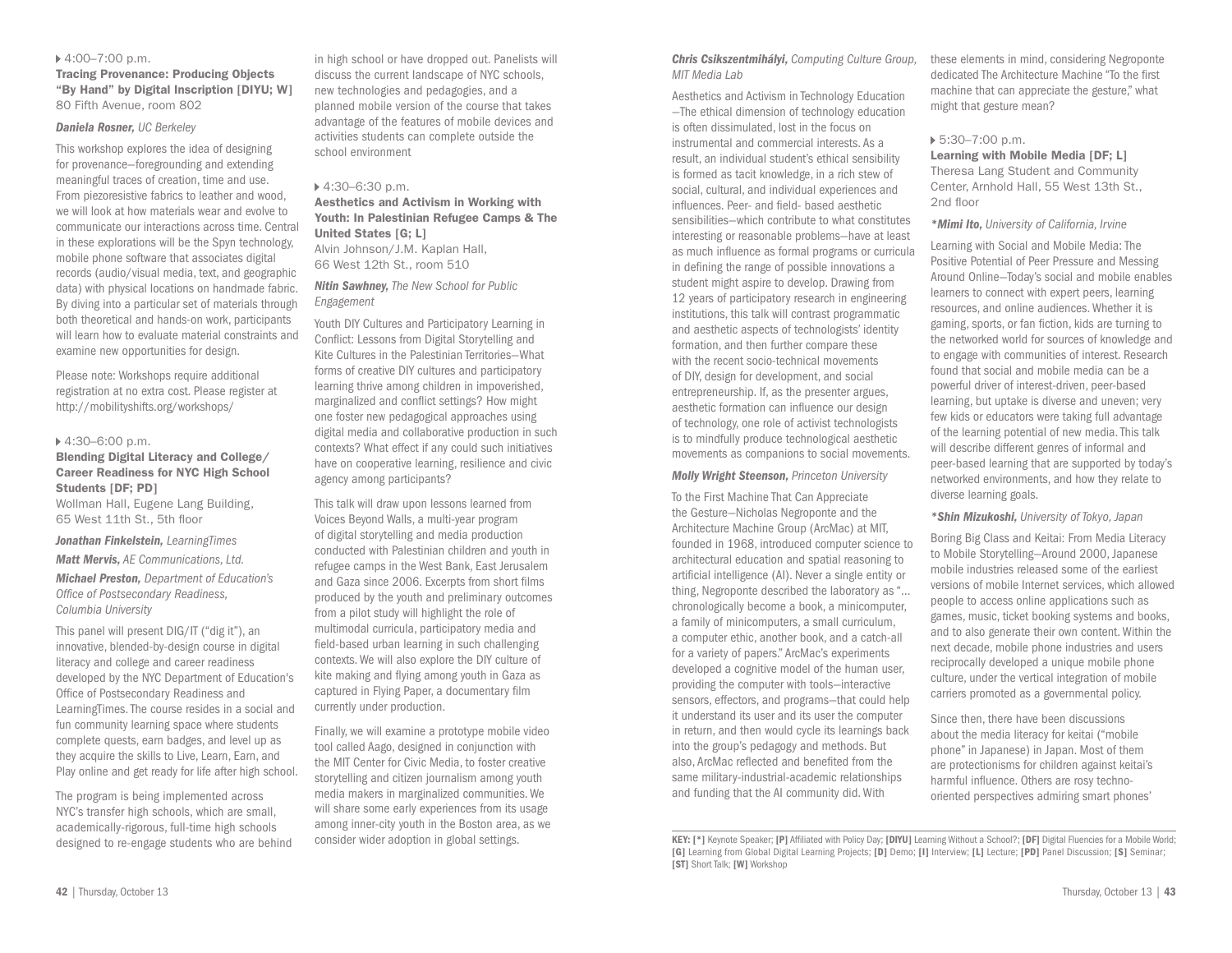44 | Thursday, October 13

innovation. However, they need more complex and fundamental examination to build up the mobile media literacy.

Mizukoshi will examine the range of mobile media literary by presenting programs on culture and literacy of keitai in Japan, and will discuss the possibilities and challenges of his keitai workshop, developed by his research project, "MoDe (Mobilizing & Designing) Project" http://mediabiotope.com/projects/mode

#### 6:30–8:30 p.m.

#### Making Connections: Using New Media to Create Authentic, Engaging Collaborative Learning Environments [DF; W] Wollman Hall, Eugene Lang Building, 65 West 11th St., 5th floor

*\*Michael Wesch, Kansas State University* 

From the massive success of Wikipedia to the virtual volunteer efforts in crises around the world, "crowdsourcing" and online collaboration have proven to be an effective means of working together. A wide variety of free tools are available to be leveraged to empower your students and even strangers around the world to collaborate with you to do research and solve real problems. This presentation will look at ways to use these tools, not just in a technical sense, but also in the "social structural" sense of how to set up a social structure that encourages effective cooperation to reach goals.

Please note: Workshops require additional registration at no extra cost. Please register at http://mobilityshifts.org/workshops/

#### ▶ 7:00-8:30 pm

#### Learning In, With and For the Social Web [DF: PD]

Goethe-Institut New York, German Cultural Center, 72 Spring St., 11th floor

*Jan-Hinrik Schmidt, Hans-Bredow-Institute, Germany*

*Trebor Scholz, Eugene Lang College The New School for Liberal Arts*

The Social Web has substantially lowered technological barriers for self-presentation, interaction and information management. Popular discourse stresses the fluency and effortlessness with which adolescents and young adults navigate

and apply these new spaces and tools. However, the "digital native" myth rather obscures the fact that a responsible, self-determined and reflected use of digital media requires various skills and knowledge. The presentation will identify main practices of social web use, their connection to developmental tasks of adolescences, and their consequences for social networks and public spheres. It will then discuss critical skills needed to navigate these social worlds (which bridge the "virtual" and the "real") and suggest strategies and mechanisms to foster learning in, with and for the social web.

#### ▶ 7:30-9:30 p.m.

Urban Research & Mobile Media [DF; PD] Theresa Lang Student and Community Center, Arnhold Hall, 55 West 13th St., 2nd floor

*Jess Irish, Parsons The New School for Design Victoria Marshall, Parsons The New School for Design*

*Shannon Mattern, The New School for Public Engagement*

*Jane Pirone, Parsons The New School for Design Vyjayanthi Rao, The New School for Social Research* 

This panel discussion plans to articulate the possibilities and challenges of urban research in utilizing mobile formats for participatory engagement both inside and outside the classroom. As Urban Research Toolkit (URT) is being developed to maximize the benefit of two primary interfaces—web and mobile—panelists will present and discuss how information can be gathered, cross-reference and annotated amongst a wide community of citizens and researchers. The panel will showcase a collaborative, interdisciplinary project being developed both on mobile/web platforms to support the urban themed curricular, pedagogical and research at the New School University, as well as specific examples of student engagement and multidisciplinary application.

#### 7:30–9:00 p.m. The Ghana ThinkTank—Developing the First World [G; L]

Alvin Johnson/J.M. Kaplan Hall, 66 West 12th St., room 510

*John Ewing, Ghana ThinkTank Christopher Robbins, Ghana ThinkTank*

What are the hidden assumptions behind international development? How may the frictions inherent in cross-cultural exchanges be creatively exploited rather than silenced? Artists and Ghana ThinkTank founding members John Ewing and Christopher Robbins discuss recent projects by this worldwide network of think tanks, seeking to reverse the customary flow of knowhow by asking developing countries to solve problems in the "developed world." The network began in 2006 with think tanks from Ghana, Cuba and El Salvador, and has since expanded to include Serbia, Mexico, Ethiopia, Iran, Afghanistan and a group of incarcerated girls in the U.S. Prison system. These think tanks analyze problems and propose solutions, which are put into action back in the community where the issues first originated—whether they seem impractical or brilliant.

Having been hired by the Vera List Center for Art and Politics to solve the problems posed by the MobilityShifts International Future of Learning Summit, their talk focuses on the surprising solutions that have come out of this process, and its relevance to the concerns around digital education raised during the conference.

#### 7:30–9:30 p.m.

[ST] Short Talk; [W] Workshop

Wikilearning & Social Equality [G; PD] 80 Fifth Avenue, room 802

*Teemu Leinonen, Aalto University School of Art and Design, Finland* 

*Juha Suoranta, University Tampere, Finland Tere Vaden, University of Tampere, Finland* 

The public libraries, Folk High Schools, low threshold in entering universities by no fees and student democracy are all historical examples of the "wikiness" of the Nordic educational system.

KEY: [\*] Keynote Speaker; [P] Affiliated with Policy Day; [DIYU] Learning Without a School?; [DF] Digital Fluencies for a Mobile World; [G] Learning from Global Digital Learning Projects; [D] Demo; [I] Interview; [L] Lecture; [PD] Panel Discussion; [S] Seminar;

Along with these new wikilearning services, however, there is a pressure to terminate many of the traditional "wiki"-features of the system: introducing tuition fees in universities, new forms of management and governance of the universities and limiting academic freedom. In the most critical analyses the system has been claimed to be in a fast move to the direction of academic capitalism where knowledge is primarily a commercial good. The panel discussion will introduce the wikilearning idea in a wide social and cultural context and facilitate critical discussion on the free content and free software enabling wikilearning. With examples from scholarly discussion in Scandinavia and Nordic countries panelists aim to formulate some key thought on how to reinvent learning for social change. The objective of the panel discussion is to produce a mini-manifesto on wikilearning and social equality.

Thursday, October 13 | 45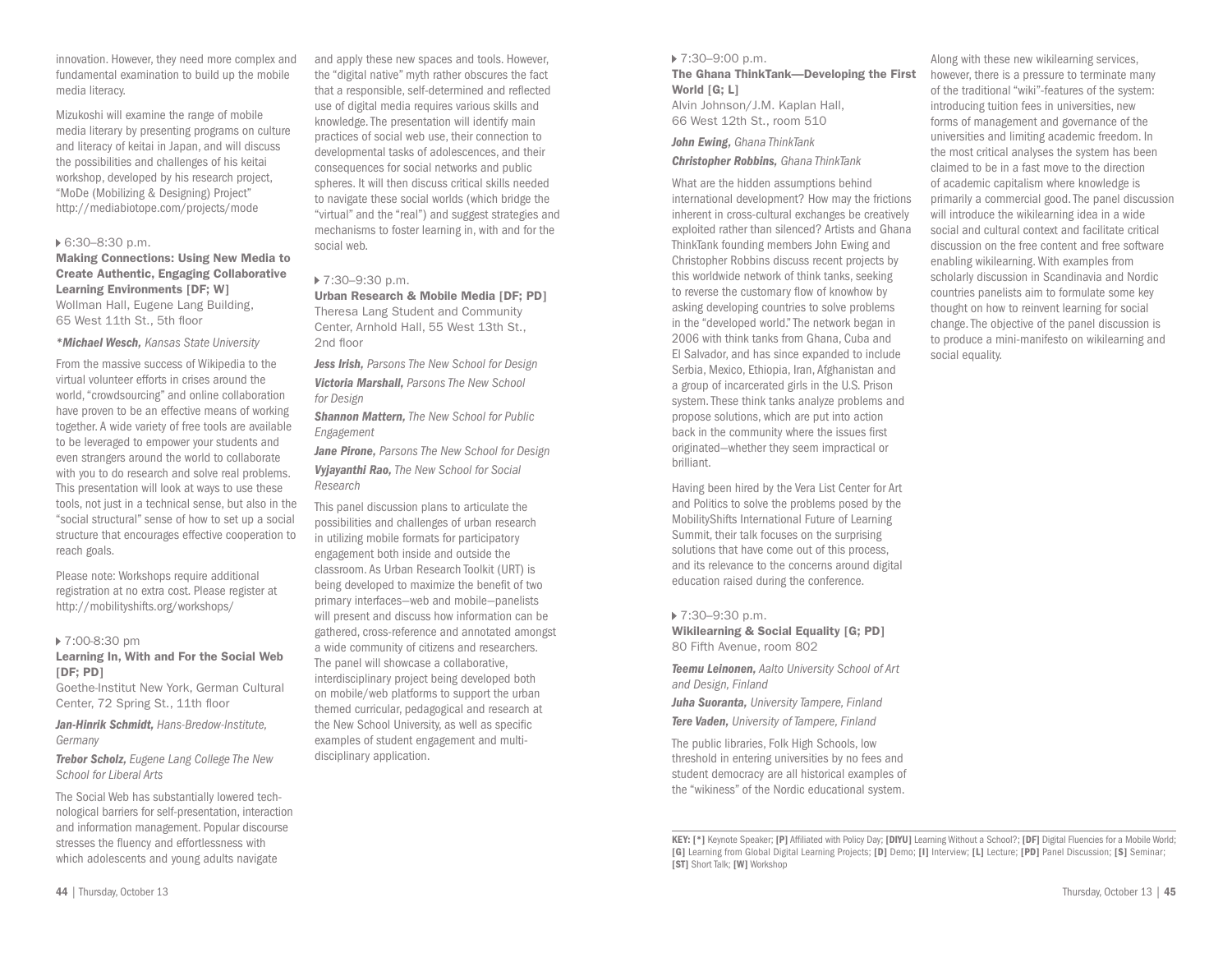#### ▶ 8:00 p.m. PROJECT SHIFT

Tishman Auditorium, Alvin Johnson/J.M. Kaplan Hall, 66 West 12th St.

PROJECT SHIFT is a multidisciplinary, multi-media performance piece, which addresses the future of technology in learning. The piece will connect educators, youth groups, and artists from across the United States using the technology of today to create a performance exploring the methods of educating the youth of tomorrow.

PROJECT SHIFT's creators are a number of groups around the United States, who communicated through video chat, blogging and forums to generate a conversation that could be adapted into a live, interactive piece. Dialogue participants include youth and educators from Artists for Humanity (Boston), the I Have a Dream Foundation (New York City), the Institute for Urban Education (New York City), TRACE (Chicago), and Urban World (New York City). During the performance, the audience will be actively engaged in selecting the order of the piece, which will include video, sound, poetry, and physical movement. Select youth from the above mentioned programs will perform, along with NY based artists.

For more information, visit www.mobilityshifts.org/theater

#### ▶ 9:00–11:00 p.m.

Mobile Identities and Community Mobilization: Collaborative Digital Theater in Transnational Communities [DF; PD] Wollman Hall, Eugene Lang Building, 65 West 11th St., 5th floor

*Tasha Darbes, New York University Agrippino Flores, La Uñion Nari Kim, New York University Chloe Smolarski, Hunter College* 

This panel will discuss two collaborative digital theater projects in ESL classrooms and transnational communities, in which educators and multimedia makers worked collaborated with ESL students to write, act and direct digital videos that would be used to inform and engage their larger community. The students produced DVD's and online video on topics such as the exploitation of immigrant labor and how to

fight back, deadbeat landlords and asthma, and date rape. Each participant will speak on their contributions and perspectives, from both practical and theoretical standpoints. 'Mobility' will also be examined, in regard to 1) mobile identities which are explored through the use of theater and creating and inhabiting characters; 2) mobile media, especially in sites where access to broadband and the tools of media production are limited; and 3) how media can be used to mobilize and create community. Panelists will also connect collaborative digital theater to the context of transnational communities, which need to foster fluencies in negotiating multiple and fluid identities, in maintaining connection to community amidst displacement, and enacting the social and linguistic mobility which are sought in English language classrooms.

## **Friday, October 14**

9:30–11:30 a.m.

Book/Ends?: Rethinking Scribal in the Digital Age [P; DF; PD]

Anna-Maria and Stephen Kellen Auditorium, Sheila C. Johnson Design Center, 66 Fifth Avenue

*Michael Pettinger, Eugene Lang College The New School for Liberal Arts* 

*Elaine Savory, Eugene Lang College, The New School for Liberal Arts* 

*Dan Visel, Institute for the Future of the Book Oz Frankel, The New School for Social Research* 

This panel discussion address important interactions between scribal and digital media. Presentations address the publishing history of an AngloSaxon manuscript, Junius 11, the "postmodem" in scribal form in the work of Caribbean poet Kamau Brathwaite, and the work of Ted Nelson, U.S. inventor of hypertext, left frustrated by the Internet's abandonment of his vision. Each of these very different examples provides important evidence of the complex evolution of conventions over time and in different places with regard to the delivery of language and images, whether it be from oral to scribal, or scribal to digital. Digital media changes fast, which can leave data marooned on obsolete software or hardware, whereas the book lasts as long as paper and ink, (like Anglo-Saxon manuscripts). But widespread digital delivery of text is so quick and relatively cheap that there are understandably constant rumors of the death of the book as a popular artifact. This panel will generate grounded discussion of a very important cultural interface in our time, framed by the history of other changes in transmission of information.

▶ 10:00 a.m.-12:30 p.m. Emerging Learning Environments [P; DF; L] Wollman Hall, Eugene Lang Building, 65 West 11th St., 5th floor

*Opening Remarks: Stephanie Browner,* 

*Dean, Eugene Lang College The New School for Liberal Arts*

*\*Michael Wesch, Kansas State University* 

From Knowledgeable to Knowledge-able: Building New Learning Environments for New Media Environments—The new media environment can be disruptive to our current teaching methods and philosophies. As we increasingly move toward an environment of instant and infinite information, it becomes less important for students to know, memorize, or recall information, and more important for them to be able to find, sort, analyze, share, discuss, critique, and create information and knowledge. They need to move from being simply knowledgeable to being knowledge-able. This "knowledge-ability" is not simply a skill set as implied by the "21st Century Skills" movement, but a way of being in-the-world in which people recognize and actively examine, question, and even re-create the (increasingly digital) structures that shape our world. Knowledge-ability must begin with the recognition that new media are not "just tools" but new ways of relating to one another that entail disruptive changes in economic, social, and political structures. This presentation explores what knowledge-ability needs to be, why it is important, and how education can and must change to foster the forms of knowledge-building, epistemology, and self-understanding we need.

#### *\*Lev Manovich, Software Studies Initiative, UC San Diego*

Data Literacy and Cultural Analytics—The joint availability of numerous large data sets on the web and free tools for data scraping, cleaning, analyzing and visualizing enable potentially anybody to become a citizen data miner. But how do we enable this in practice? What are the necessary elements of "data literacy"? How do we inspire students in traditionally non-quantitative

fields (art history, film and media studies, literary studies, etc.) to start playing with big data?

KEY: [\*] Keynote Speaker; [P] Affiliated with Policy Day; [DIYU] Learning Without a School?; [DF] Digital Fluencies for a Mobile World; [G] Learning from Global Digital Learning Projects; [D] Demo; [I] Interview; [L] Lecture; [PD] Panel Discussion; [S] Seminar; [ST] Short Talk; [W] Workshop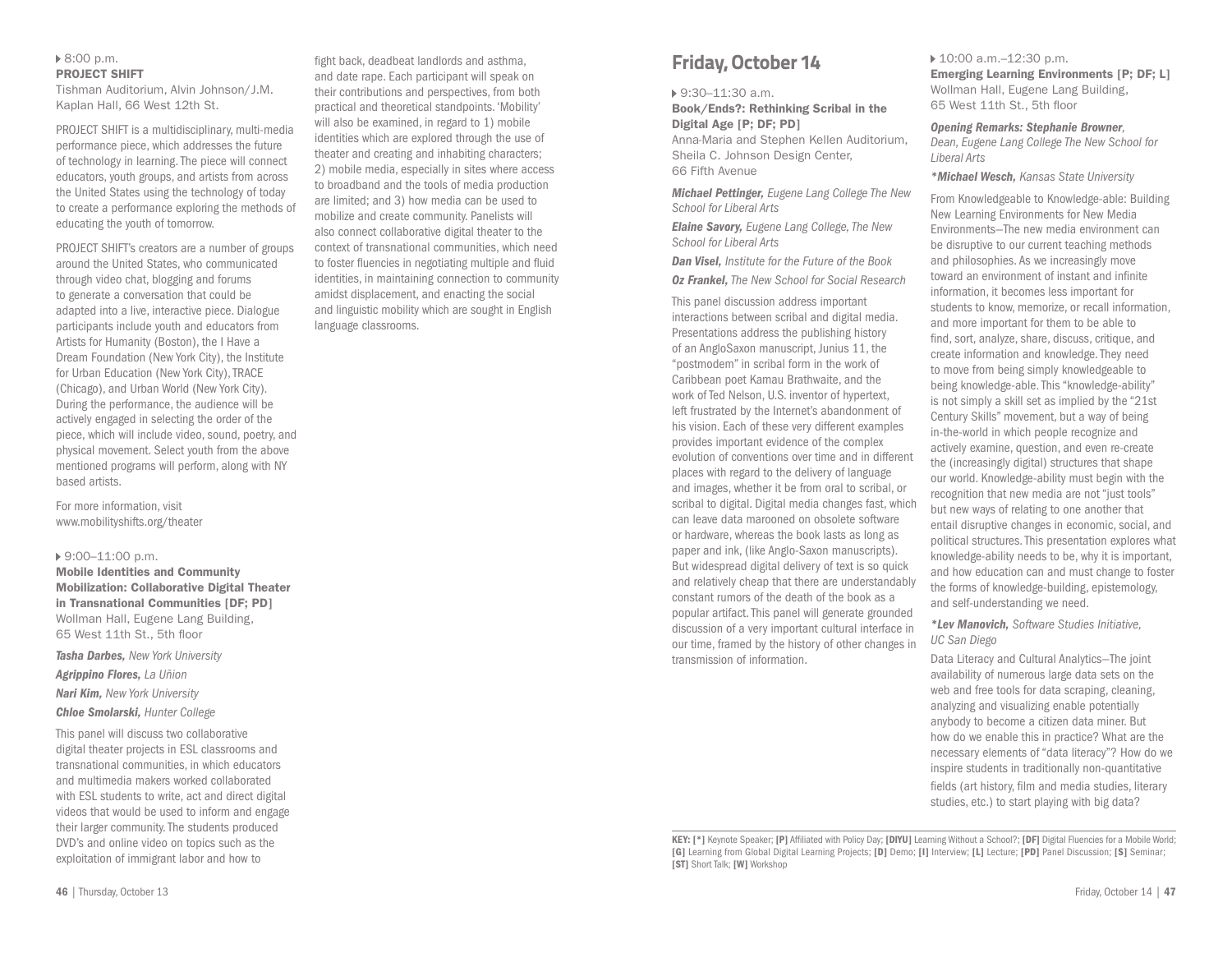One the limitations of the existing popular data analysis and visualization tools is that they are designed to work with numbers and texts—but not images and video. To close this gap, In 2007 Software Studies Initiative was established (softwarestudies.com) at University of California, San Diego. The lab's focus is on development of new visualization methods particularly suited for media teaching and research. This presentation will show a sample of the lab's projects including visualization of art, film, animation, video games, magazines, comics, manga, and graphic design. The lab's image sets range from 4535 covers of Time magazine to 320,000 Flickr images from "Art Now" and "Graphic Design" groups, and one million manga pages.

In September 2011 ImagePlot was released—a free software tool that visualizes collections of images and video of any size. Manovich will discuss how ImagePlot is used in classes with both undergraduate and graduate students to create collaborative projects which reveal unexpected cultural trends and also make us question our existing concepts for understanding visual culture and media.

#### ▶ 10:00-12:00 p.m.

Shifting the University: Tactics to Revamp Sites of Institutional Learning [DIYU; PD] Alvin Johnson/J.M. Kaplan Hall, 66 West 12th St., room 510

*Catherine Dumas, State University of New York, Albany* 

*Megan Fulweiler, The College of Saint Rose Jennifer Marlow, The College of Saint Rose Kim Middleton, The College of Saint Rose* 

When DIY platforms that celebrate peer-to-peer learning, participation, and consumer-created content are domesticated within existing educational institutions, then, existing models of knowledge and production are reified and reproduced. The presenters theorize the modern university as one comprised of an array of sites, each of which offers unique opportunities—as well as obstacles—for imagining how digital media can transform learning practices. Each presenter will identify a specific site for intervention and institutional revamping: the classroom, the library, online textbooks, and administration, and offer site-specific strategies for enacting

and embedding a critical consciousness of contemporary knowledge production. Finally, the presenters will engage the audience in a whiteboard brainstorming session in order to produce a "toolkit" of specific practices and tactics for shifting institutional structures vis-à-vis the DIY and Edupunk cultures that proliferate just beyond the university walls.

#### ▶ 11:00 a.m.-1:00 p.m.

Collaborative Student-Centered Pedagogies for Cross-Disciplinary Mobile Apps [DF; PD] Theresa Lang Student and Community Center, Arnhold Hall, 55 West 13th St., 2nd floor

*Laura Gillespie, University of Baltimore Julie Gilliam, University of Maryland Elizabeth Nix, University of Baltimore Anastasia Salter, University of Baltimore* 

This panel will share different case studies that exhibit collaborative student-centered pedagogies for mobile apps. In one case, three mobile applications for public history learning were researched and developed by students, which reflect both cross-disciplinary collaboration and outcomes, and themselves can be used as learning tools in and outside the classroom. Another case will share the development process of an augmented reality game framework for historic sites and design framework for Harpers Ferry National Historical Park. A third case involves both instructors and students in the field of social work who develop a collaborative resource center incorporating information and tools for note-taking and learning in assessment, diagnosing, treatment-planning, intervention, research methods and clinical supervision. The content is designed on a mobile platform for easy integration into real-world settings and allows for the individual student to build a resource structure that extends and reflects their own learning and cognition processes.

#### ▶ 12:00–2:00 p.m.

Free iPads!?: Scalable Digital Pedagogies for Undergraduate Education [G; PD] Anna-Maria and Stephen Kellen Auditorium, Sheila C. Johnson Design Center, 66 Fifth Avenue

*Hasan Elahi, University of Maryland Tiffany Holmes, School of the Art Institute*

*of Chicago* 

*Elizabeth Losh, Sixth College at UC San Diego Adam Trowbridge, School of the Art Institute of Chicago* 

*Jessica Westbrook, School of the Art Institute of Chicago* 

This panel will debate the pros and cons of new courses of study that aspire to engage digital pedagogy with the goal of establishing computer literacy and social engagement. Contemporary digital pedagogy incorporates contemporary teaching strategies and novel learning tools. New courses designed to teach computer literacy often feature collaborative learning, intellectual problem solving, rigorous assignments, direct links to global contexts, as well as effective assessment and reporting to improve outcomes for students. The purpose of the panel is to define digital literacy for undergraduate students, share curricular assignments and methods, and examine the varied ways in which such literacy requirements either dilute or enhance undergraduate education. Each member of the panel will provide a case study of an educational course, or set of courses that aims to enhance digital fluency in an expanded undergraduate population, followed by a discussion and brainstorming session focused on how to enhance classes that demand students to expand their own notions of computer literacy.

#### ▶ 12:00-5:00 p.m. Scrapyard Challenge [DIYU; W]

80 Fifth Avenue, room 802

*Jonah Brucker-Cohen, Parsons The New School for Design* 

*Katherine Moriwaki, Parsons The New School for Design* 

The Scrapyard Challenge Workshops are intensive workshops co-developed and co-led by Jonah Brucker-Cohen and Katherine Moriwaki where participants build simple electronic projects (both digital and analog inputs) out of found or discarded "junk" (old electronics, clothing, furniture, outdated computer equipment, appliances, turntables, monitors, gadgets, etc..). So far the workshops have been held 46 times in 14 countries, on 5 continents with 3 different themes including the MIDI Scrapyard Challenge where participants build simple musical controllers from discarded objects and "junk," DIY Wearable Challenge where they create wearable tech projects from used clothing, and the DIY Urban Challenge where they work on public space interventions and other projects. The MIDI Scrapyard version includes a mini workshop where participants build simple drawing robots or "DrawBots" with small, inexpensive motors, batteries, and drawing markers that can also be connected to Serial or MIDI interface. At the end of the day or evening, the workshop participants have a small performance, concert, or fashion show (depending on the workshop theme) where they demonstrate and present their creations together as a group. No electronics skills or any experience with technology is necessary to participate in the workshops.

Please note: Workshops require additional registration at no extra cost. Please register at http://mobilityshifts.org/workshops/

KEY: [\*] Keynote Speaker; [P] Affiliated with Policy Day; [DIYU] Learning Without a School?; [DF] Digital Fluencies for a Mobile World; [G] Learning from Global Digital Learning Projects; [D] Demo; [I] Interview; [L] Lecture; [PD] Panel Discussion; [S] Seminar; [ST] Short Talk; [W] Workshop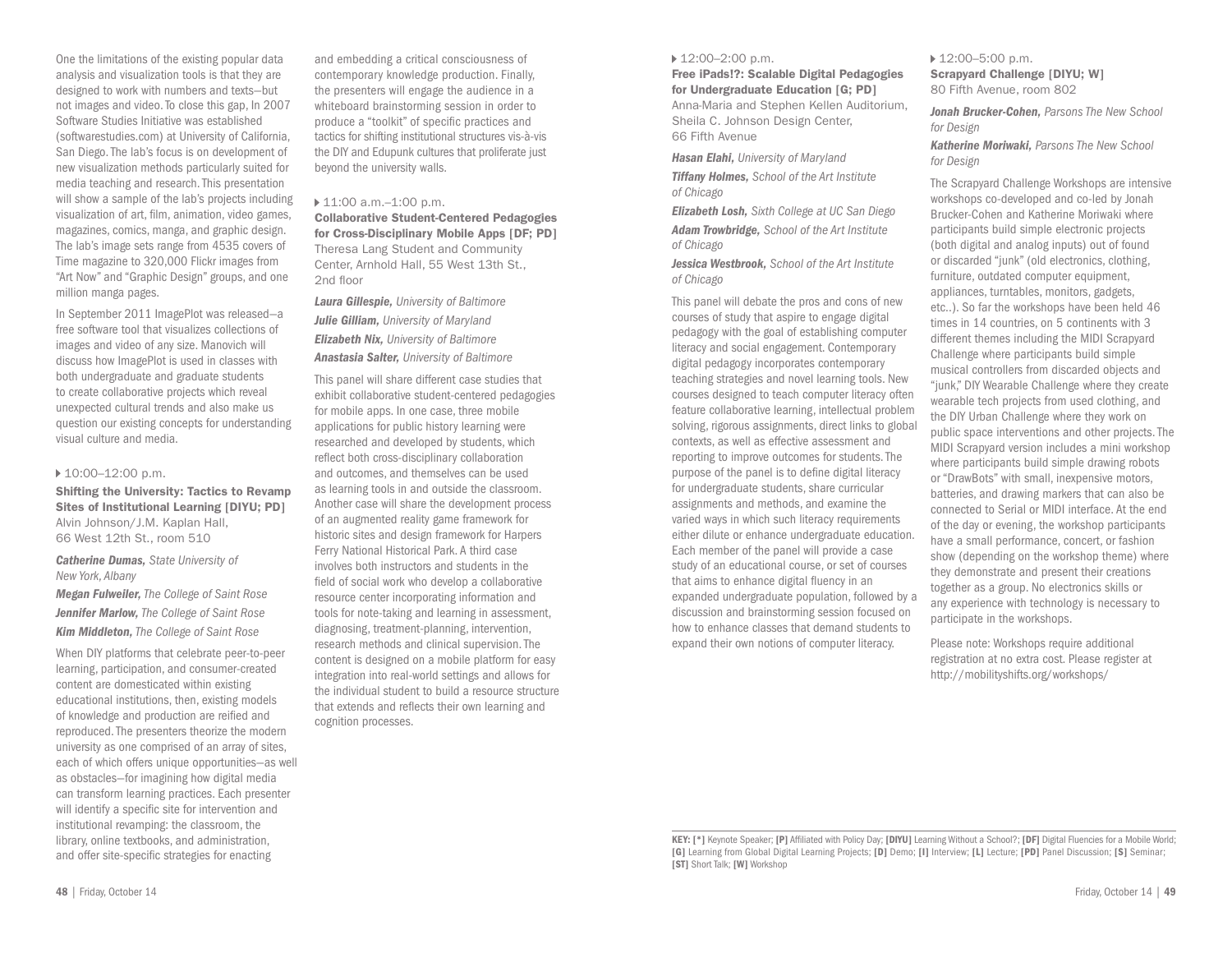#### ▶ 12:30–2:30 p.m.

Mobilizing the Shift: Edu-Factory and The Struggle Over Knowledge in An Age of Cognitive Capitalism [DIYU; PD] Alvin Johnson/J.M. Kaplan Hall, 66 West 12th St., room 510

#### *George Caffentzis, Midnight Notes Max Haiven, Edu-Factory Collective Elise Thorburn, Edu-Factory Collective*

Our task to chart the ways the "knowledge economy" and "cognitive capitalism" and to follow and network struggles within and beyond the university have fundamentally reshaped the university as a political, economic and social institution and space. Today, in a digital age while the factory has not disappeared (indeed, it has globalized) the university has become one of the most important sites where social, economic and political power convene to shape the world, and where new struggles crystallize. Edu-factory aims to locate digital(izing) teaching and learning within this paradigm shift and to outline the ways cognitive capitalism both preys upon and opens up new spaces for digital creativities and affinities. The panel discussion seeks to open a window onto some of the common struggles educators and students are facing as the introduction of new technology changes the game in and around what we once knew as the university. This panel will convene a variety of perspectives on struggles within the knowledge factory from members of the Edu-Factory Collective and their theoretical and political allies and interlocutors. They will be joined by other members of the Edu-Factory Collective from around the world via video-conference link who will share short reports on their struggles in places including Italy, Tunisia, India and China.

## ▶ 1:00–3:30 p.m.

From The Digital Public Library to The Media Art Archive [P; DF; L] Wollman Hall, Eugene Lang Building, 65 West 11th St., 5th floor

#### *\*John Palfrey, Harvard Law School*

A Future for Libraries —In an era of Google and Amazon and ubiquitous mobile devices, there are doubts about whether we need libraries anymore. The physical spaces that hold books and other materials in analog formats seem quaint and, worse, perhaps a waste of money. Never before have we had greater need for libraries and librarians than in the digital-plus age, a hybrid era in which the big challenges include navigating the enormous amounts of information, of varying quality, in which we can get swamped. This talk will argue that we need to build a digital public library in America that will join together with other such national digital libraries around the world, and which will support public and private libraries alike as we remake them for a new age of information, creativity, and access to knowledge.

#### *\*Oliver Grau, Danube University Krems, Austria*

Media Art Needs Histories and Archives–New Perspective for the Digital Humanities—Over the last thirty years Media art has evolved into a vivid contemporary factor, Digital Art became the art of our time but has still not arrived in the core cultural institutions of our societies. Although there are well attended festivals worldwide, well funded collaborative projects, numerous artist written articles and emerging database documentation projects, media art is still rarely collected by museums, not included or supported within the mainframe of art history and nearly inaccessible for the non northern public and their scholars. Thus, we witness the erasure of a significant portion of the cultural memory of our recent history. It is no exaggeration that we have to face a total loss of digital contemporary art and that works that originated approximately 10 years ago can normally not be shown anymore. The aim of the talk is to create an understanding that the present image revolution, which indeed uses new technologies and has also developed a large number of so far unknown visual expressions, cannot be conceived without our image history.

#### *\*Rolf Hapel, Aarhus Public Libraries, Denmark*

Rethinking the Public Library in the Networked Society—The public library has for decades been said to be on threshold of extinction. The challenges are obvious, digitization and broadband penetration, mobility in exchange of knowledge, e-books and e-readers, social technologies and software are all potential threats to the traditional business model of the public library. Based on Danish experiences this talk will highlight some of the models for the development of public libraries, relevant for the 21st century society and show examples of innovative services and transformative processes and practices founded in a paradigm of societal awareness combined with cutting edge technologies.

#### $\blacktriangleright$  1:00–2:00 p.m.

Storytelling, Interactivity and Engagement: An Introduction to The Mother Road [DF; L] 80 Fifth Avenue, room 529

#### *Erin Reilly, University of Southern California*

In this short talk, I will share my personal story of traveling cross-country on Route 66 as the catalyst for developing The Mother Road, a travelogue platform that explores the relationship between curation and user-generated content. Authored tour guides combine with travelers' tales geo-tagged to the location to learn of its folklore or anecdotes, historical or hysterical, and the people that make up the place. This is an exploration into transmedia storytelling and encourages users to learn how to map a transmedia story and build on the stories that came before. And in return, more fully understand how their contributions add value and helps shape the spaces we traverse.

#### ▶ 1:30–3:30 p.m.

#### Publishing Disruptions: Extra-Institutional Publishing Tools [DIYU; PD]

Theresa Lang Student and Community Center, Arnhold Hall, 55 West 13th St., 2nd floor

*Morgan Currie, University Amsterdam/Institute of Network Cultures, The Netherlands* 

*Sam Gould, Red76/School of the Museum of Fine Arts Boston/Institute of Contemporary Art at the Maine College of Art* 

#### *Amanda Hickman, Document Cloud*

*Michael Mandiberg, College of Staten Island, CUNY* 

#### *Simon Worthington, Mute Publishing*

To address what Geert Lovink calls the 'sublime stagnation' of academic publishing, this panel will present new platforms and tools for authors interested in publishing outside of traditional academic infrastructures and in exploring more open formats and licenses. This panel demonstrates that in addition to being practical instruments, new methods of publishing can provide a proactive critique of existing institutions and information channels. The panel will focus on how scholars and educators can work with producers beyond academe to develop tools suitable to their needs, and to consider the political importance of these alliances. The discussion will therefore consider 'open' vs. proprietary publishing flows, including software and the legal instruments that shape the life of a text. Panelists will share information on how scholars can engage with programmers, designers, artists, and IT administrators.

KEY: [\*] Keynote Speaker; [P] Affiliated with Policy Day; [DIYU] Learning Without a School?; [DF] Digital Fluencies for a Mobile World; [G] Learning from Global Digital Learning Projects; [D] Demo; [I] Interview; [L] Lecture; [PD] Panel Discussion; [S] Seminar; [ST] Short Talk; [W] Workshop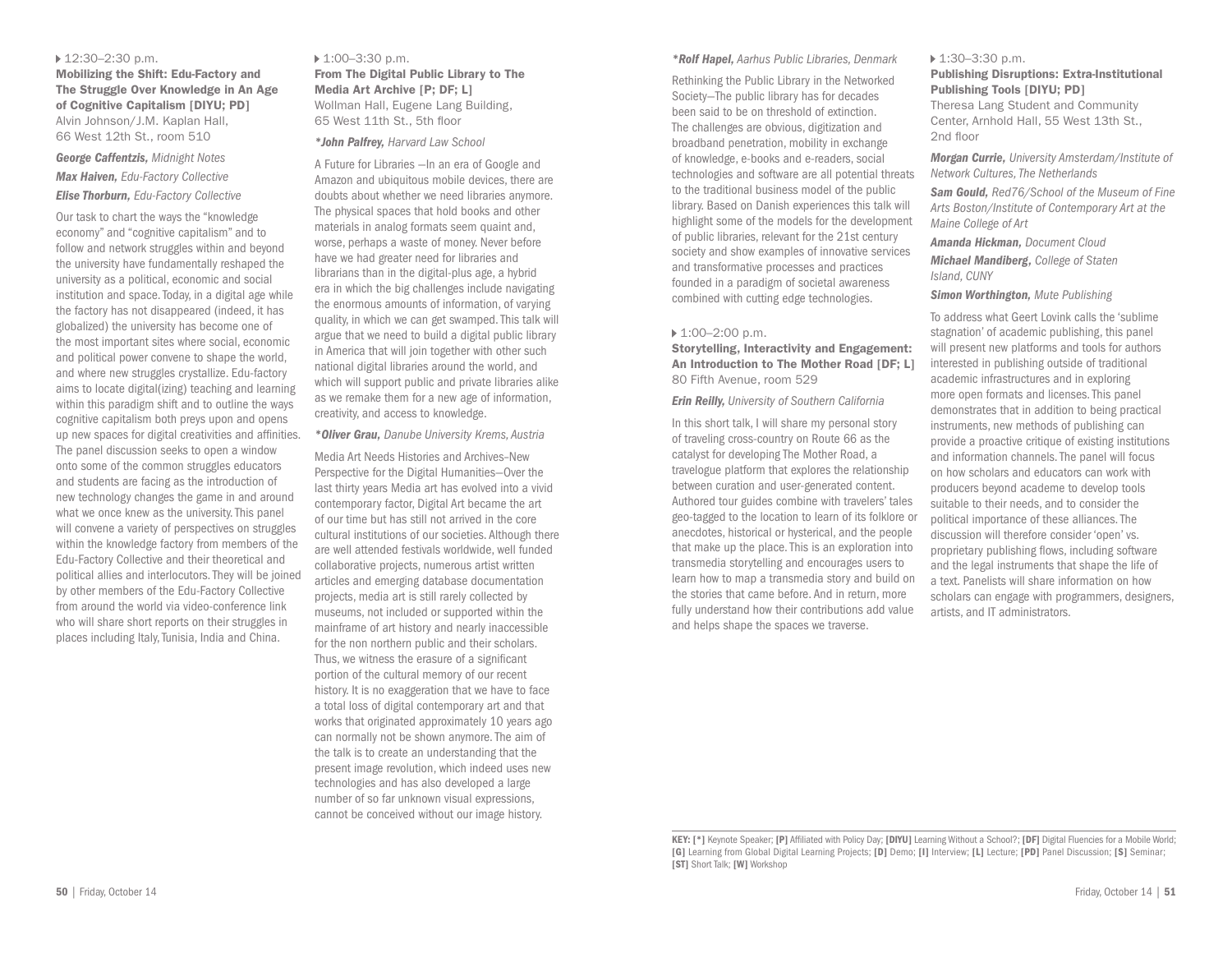#### 2:30–4:30 p.m.

#### Open Education: A Student Perspective [DIYU; PD]

Anna-Maria and Stephen Kellen Auditorium, Sheila C. Johnson Design Center, 66 Fifth Avenue

*Lula Brown, Eugene Lang College The New School for Liberal Arts* 

*Melissa Campbell, Eugene Lang College The New School for Liberal Arts* 

*Dorry Funaki, Eugene Lang College The New School for Liberal Arts* 

*Polly Mosendz, Eugene Lang College The New School for Liberal Arts* 

*Hanna Sender, Eugene Lang College The New School for Liberal Arts* 

Current technologies have lined students up in bated anticipation for a truly open university. But in order to accept Open Access, Open Education or Open Learning we must first recognize the distinctions between having access to information and having access to an understanding or education of something. How we learn has become just as important as where or what we learn. The option of learning is abundant on the Internet, yet the possibilities of education are crushed within the broken system. An open university does not only apply to the idea of free and accessible information—it applies to the openness in its participants.

The panel will discuss their experiences with open access in the classroom and the university from the students' perspectives. By looking at personal anecdotes as well as other institution's precedents {MIT's OpenCourseWare, The Berlin Doctrin) the panel will examine questions such as: Where has it worked? Where is lacking? What assumptions are being made by both teachers & students when it comes to digital proficiency? Should we be using open materials exclusively?

Questions of practicality and cost will be addressed. A hardcover textbook is often several hundred dollars. But if we had the ability to print on demand an edition that is relevant to our studies for fewer than fifty dollars then the entire educational textbook system would change. Websites like scribd.com provide ondemand texts, yet the legality of their use is questionable. Is it a professor's imperitive to provide free and legal access to materials? Or is the 'access' in the

hands of the students? Do the students think the school should make a financial investment, even if it means a tuition increase?

By examining the cultural history of Open Education the panel will address why open access and open education are so crucial in the university setting, and how they want to see it implemented in the context of their own education.

#### 2:30–3:30 p.m. Capturing and Making Public Hopes and Fears for ICT [P, DF; L] 80 Fifth Avenue, room 529

#### *Janna Anderson, Elon University/Imagining the Internet Center*

The Pew Research Center has a longstanding research project focused on The Internet and American Life. Pew Internet is currently fielding the 5th in a series of surveys on the Internet. This year, the survey contains expert-informed qualitative questions about technology's future influence on such areas as youth and human potential, higher education, and money. The session will present highlights of trends in key technology indicators over time and will invite audience participation in a discussion of the current survey's eight topics. Participants will also be invited to take the survey themselves, where their responses will inform the broadly-disseminated Pew research report later this academic year.

#### 3:00–5:00 p.m. Verb Lists—Knowledge Done Again [DIYU: W]

Alvin Johnson/J.M. Kaplan Hall, 66 West 12th St., room 510

*Trine Fiis Sørensen, University of Copenhagen, Denmark* 

*Sidsel Nelund, University of Copenhagen, Denmark*

The workshop explores the physical aspects of learning and the relationship between bodily interpretation and text. By translating seminal texts on learning into literal body movements, the presenters wish to physically unfold the discourse of the current focus on learning in art. As learning processes and institutional power relations are changing these years it seems pertinent to investigate how these changes effects our bodily behavior. The aim of the exercise is to reflect upon

the expectations that such a focus demands of our bodies and of our physical performance by asking: what type of verbs is in power (active, passive, fast, slow)? How do these verbs shape the actions of our bodies? The actions of the workshop is developed verb lists, which will be handed out and undergo a number of transformations during the session. Participants will be divided into two groups and will physically enact the verbs. The enactments will be video recorded and swapped with the other group, which will observe the movements and compile a new list of verbs based on the enactments. As such, the workshop will oscillate between text and movement, thought and action, theory and practice. By the act of reframing knowledge into literal body movements and inviting the participants to go through this process, presenters hope to create a reflexive and critical discussion about the tactile side-effects of what has been coined 'the educational turn'.

Please note: Workshops require additional registration at no extra cost. Please register at http://mobilityshifts.org/workshops/

#### $4:00-6:00$  p.m.

The Library in Your Pocket: Library Tech Development and DIY Learning [DIYU; PD] Theresa Lang Student and Community Center, Arnhold Hall, 55 West 13th St., 2nd floor

*Kim Dulin, Harvard Library Innovation Lab Linda E. Johnson, President and CEO, Brooklyn Public Library* 

*Deanna Lee, The New York Public Library Shannon Mattern, The New School for Public Engagement* 

Libraries, in their dual—and often precariously balanced—commitments to cultural uplift and cultural outreach, have long been, at least in theory, places of self-directed, DIY learning. Yet as materials once available only in the stacks have become ever more accessible in people's homes and in their pockets, libraries' strategies for cultural outreach, and for supporting patrons' self-education, have evolved. Meanwhile, international organizations are using technology to bring libraries to regions of the world where they had been scarce. And many of these initiatives are creating new opportunities for patrons to do things with or contribute to material in libraries' collections. This panel examines how three different institutions—a public library, an academic library research unit, and a global aid organization—are helping to reshape the information ecosystem and creating new roles for themselves within it.

#### 4:00–7:00 p.m.

Libraries, Access to Knowledge, and Self-Learning: From the Library of Alexandria to aaaaarg.org [DIYU; ST] 80 Fifth Avenue, room 529

*Christine Madsen, Bodleian Digital Library Systems and Services* 

This short talk will specifically address the role of the library in the history and future of DIY learning. The library has long been one of the most important centers for DIY learning, but is currently under threat (closures, budget cuts), stemming from a general misunderstanding of what it is that libraries do. If this image of the library as a 'warehouse of information' or 'storehouse of knowledge' persists, though, they will cease to be useful and essentially die. The presenters will discuss the bright future that is awaiting libraries if we think of them instead as dynamic institutions for unstructured learning. Libraries (both public and academic) are spaces for the creation of something new—they are places that should focus on people, not on content. This presentation will include brief examples of innovative libraries that represent a bright future as well as a few cautionary tales.

#### *Henry Warwick, Riverson University, Toronto, Canada*

This talk will explore how an eBook collection such as the one described in The Alexandria Project (basically an organized hard drive filled with eBooks that is traded through trusted sub rosa networks), could positively impact a DIY education system for independent scholars. Matters of the ethics of academic publishing, as academics are already paid to produce research, will be

KEY: [\*] Keynote Speaker; [P] Affiliated with Policy Day; [DIYU] Learning Without a School?; [DF] Digital Fluencies for a Mobile World; [G] Learning from Global Digital Learning Projects; [D] Demo; [I] Interview; [L] Lecture; [PD] Panel Discussion; [S] Seminar; [ST] Short Talk; [W] Workshop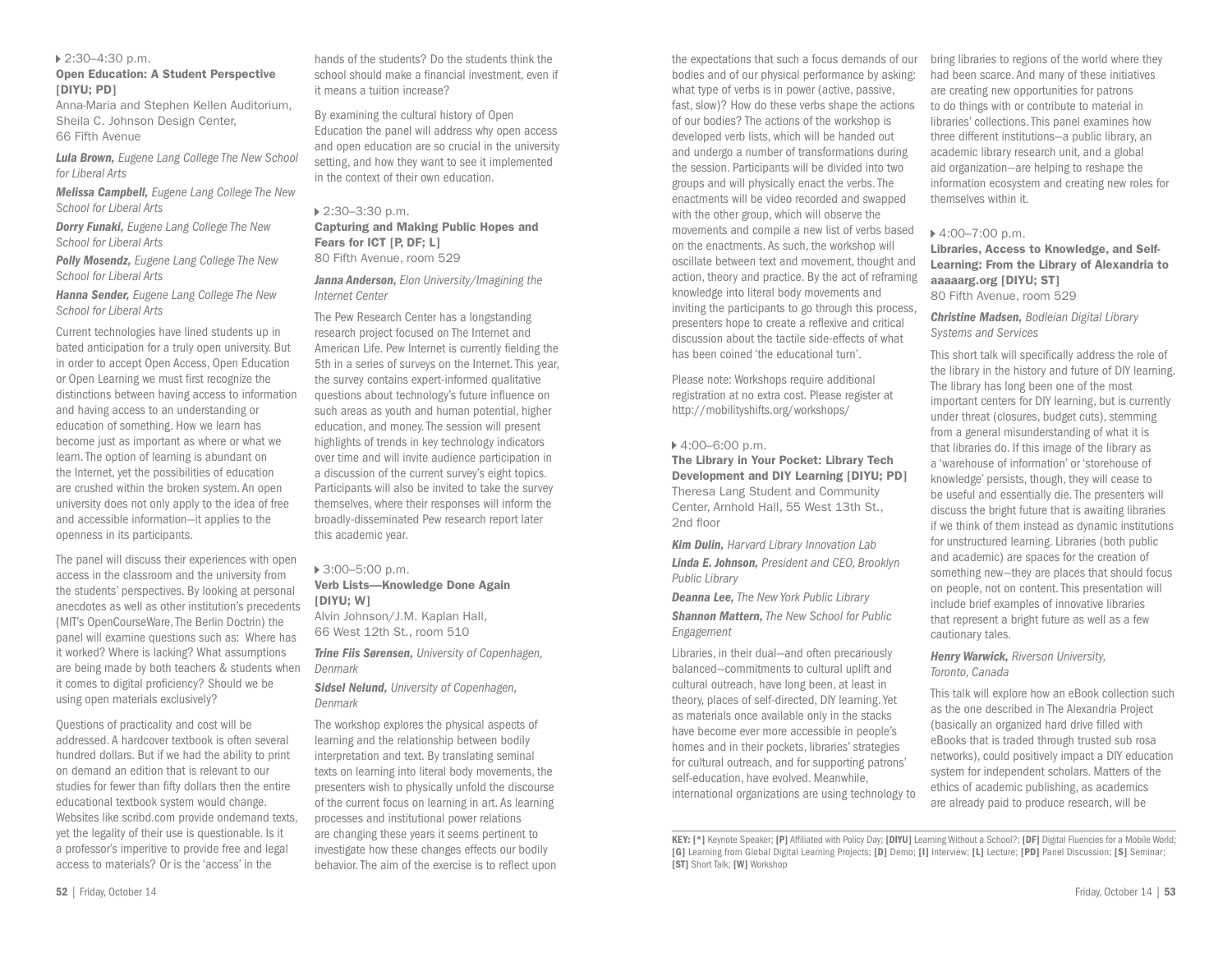brought up. Also, curation and canon building are important—where such a system creates its own canons through fields of interest and preference, and how it operates in concert with online libraries, especially systems like archive.org, AAAAARG.ORG, and avaxsearch.com/avaxhome. ws. The theories and ideas being generated in the Access to Knowledge (A2K) Movement will be used as a lens for discussion in this regard as The Alexandria Project and A2K theory sit at the heart of much DIY education.

#### *Suzanne Lettrick, G.L.E.A.N.*

This talk synthesizes research from many disciplines (i.e. neuroscience, architecture, education, medicine, and technology) in order to understand how environment affects human physiology, and how this, in turn, propels the mechanism of learning within human beings. Research shows that a learner's engagement with his or her environment sculpts the brain: therefore, it is important for societies to seriously contemplate this fact and to craft environments that spark intrinsic learning mechanisms and that promote desired, and aligned, learning goals. The research is synthesized to articulate a new, outrageous architecture for learning so we can envision how such a space would function and look if it were created in alignment with the biological ways that humans construct knowledge. This public "space" for learning—which is a radical replacement proposal for today's outmoded library—links all forms of environment, giving room even to those beyond the 21st century, in order to facilitate immediate, integrated, and immersive learning for people worldwide.

#### *Edward Remus, Platypus Affiliated Society*

The public library system implies a contract of cultural and intellectual access: An individual enjoys the right to access a physical copy of almost any work for a limited period of time, and—ideally—said individual will never face copyright as a barrier of access. Digital media vastly expands the horizons of freedom of access to knowledge and culture as digital copies can be reproduced infinitely and enjoyed by millions simultaneously. Yet our social contract has not been substantially renegotiated to unleash the emancipatory potentials of the shift from print to digital. Studies suggest a kind of Napster moment for ebook piracy while the publishing industry learns from the record labels' mistakes. The Left

found itself nonplussed by Lawrence Lessig's exclusion from the circles of power and by the dubious implications of Google Books. Robert Darnton's Enlightenment-infused mini-manifesto inspired misplaced hopes that the Digital Public Library of America might evolve into a struggle for radical overhaul on the scale of William Fisher's Alternative Compensation System.

*Moderator: Joseph Heathcott, The New School*

#### 5:00–7:30 p.m.

#### The Future of Learning: Academic Publishing, Peer to Peer Grading and Text Books [DIYU; L]

Anna-Maria and Stephen Kellen Auditorium, Sheila C. Johnson Design Center, 66 Fifth Avenue

#### *\*Geert Lovink, Hogeschool van Amsterdam, University of Amsterdam, The Netherlands*

Do-It-Together: Digital Publishing Experiments at the Institute of Network Cultures—Just as its enthusiasts say, the digital revolution has empowered individuals to create and publish their own content through cheap, easy-to-use tools and platforms. But there are a few complications. To explore this perplexing landscape—and reacting to the often slow and conservative arena of academic publishing—the Amsterdam-based Institute of Network Cultures (INC) has developed a number of publishing series of its own. This lecture gives an overview of INC's practice-based research into different publishing strategies: free newspapers, open access journal software, a book series in collaboration with a traditional publisher (NAi), digital typography experiments, print-ondemand offerings through Lulu and the Expresso Book Machine and various reading platforms from pdf and HTML 5 to e-pub and Scribd. This initiative is ultimately a political project: perhaps to confound older systems that are starting to crumble anyway, while in the meantime building alternative, sustainable models for free cooperation and knowledge production.

#### *\*Manu Kapur, Learning Sciences Lab, National Institute of Education, Singapore*

Interactive & Digital Media in Education: Stories from Singapore—This talk will sample Singapore's efforts on leveraging interactive and digital media for education in formal and informal settings. Through a series of examples and case studies

taken from both research and practice, some of the key opportunities, achievements, challenges, areas for improvement, and future work will be discussed.

#### *\*Cathy Davidson, Duke University*

The Future of Learning—Using cutting-edge research on the brain and learning, this talk will explore how the phenomenon of "attention blindness" shapes our lives, and how it has led to one of the greatest problems of our historical moment: Although we email, blog, tweet, and text as if by instinct, too many of us toil in schools and workplaces designed for the last century, not the one in which we live. We can change that. Approximately fifteen years into industrial-era management science, the medieval university began its rapid metamorphosis into the modern twentieth-century research university. Now, fifteen years after the commercialization of the Internet and the World Wide Web, we are at an optimal moment for reconsidering these fundamental institutions for our own era. This talk asks how we can use technology as an engine of transformation. This talk helps us to think in historical, theoretical, and practical ways about how, as individuals and institutions, we can learn new ways to thrive in the interactive, digital, global world we already inhabit.

#### 5:30–7:30 p.m. In, Against and Beyond the Institution [DIYU; PD] Alvin Johnson/J.M. Kaplan Hall,

66 West 12th St., room 510

*Graham Attwell, Pontydysgu, Wales, UK Josie Fraser, Leicester City Council, Children's Capital, UK* 

*Richard Hall, De Montfort University, Leicester, UK Mike Neary, University of Lincoln, UK Joss Winn, University of Lincoln, UK* 

The panel discussion addresses researchers, policy makers, practitioners and activists who have a genuine interest in investigating approaches to educational provision and learning inside of, against, and beyond formal institutional provision. These approaches are framed by the

current European social, political and economic landscape. The panel will allow conference and atdistance attendees to review and critically explore a range of current projects and approaches across educational sectors. At-distance participation will be encouraged and facilitated. Panelists are working across a range of sectors (school, university, life-long and adult learning; practice, research, and policy) and will discuss their current work and experience of developing alternative educational practice, spaces and pedagogies, within, against or beyond those provided by recognized educational institutions.

#### 6:30–8:30 p.m.

#### Learning in Public and The Knowledge Commons [DIYU; PD]

Theresa Lang Student and Community Center, Arnhold Hall, 55 West 13th St., 2nd floor

*Matthew X. Curinga, Adelphi University Michael Mandiberg, College of Staten Island/CUNY* 

*Roddy Schrock, Eyebeam Ian Sullivan, Wikiotics* 

This panel looks at the opportunities and challenges of learning in the digital commons, where learners study open materials and contribute original work as part of their learning experience. Michael will look at the benefits and difficulties of teaching creatively with Wikipedia. Ian will discuss his Wikiotics project that is built on the simple premise that we, globally and collaboratively, can help teach each other all languages. Roddy will talk about his work at Eyebeam facilitating collaborative, creative projects. Matt will discuss the work he has done in the last year to create a new Masters degree in educational technology. Several foundational questions inform the panel: What strategies do we have to incorporate theme of "learning without a school" into traditional education institutions? What specific ethical and privacy concerns should educators have when they require students to "work in the open"? Is their a role for the teacher in the learning commons? What is the role? Which existing technologies best support this type of work?

KEY: [\*] Keynote Speaker; [P] Affiliated with Policy Day; [DIYU] Learning Without a School?; [DF] Digital Fluencies for a Mobile World; [G] Learning from Global Digital Learning Projects; [D] Demo; [I] Interview; [L] Lecture; [PD] Panel Discussion; [S] Seminar; [ST] Short Talk; [W] Workshop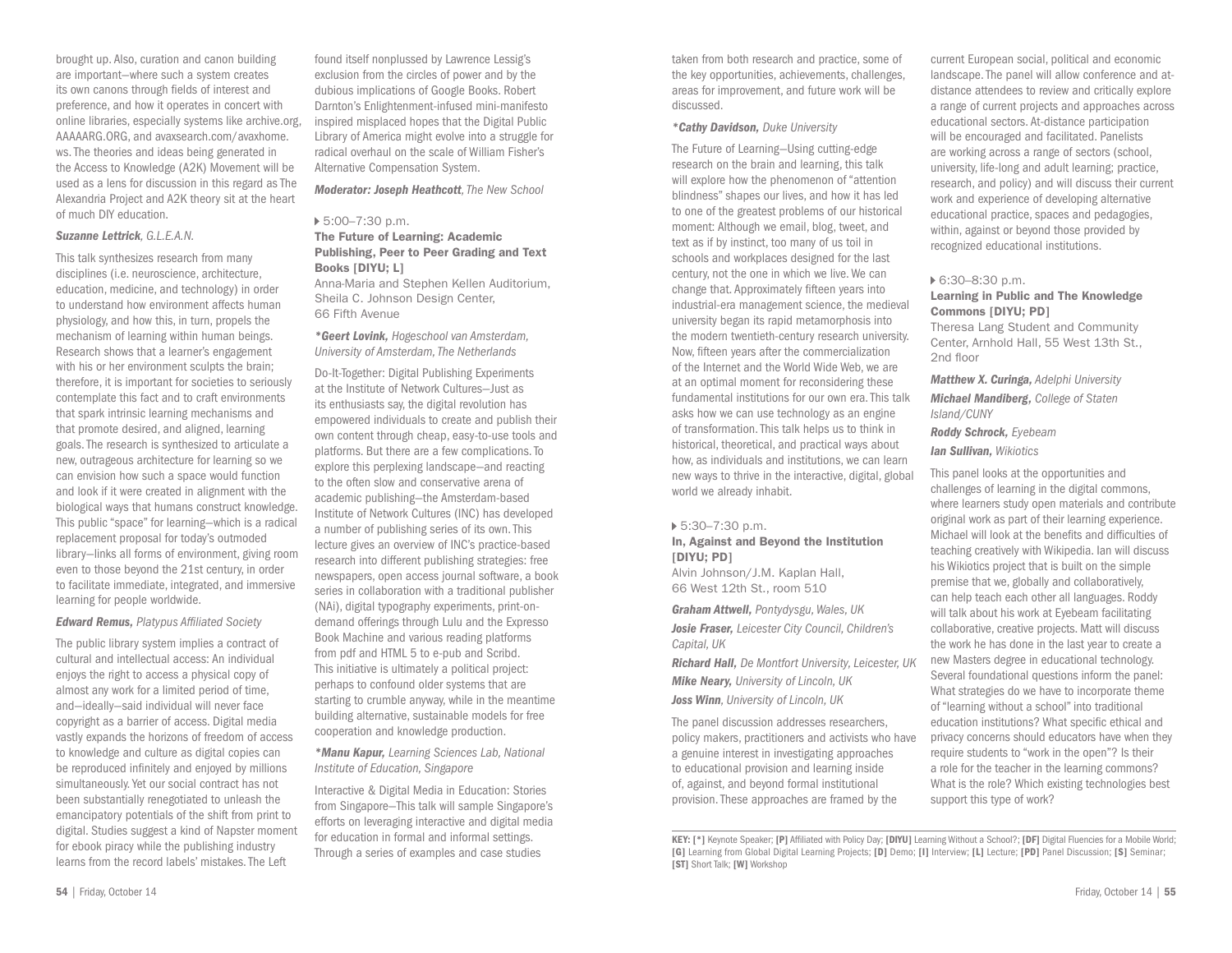#### 8:00–10:00 p.m.

#### Introduction to DIY U and Case Studies in India and Spain [DIYU; L]

Anna-Maria and Stephen Kellen Auditorium, Sheila C. Johnson Design Center, 66 Fifth Avenue

#### *\*Anya Kamenetz, Fast Company Magazine, Tribune Media*

Do-It-Together University: The Independent Learner In Community—Learner-centered approaches like DIY U are often caricatured as placing the learner in isolation. In fact the origins of the terms "university" and "college" both emphasize the importance of the group. This talk will explore the important relationships that must be negotiated by the independent learner both face-to-face and virtually: with mentors, with peers, with the broader society, and with themselves.

#### *Ramon Sanguesa, Columbia University, Citilab, CoCreatingCultures*

Learning Digital: A Map of Old and (Possible) New Spaces—"The digital" has a key role in defining our present culture. Let's play with the hypothesis that "the digital" is a culture. Learning is different in the digital culture, not only by the tools and methods used to learn but also by the very nature of the knowledge learned. The difference in learning will be traced back to the plasticity and reflexivity of digital media. The talk will also reconsider the use of some perceptions about "access," "connection," "making," "sharing," and other concepts commonly used in the digital learning world. Some experiences of digital learning spaces, such as media and citizen's labs in Europe and other countries will also be described. The presenter will attempt to answer the question of how much these learning spaces reinforce, or weaken the promotion of a critical, digitally empowered citizenship. The presenter will also share some insights gained in an ongoing project to map different types of spaces where "the digital" is learned and sketch some preliminary features of new learning spaces that are increasingly fluid, diverse and mobile.

#### *Nishant Shah, Bangalore based Center for Internet and Society*

Digital Outcasts: Social Justice, Technology and Learning in India—As we build worlds of ubiquitous and pervasive computing and connectivity, there is a special emphasis on how young people

and learning, are building new structures of knowledge production and consumption. Referred to in short hand as 'Digital Natives', these power users of technologies often posit a universally viable identity that informs policy makers and pedagogues to build learning environments that presume digital fluency, literacy and acumen from young students entering spaces of higher education. In an attempt to counteract this idea of a universal

in and outside of formal spaces of education

digital native, the "Pathways to Higher Education" programme focus on 'Digital Outcasts'—students who have technological access but are not the techno-savvy, mainstream, power users whose lives are heavily mediated by technologies. It is located across 9 colleges in India, and works with the metaphor of mobility to look at articulating the axes of discrimination and social justice.

## **Saturday, October 15**

#### 9:30–11:00 a.m.

Certifying Self-Learning, Accreditation, and The DIY University [DIYU; ST]

Theresa Lang Student and Community Center, Arnhold Hall, 55 West 13th St. 2nd floor

#### *Benjamin Scott Selznick, Marymount Manhattan College*

This presentation will position mobile education as one response to a student-as-consumer model to understanding the motivations and behaviors of students enrolled in higher education. In this model, students are conceived of—by both themselves and by learning institutions as rational consumers primarily interested in receiving the maximum rate of return on their educational investment. This talk argues that when operationalized for actual educational delivery this model raises questions that can inform thinking on learning without a school. It further argues two points concerning the present and future of mobile education. First—that this education, either delivered in a for-profit or not-for-profit context, has the potential to create both humanistic and economic outcomes for an ever greater number of learners. Second—that degrees granted beyond place-based education must overcome hurdles of perceived value in the employment marketplace and that it is the responsibility of students, educational providers and employers to seriously examine this pressing issue. It will also touch upon the importance of educational institutions addressing their own "neophobia" and embracing opportunities to create hybridized (place-based/ mobile) learning environments within currently existing educational structures.

#### *Michael Karnjanaprakorn, Skillshare*

This provocative talk will challenge the idea that a college degree is synonymous with success. With college loan debt higher than credit card debt in this country, the world needs a learning revolution. The pinnacle of education should revolve around gaining all kinds of knowledge, not "just" going to college. By the time a university

starts teaching "Location Based iOS Development," it'll be outdated and irrelevant, so we need to flip the traditional notion of education on its head and democratize learning. This talk is all about DIY U: learning outside the four walls of a classroom and turning our cities into campuses and our neighbors into teachers. The talk will also discuss how we can harness the magic of the web to unite peers who can teach and learn from each other in the real world, offline. How and what we're learning is changing rapidly, and we need to transform our thinking about what education means.

*Alexander Halavais, Quinnipiac University* 

There has been a recent resurgence of the idea that personal learning networks can represent an alternative to existing universities, institutions that have weathered the industrial and information revolutions with only modest shifts. This talk argues that the best strategy is not that of the alternative university, but rather of developing a networked superstructure that is open to participation by traditional, conservative institutions. New technologies work in concert with political and economic forces that call for the unbundling of university services, even as universities seek to further bundle their offerings as total lifestyle packages. This unbundling is already occurring, largely for economic reasons, and often without enough consideration of the pedagogical or human outcomes. Making the university (and the school, and the museum) once again a convivial institution requires liberating the working pieces from the broken, and creating modular, transparent, and interoperable components. The best starting point for this is freeing the transcript, and looking for workable alternatives to certification.

KEY: [\*] Keynote Speaker; [P] Affiliated with Policy Day; [DIYU] Learning Without a School?; [DF] Digital Fluencies for a Mobile World; [G] Learning from Global Digital Learning Projects; [D] Demo; [I] Interview; [L] Lecture; [PD] Panel Discussion; [S] Seminar; [ST] Short Talk; [W] Workshop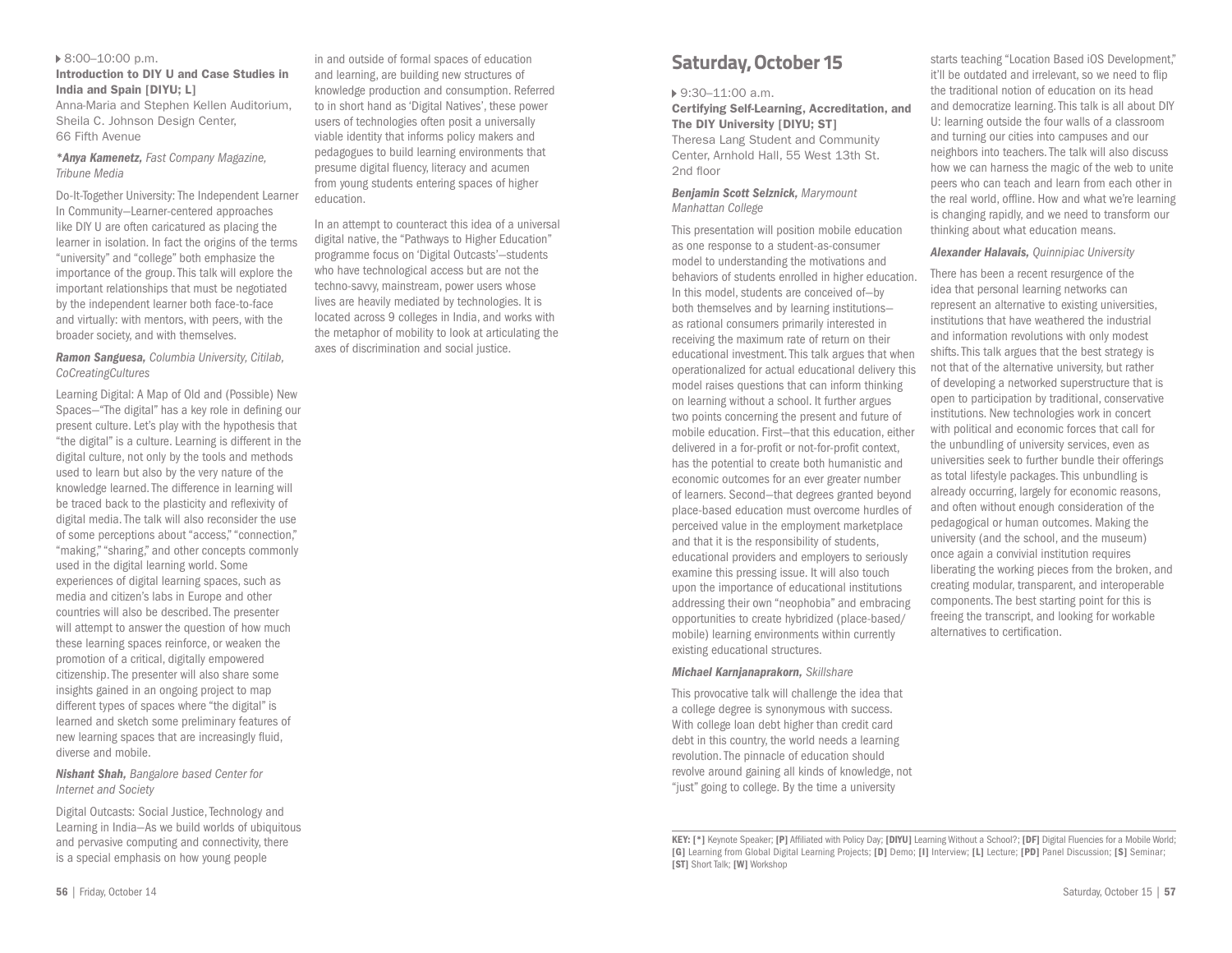#### 10:00 a.m.–12:00 p.m.

Using Video for Change: Transferring WITNESS' 20 Years of Best Practices to an E-Learning Training Resource for Human Rights Activists (Witness/UX Interactive) [DIYU; W] 66 West 12th St., room 407

*Chris Michael, WITNESS Bryan Nunez, WITNESS* 

#### *Adam Rasmussen, UX Interactive*

This workshop will focus on WITNESS' new Video Advocacy Planning Toolkit, an open-source online and offline interactive resource designed to support human rights advocates' use of video for change. WITNESS is an international human rights organization based in Brooklyn. The Toolkit is its first effort to provide an interactive, self-directed online learning experience for the human rights defenders it cannot support in-person that request trainings and support as they integrate video into their advocacy work. The Toolkit invites users to create a video action plan, the strategic planning document that is rooted in WITNESS video for change methodology and the bedrock of its partnerships. Users are invited to not only answer questions, explore case studies and resources, they are asked to respond to questions within introductory videos via YouTube annotations. The goal is to combine video storytelling with interactive e-learning and a "choose your own adventure" experience. At anytime, users can download and share their plan with colleagues, allies and funders.

Please note: Workshops require additional registration at no extra cost. Please register at http://mobilityshifts.org/workshops/

#### $10:00-10:45$  a.m.

#### Can Public Education Co-Exist with Participatory Culture? [DF; I]

Anna-Maria and Stephen Kellen Auditorium, Sheila C. Johnson Design Center, 66 Fifth Avenue

*Elizabeth Losh, Sixth College at UC San Diego \*Henry Jenkins, University of California, MIT* 

Henry Jenkins (Team Cultural Studies) and Elizabeth Losh (Team Critical Theory) offer a progress report on whether and in what ways the public schools and universities are going

to be able to absorb or meaningfully deploy what Jenkins calls "participatory culture." Rather than an abstract discussion of a theoretical construct drawn from their supposedly opposite positions studying fan culture and institutional rhetoric respectively, the two will discuss concrete experiences of young people acting appropriately or not, inside or outside the classroom. What might a participatory learning culture look like? What policies make it hard for even supportive teachers to achieve in their classrooms? What stakeholders would need to be engaged in order to change the current cultures of our school? How might participatory learning take place beyond the schoolhouse gates? What is everyone afraid of?

#### $10:00-11:00$  a.m.

#### POLICY DAY: MobilityShifts Highlights: An Analytic Overview of Summit Events Related to Policy [P; L]

Tishman Auditorium, Alvin Johnson/J.M. Kaplan Hall, 66 West 12th St.

The MobilityShifts summit provides a rare opportunity to explore innovative practices that are outside mainstream educational systems' approaches and to apply those lessons to policy questions facing K-12 and high education. Because not everyone is able to spend a week at the summit, this session will provide a summary of ideas and insights from workshops and presentations occurring all week across four policy-relevant areas: 1) Impacts and Approaches of Mobile and Digital Learning, 2) Open Access/ Curricular Materials, 3) New Models and Structures for 21st Century Learning, and 4) Assessing Non-Standardized Learning. Graduate students from The New School, supported by faculty, will discuss the events, field questions with the audience, and provide contact information for projects and individuals they review.

#### 10:00 a.m.–12:30 p.m. Dispelling The Myth of the Digital Native [G: DIYU: ST]

Wollman Hall, Eugene Lang Building, 65 West 11th St., 5th floor

*Anita Say Chan, University of Illinois, Urbana-Champaign* 

This short talk will be based on an ethnographic study of Peru's Plan Huascaran, a digital education program launched in 2000 that laid the

foundation for later digital education initiatives in Peru, including the One Laptop Per Child project. It promised to prepare Peru's public schools for the networked 21st century not only by equipping them with new ICT-enabled innovation classrooms but by retraining rural teachers to become responsible for its local operationalizing. Teachers were re-skilled, according to state officials, to think technologically—so that they would become both technical administrations of computer networks, and digital authors of new computer-based educational materials. This study analyses the means by which Plan Huascaran displaced state reform with individual reform via instructing rural teachers in technological thinking. It underscores the critical role that local, situated histories of technological development play in the planning, adoption, and deployment of contemporary digital initiatives. And it highlights how ICT-based education initiatives have promoted digital literacy as a universal obligation for all classrooms (including those serving developing or rural communities) and demonstrates how states newly target teachers for digital literacy programs in the process of implementing new educational technologies. In further connection with the conference themes, it also aims to expand the definition of digital learning by considering how planners outside the US have defined digital learning practices; and presents a case outside of the US where rural subjects are urged by states to cultivate digital innovation practices via new ICT-enabled classrooms.

#### *Dylan Wittkower, Old Dominion University*

The idea of digital nativity was based on abstraction; when we look in detail at the digital activities of high school and college students, we see deskilling and consumer training rather than information literacy or technical fluency. Still, that deskilled consumer nativity may be adaptable in such a way that it can become literacy. We too should mine the narrow and profit-driven consumer training that students have undergone for kinds of inquiry and critical engagement for which they may have inadvertently been given tools. For one set of examples, we can turn to Facebook. Where the loss of the intuitive experience of interiority

and solitude may present a challenge for educational projects founded upon thoughtful and independent evaluation, the presence of the intuitive experience of problematized utterances and silences may present an opportunity for educational projects founded upon critical assessment of information sources.

*Orit Halpern, The New School for Social Research* 

The scene of training managers of the future information economy in the processing of data from 1953 with Charles Eames and George Nelson demonstrates that this epistemology of vision and communication was not isolatable to a single lesson. Rather, Eames and Nelson demonstrated a mid-century reconfiguration of cognition, perception, and sense that continues to underpin our relationship to the screen, the mind, and the economy in the present. This talk will investigate the emergence of this new form of education and new idea of the mind in cognitive science, neuroscience, design, and business school that made the world an interface, the mind a communication channel, and the subject a manager. These mid-century practices provided an infrastructure that continues to support our contemporary ideas about knowledge, value, and innovation.

### *Richard Scullin, MobileEd.org &*

*Jared Lamenzo, Mediated Spaces, Inc., WildLab*

MobileEd.org has been active in digital media & learning space for over a decade. A consistent theme of MobileEd.org's work has been how mobile technologies will find entry to and gain traction in the context of K-12 curricula. Though informed by theoretical concerns, the pragmatics (and praxis) of real-world implementation are the center of MobileEd.org's work. How will teachers and students actually use mobiles for inquirybased learning? To that end, MobileEd.org is currently engaged in a series of interviews and case studies with K-12 teachers and students from four elementary, charter, and high schools. The purpose of this research is to shed light on the stumbling blocks, and the prospective opportunities for leveraging mobile technologies in real-world, contemporary educational settings. This work is an effort to bridge the gap that sometimes

KEY: [\*] Keynote Speaker; [P] Affiliated with Policy Day; [DIYU] Learning Without a School?; [DF] Digital Fluencies for a Mobile World; [G] Learning from Global Digital Learning Projects; [D] Demo; [I] Interview; [L] Lecture; [PD] Panel Discussion; [S] Seminar; [ST] Short Talk; [W] Workshop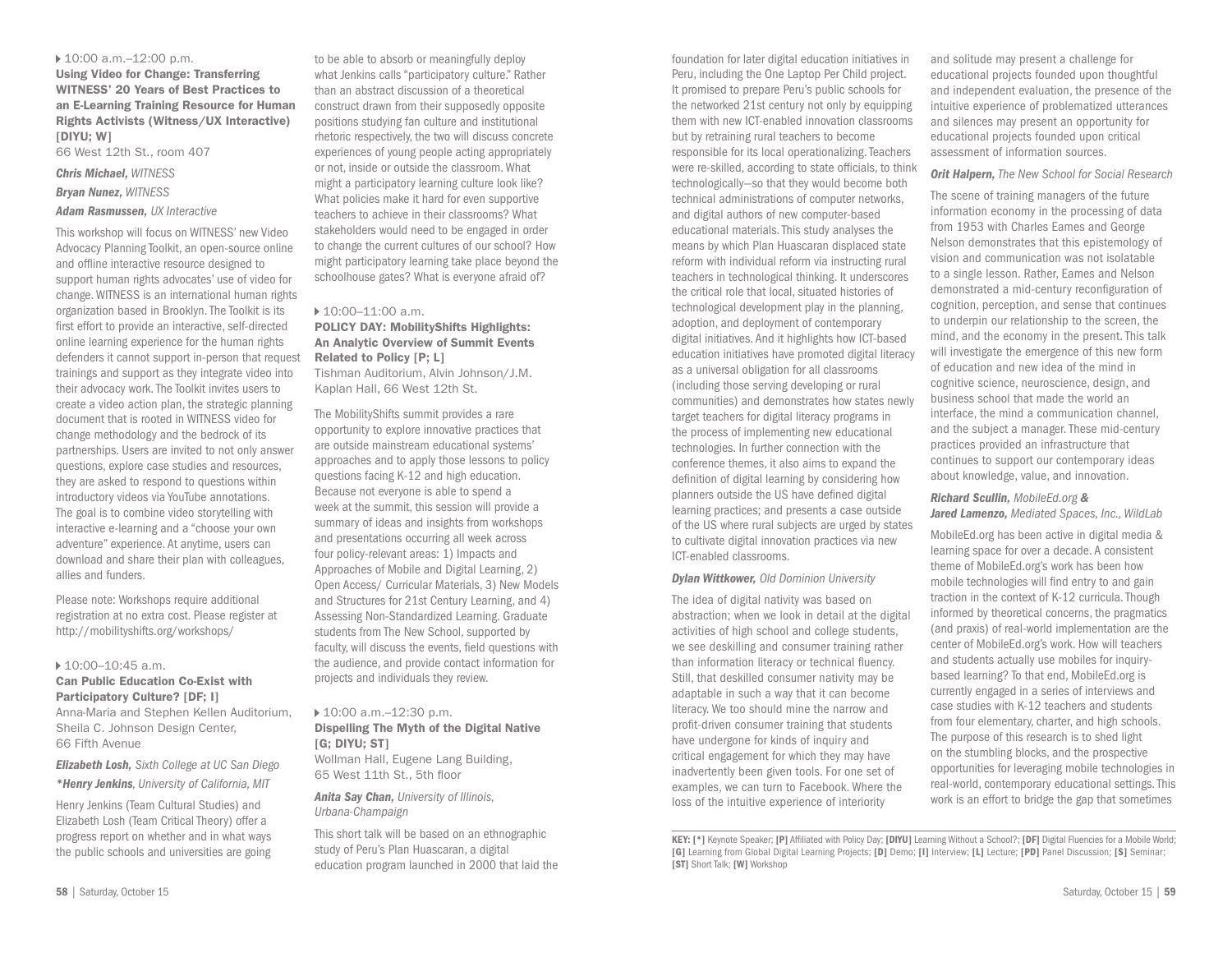exists between theory and implementation/use. The project also hopes to share several new, student-generated ideas on how mobiles might be used to complement learning.

#### *Lauren Berliner, UC San Diego*

This short talk will revisit the myth of the digital native and explore the limitations of the "digital literacies" paradigm. A case study will be presented in which a workshop of LGBT youth video makers were tasked by the community center that sponsors the group (The Center) to respond to the perceived epidemic of anti-gay teen bullying with a public service announcement (PSA) to be distributed to Gay/Straight Alliance clubs in San Diego area high schools. In using the video project as a way to improve the lives of the teens they serve, The Center assumed an equation that the teens could empower themselves through a process of making visible LGBT teen experience through their personal experiences. The production process laid bare some of the limitations inherent with this liberal model of video production and the often-criticized PSA model in particular, as it emphasized the impossibility of making bullying visible. Yet, at the same time, the process of the production helped to open up a mode of sociality and intersubjectivity among the participants that was not as available through other uses of digital media in the workshop. This talk will show that rather than being an end within itself, the PSA production process can be re-imagined as a useful pedagogical exercise to encourage criticality and forms of liveness that can help develop individuals who can be habituated into forming critical communities.

#### $10:30-11:30$  a.m.

#### We Hear You: Mobiles As Listening Agents in Villages, Networks and Algorithms [P; G; L]

Alvin Johnson/J.M. Kaplan Hall, 66 West 12th St., room 510

#### *Kate Crawford, University of New South Wales, Australia*

How do we listen to mobiles, and how do they listen to us? Much commentary on mobiles has focused on the way they influence the act of looking, from video and photographic affordances to augmented reality. Instead, this talk will assess the way we are learning to listen with and through mobiles, and how they too act as

listening agents. Based on ethnographic research in Australia and India, this talk will consider how listening with mobiles reshapes public space, from desert villages in Gujarat to cities on the coast of Australia. Mobile listening occurs in multiple modes: listening to the immediate environment, network listening in social media space, geolocative listening and mobile tracking, and algorithmic listening. At each level, these affordances raise complex questions about the ethics of mobile listening.

#### ▶ 10:30 a.m.-12:30 p.m.

#### Brazil, Mexico and The United States: Media Education for The Underprivileged  $[G: ST]$

Sheila C. Johnson Design Center Orientation Room, 2 West 13th St., Ground Floor

*Roberta Purper Brandão, Rio Film Institute/State Secretary of Culture, Rio de Janeiro, Brazil* 

Space MM is a new media initiative to foster transnational digital inclusion and fluency for youth through public libraries in Rio. This short talk is an overview of Space MM and its pilot cross-media workshops at Manguinhos Park Library in Rio. The Space MM project includes both a physical and online space design as well as monitored workshops providing new and old media literacy for underprivileged youth. Space MM is the first new media space of its kind for youth in Brazilian public libraries. It represents a crucial step forward in fostering new media literacy for underprivileged communities. Playful cross-media activities in monitored spaces can promote creative discovery and literacy, even under constraints such as social violence, poverty, and underdeveloped learning skills. The talk will touch upon digital inclusion limitations and possibilities in Brazil and other BRIC countries. The Space MM project welcomes opportunities for cross-cultural exchange in new media literacy (including P2P language learning, chain-story collaboration, and technical support).

*Marisa Jahn, People's Production House/REV Stephanie Rothenberg, State University of New York, Buffalo/REV* 

This presentation explores pedagogical framework that leverages the expertise of multimedia digital media production when tied to strategic moments within an advocacy campaign. One case study is a multimedia project produced with Domestic

Workers United that gets the word out about the state-wide landmark bill of rights achieved in 2010 for nannies and caretakers. Another example is a multimedia project produced with a group of day laborers from Queens, NY to produce a wallet-sized know your rights guide as well as a web/phone-accessible audio tracks that informs day laborers and their employers about labor laws. Both projects involve innovative forms of open access Voiceover IP so that the information can be accessed through dial-in telephony made for the most basic cellphone. As both these projects involve innovations in forms of information exchange, broadcast, and access, they strive towards context-appropriate DIY technology that is sustainable for the groups for whom they are intended (low-wage workers and immigrants). They both also operate on non-monetary models, while reframing knowledge in terms of being applicable and socially-relevant.

#### *Marcelo Pimenta, Uniaberta, Brazil*

Brazil today occupies a prominent position on the world stage. The expectations are more positive about the preparation for international events like World Cup and Olympics, however, illiteracy and low level of schooling of the population are presented as major challenges to meet an increasing market that demands service quality (world class service). Looking at the potential of internet cafes, telecenters and computer laboratories in schools, Uniaberta, a pioneering project of crowdsourcing learning was developed, which aims to awaken a taste for learning through paid and free courses about citizenship, entrepreneurship and innovation.

#### *Eugenio Tisselli, University of Applied Arts, Switzerland*

Sauti ya wakulima (The farmer's voice in Kiswahili) focuses on groups of urban and rural farmers in Tanzania and their use of mobile phones to communicate their knowledge and issues on the web. Currently, an interdisciplinary team of scientists, artists and researchers based in Dar es Salaam and Zurich is working with two groups: urban farmers in Dar es Salaam, and land-based farmers in the Bagamoyo district. Both groups

use shared mobile phones to publish tagged pictures and sound recordings of their daily activities, commenting on specific issues such as observed changes in climate, their consequences and possible adaptation strategies. A special mobile application was developed to allow the farmers to send multimedia contents easily to the project's web page. Because the phones they share are equipped with internal GPS modules, their contents can also be located on dynamic, online maps. Moreover, the collective tagging of these contents has generated an emergent folksonomy, which reflects the farmers' main areas of knowledge and topics of concern. Sauti ya wakulima hopes to empower farmers by enabling them to enter an increasingly digital and connected world, by collaboratively creating a dynamic communication interface that will help them get their message across to scientists, researchers, policy-makers and fellow citizens.

KEY: [\*] Keynote Speaker; [P] Affiliated with Policy Day; [DIYU] Learning Without a School?; [DF] Digital Fluencies for a Mobile World; [G] Learning from Global Digital Learning Projects; [D] Demo; [I] Interview; [L] Lecture; [PD] Panel Discussion; [S] Seminar; [ST] Short Talk; [W] Workshop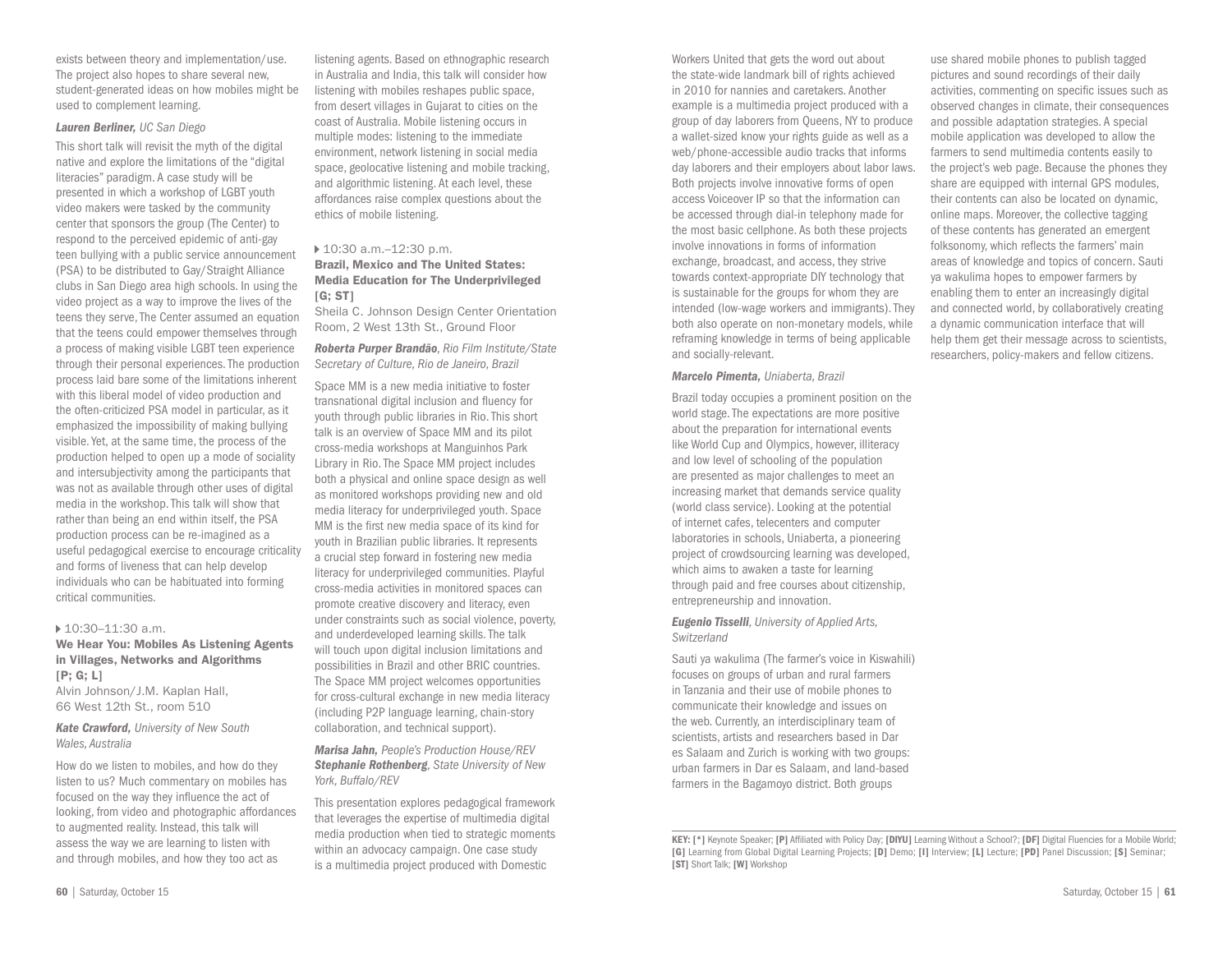#### 10:30 a.m.–1:00 p.m.

Hacking the Classroom: A Workshop in Mobilizing Formal and Informal Learning for The Millennial Classroom [DIYU; W] 66 West 12th St., room 404

*Virginia Kuhn, University of Southern California Matthew Kim, Illinois State University Bonnie Leonore Kyburz, Utah Valley University Elisa Kreisinger, PopCulturePirate.com Joyce Walker, Illinois State University* 

Michael Gurstein recently suggested that networks, while theoretically open and multi-vocal, in practice often become vehicles of amplification, allowing the influential to extend their reach and make their "'louder voices' even louder." He expressed trepidation about the Mobility Shifts conference in particular, given its explicit "global" focus. Sharing Gurstein's concerns, this workshop attempts to soften their own voices in order to let others be heard, particularly those who are most disenfranchised from shaping digital learning networks. They are committed to working across institutional, geographic and cultural boundaries. This workshop brings together a diverse group of digital theorist-practitioners whose varied work finds resonance in its commitment to activist learning: their projects center on bringing the world into the classroom and bringing the classroom into the world for purposes of social and educational equity. The group will offer a demonstration of two projects that complicate traditional notions about the nature as well as the site/s of learning. Workshop leaders will facilitate a hands-on session centered on producing a quick start guide for working with remix in order to infuse digital creativity and innovation among a broad range of learning environments.

Please note: Workshops require additional registration at no extra cost. Please register at http://mobilityshifts.org/workshops/

#### ▶ 11:00 a.m.-12:30 p.m. POLICY DAY: Opening Remarks and Keynote [P; L] Tishman Auditorium, Alvin Johnson/J.M. Kaplan Hall, 66 West 12th St.

*Eduardo M. Ochoa, Assistant Secretary for Postsecondary Education*

*David Van Zandt, President, The New School Introduction: Trebor Scholz, Eugene Lang College The New School for Liberal Arts*

Our U.S. educational systems, once heralded as among the best in the world, now face multiple pressures and criticisms. Decades of reform efforts in K-12 have resulted in few systematic gains. Internationally our youth compare poorly with other nations that increasingly surpass our achievement. Inequities within our schools continue to persist. Higher education faces similar critiques, with recent analyses questioning whether students even learn much during their time in college. Simultaneously, finance models for both K-12 and higher education are being debated, raising questions of our educational systems' efficiency and effectiveness. This session will provide federal and leadership perspectives on challenges and opportunities that technologies might offer our educational systems as they grapple with these issues.

#### 11:15 a.m.–1:15 p.m. Digital Fluencies for the 21st Century [DF; L]

Anna-Maria and Stephen Kellen Auditorium, Sheila C. Johnson Design Center, 66 Fifth Avenue

*\*Katie Salen, Parsons The New School for Design*

Designers for Learning—Designers of all kinds are key players in the game of change that so typifies the opening decades of the 21st century. Called on to imagine, build, guide, demystify, explain, provoke, enable and inspire designers deal daily in the currency of transformation—of places, practices, and perspectives. For this designer, play has become a key strategy in developing a design practice that is agile enough to entertain a constant need for transformative thinking but substantive enough to throw its strategic weight around in the quest to re-imagine learning. This

talk will delve into the power of game design and play to challenge expectations around what learning might look like for today's young people.

*\*Jan-Hinrik Schmidt, Hans-Bredow-Institute, Germany*

Learning In, With and For The Social Web—The Social Web has substantially lowered technological barriers for self-preservation, interaction and information management. Popular discourse stresses the fluency and effortlessness with which adolescents and young adults navigate and apply these new spaces and tools. However, the "digital native" myth rather obscures the fact that a responsible, self-determined and reflected use of digital media requires various skills and knowledge. The presentation will identify main practices of social web use, their connection to developmental tasks of adolescences, and their consequences for social networks and public spheres. It will then discuss critical skills needed to navigate these social worlds (which bring the "virtual" and the "real") and suggest strategies and mechanisms to foster learning in, with and for the social web.

#### *Benjamin Bratton, UC San Diego*

Ambivalent Remarks on Computation, Political Geography, Pedagogy—A two-part question about which I am conflicted: how do digital media affect the short and long circuits of education, both inside the classroom, where the responsibilities of one generation to train the attention of another is or is not performed, and outside, where shifts in the geography of political infrastructure perhaps de-link formal educational institutions from sponsoring States, both as recipients of funding and as replicators of State citizens? While we recognize that whatever format civil society is to take next will be organized through media of planetary-scale social computation, we also note that the capitalization of cognition—and as well our own stupification—is built into the language of our Cloud tools: from advertising to "gamification." Evading that superficiality, how might we reimagine the global distribution of educational centers, research, curricula, methods such that our always imperiled responsibility to the future is fulfilled through a viably cosmopolitan, sovereign economy of learning? Against short circuits, how can an ethics of deep time architect the Cloud (and curriculum) we require?

#### ▶ 11:30 a.m.-1:30 p.m.

Locative Media Workshop: 7scenes [G; W] Theresa Lang Student and Community Center, Arnhold Hall, 55 West 13th St., 2nd floor

*David Carroll, Parsons The New School for Design Ronald Lenz, Waag Society* 

This workshop will introduce existing projects of informal learning with location based mobile pedagogy systems around the world as a lens to view into practices and concepts. Building upon the examples and themes of the presentation, presenters will conduct a brief design charrette followed by a hands-on tutorial of the 7scenes locative media platform. The session will offer case studies, terminology and both a methods and technology practice learning experience. The case studies explored in this workshop session will focus on projects outside of the US.

Please note: Workshops require additional registration at no extra cost. Please register at http://mobilityshifts.org/workshops/

KEY: [\*] Keynote Speaker; [P] Affiliated with Policy Day; [DIYU] Learning Without a School?; [DF] Digital Fluencies for a Mobile World; [G] Learning from Global Digital Learning Projects; [D] Demo; [I] Interview; [L] Lecture; [PD] Panel Discussion; [S] Seminar; [ST] Short Talk; [W] Workshop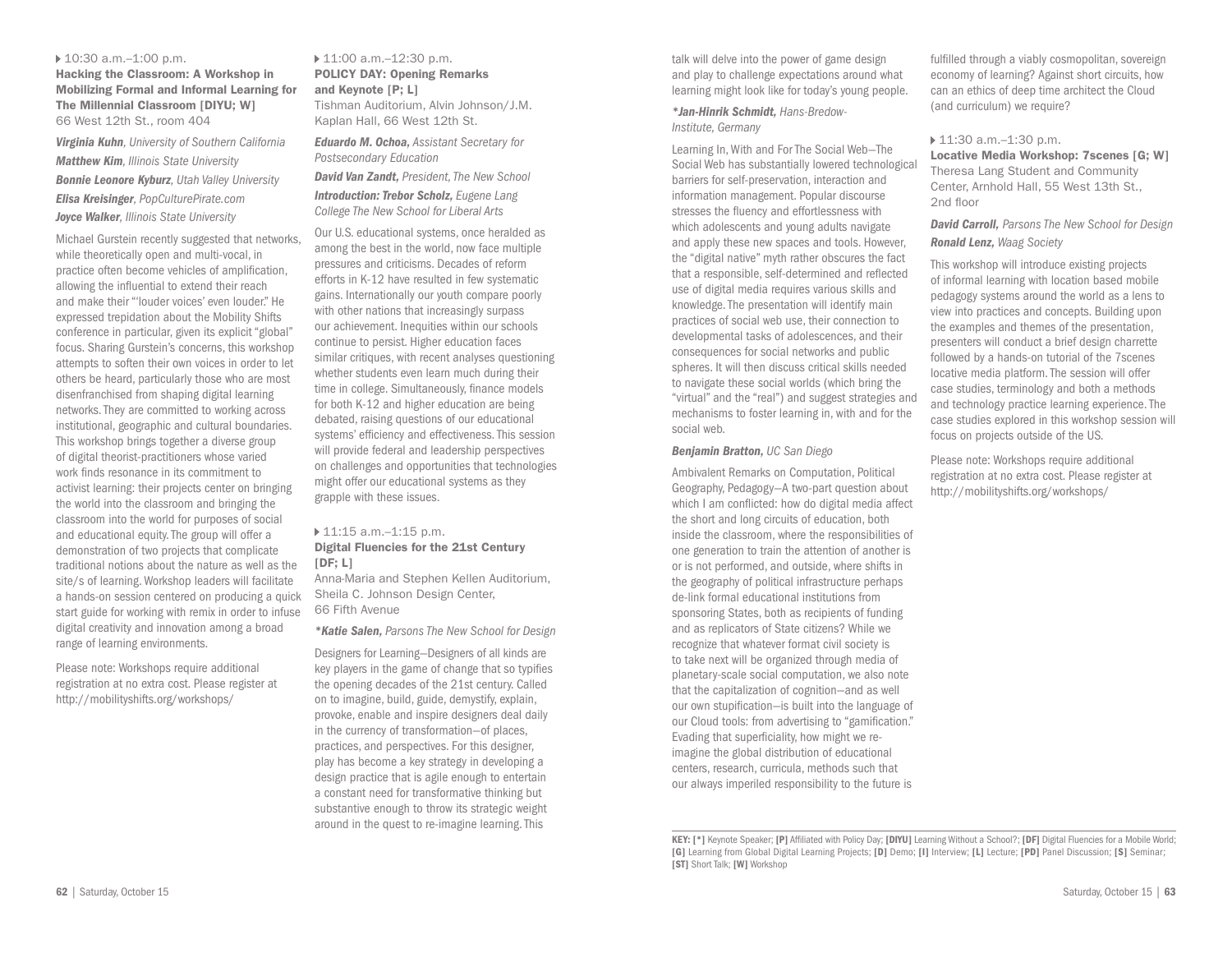▶ 12:00–2:00 p.m. Human Technology Collaborations [DIYU; PD]

Alvin Johnson/J.M. Kaplan Hall, 66 West 12th St., room 510

*Karen Keifer-Boyd, Penn State University Aaron Knochel, State University of New York, New Paltz* 

*Ryan Patton, Virginia Commonwealth University Robert W. Sweeny, Indiana University of Pennsylvania* 

This panel discussion will address the growing number of technological innovations that proliferate in contemporary learning environments. As sites of innovation these technologies have shifted the discussion of technology and learning beyond relationships of instrumentality. The panel follows this shift in thinking to one where technologies are seen as heterogeneous contributors to learning and teaching that are changing how we form connections with peers, perceive boundaries, and negotiate diverse modalities in creation. Technological objects beyond their instrumentality are re-conceptualized as collaborators within human-technology interactions to more fully comprehend their affordances, gaps, and hegemonies. In trying to understand these opportunities, the panel develops a multifaceted approach to assemble the social ontologies of human-technology collaborations. As a product of the panel presentation, the panel has set up a webpage to collect the stories of human-technological collaborations at http://techcollaborations. posterous.com. To contribute to the text, images, or videos chronicling your story just send an email to techcollaborations@posterous.com. Attachments to emails will post along with written content.

#### $12:30-2:00$  p.m.

The Future of The Public School of New York [DIYU; W] 66 West 12th St., room 407

#### *Committee Members of The Public School New York*

The Public School NY (TPSNY) holds open committee meetings, often in the form of a class titled "The Future of the Public School." Typically the purpose of the class is threefold: first, to make the project and its operations more transparent;

two, to recruit potential new committee members (the committee is a rotating membership with no minimum/maximum length of membership); and three, to enact a self-reflexive mode and, with the help of class participants, submit our very practices to the same scrutiny that we would any other topic, in any other class. TPSNY will hold such a class focusing on this third aspect—that of reflection, assessment, and critique. In this session, panelists will reflect not only on the activating potential of these educational models, but also on their limits, and undertake to identify and unpack the assumptions by which they are buttressed.

Please note: Workshops require additional registration at no extra cost. Please register at http://mobilityshifts.org/workshops/

#### ▶ 1:00–3:00 p.m. Creating Participatory Learning Through Performance [DF; D]

Sheila C. Johnson Design Center Orientation Room, 2 West 13th St., Ground Floor

#### *Josephine Dorado, Parsons The New School for Design*

This workshop will focus on improvisational performance as a framework for online collaboration and distributed learning. By leveraging the affordances of shared virtual world space and creative frameworks, we can build richer online rapport and an optimal environment for instant collaboration and participatory learning. Through dance-based avatar movement and taskbased performance games inside a virtual world, participants will weave a theatrical performance together that encourages active listening and interaction. The use of improvisational performance frameworks for online collaboration allows participants to instantly connect and cooperate regardless of geographical location or previous experience with digital media or performance. Students from Josephine Dorado's Collaboration in Networked Environments class at the New School will participate as performers and will connect with remote participants/ performers at a partnering Internet Society event in Philadelphia. The performance will be followed by a Q&A in which the performative elements and their relation to online collaboration will be explained along with feedback from student participants. After that, the audience at the New School will have an opportunity to 'embody'

an avatar and participate in an impromptu dance, thereby experiencing the immediacy and connection.

Please note: You may attend this event in-person at the New School or in the virtual world Second Life. Workshops require additional registration at no extra cost. Please register at http://mobilityshifts.org/workshops/

 $\triangleright$  1:00–2:30 p.m. Smarthistory.org [DIYU; W] 66 West 12th St., room 410

*Beth Harris, Smarthistory.org Steven Zucker, Smarthistory.org* 

Smarthistory.org is a sustainable, award-winning open educational resource in art history currently being used by several leading open university and open educational initiatives. Smarthistory is used by informal learners and college students and is increasingly being adopted by instructors teaching AP and college-level art history in lieu of the traditional, and expensive, art history textbook. This workshop will give hands-on experience to those interested in the successful model Smarthistory has developed. It will offer an overview of Smarthistory's iterative development, its model for sustainability, its workflow, and a demonstration of the back-end of the open-source content management system—MODx. Participants will take part in a group activity that demonstrates the value of conversation in online pedagogy.

Please note: Workshops require additional registration at no extra cost. Please register at http://mobilityshifts.org/workshops/

#### $\triangleright$  1:15–2:45 pm

POLICY DAY: Hopes and Speed Bumps: Lessons from Developing Technology Innovations in Federal Offices [P; PD] Tishman Auditorium, Alvin Johnson/J.M. Kaplan Hall, 66 West 12th St.

*Richard Culatta, US Senate; ThirdRail Games Suzanne Hall, U.S. Department of State Hal Plotkin, Department of Education Advisor* In this panel discussion, leaders in federal government will share highlights of new approaches they are using to integrate technology into core missions of their offices. How have mobile technologies fostered learning communities? How are badges being explored to create alternative certification pathways? What Internet developments and apps open new doors for the way the government works? These experts will share their insights on questions such as these. Panelists will also discuss implementation challenges that educational policymakers can use to inform policy approaches for K-12 and higher education. Q&A to follow.

#### ▶ 1:30-4:30 p.m.

Progressive Digital Pedagogy: Remix, Collaboration, Crowdsourcing [DF; ST] Wollman Hall, Eugene Lang Building, 65 West 11th St., 5th floor

*Mariana Regalado, Brooklyn College & Maura Smale, New York City College of Technology* 

Research at the largest urban public university in the U.S. reveals that many college students are both more mobile and less digital than the pervasive media images of the digital native imply. This short talk will present findings from an ethnographic study of the scholarly habits of undergraduate students at the City University of New York (CUNY). Drawing on both visual and interview data it will explore the integration of mobile technologies into the academic lives of CUNY students, and discuss the effects of these technologies on their academic goals and experiences as learners. CUNY students are nearly all commuters—they are mobile by default—and their range of technological access, use, and fluency is wide. Our data suggest that although some CUNY students take full advantage of their mobility, others are constrained by it.

*Tamara Shepherd, Concordia University, Canada* 

In the 2010 Speech from the Throne, the Government of Canada announced its plans to implement a "national digital economy strategy" that would encourage technological adoption, innovation and literacy as part of bolstering

KEY: [\*] Keynote Speaker; [P] Affiliated with Policy Day; [DIYU] Learning Without a School?; [DF] Digital Fluencies for a Mobile World; [G] Learning from Global Digital Learning Projects; [D] Demo; [I] Interview; [L] Lecture; [PD] Panel Discussion; [S] Seminar; [ST] Short Talk; [W] Workshop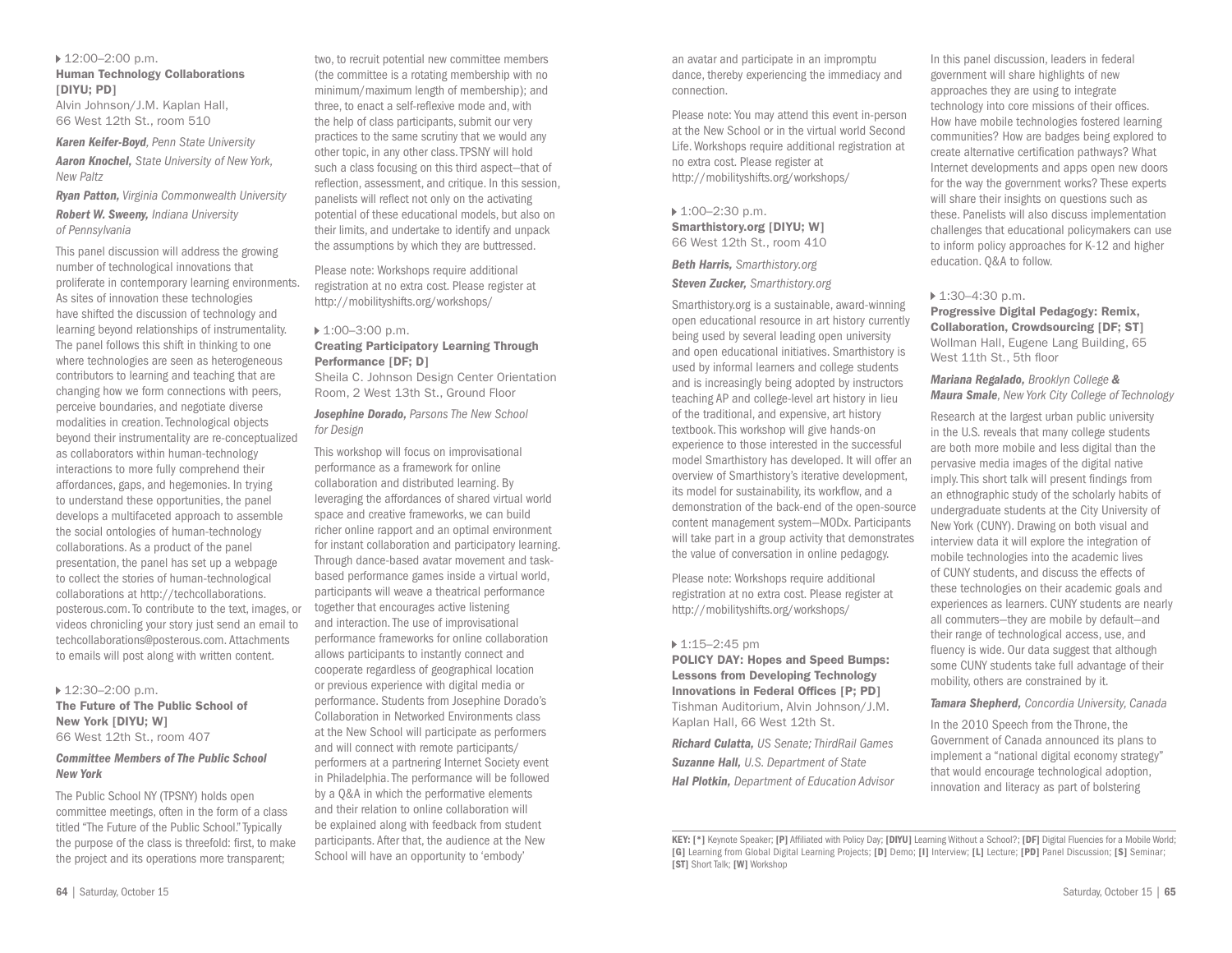Canada's position in the global information economy. In this context, literacy denotes the cultivation of "digital skills," the ability to understand and manipulate digital technology, framed particularly in terms of mobile devices. Across the federal government's digital economy strategy communications, literacy is framed in terms of mobility precisely because its investment in technology industries is predicated on the value of "innovation" for Canada's "digital advantage." In examining how mobility and literacy get articulated together across the discourses of the Canadian government's digital economy strategy, this talk proposes that the language of innovation serves to elide the inequalities that underpin not only access to digital technologies and digital skills learning, but public understandings of the digital economy as a context for contemporary notions of citizenship. The signification of mobility and literacy in this context might be expanded to include broader social justice imperatives; in this way, the national digital economy strategy would go beyond training certain privileged groups as model mobile workers, and legitimize multiple versions of digital and non-digital literacy and fluency—including literacy about information labor, rights structures and policymaking itself.

#### *Xtine Burrough, California State University, Fullerton*

This short talk will explore how a viral web video project was coordinated on YouTube by collaborating with students, while simultaneously teaching remix with respect to fair use doctrine. After reading about the Lenz v. Universal court case, the presenter aimed to create a flood of video responses utilizing the same 29 seconds of Prince's song, "Let's Go Crazy" and realized this project would be an excellent learning experience for students. Students have been posting video responses to Stephanie Lenz's original video. Educators can guide coordination norms for creating user-generated content (UGC) in the classroom coupled with a rich investigation of fair use doctrine. After studying the Lenz v. Universal case students created a remix of Lenz's controversial video, "Let's Go Crazy #1" and posted it as a response on Lenz's YouTube page. To complete this class activity, students must understand fair use doctrine, apply their theoretical understanding to the media they create, and create new or transformative meaning by remixing contemporary amateur videos.

#### *David Carroll, Parsons The New School for Design*

Based on and adapted from the presenter's article published in the Learning Through Digital Media: Experiments in Technology and Pedagogy reader, "Mobile Learning Tools: A Teachable Moment in the Age of the App," this talk will explore the arguments, themes and case studies considered in rapid-pace hyper-visual slide talk format. It comments on the conditions of commerciality (and legality?), as new forms of capital flow across public-private enterprises as a requirement of mobile learning tools. It describes the challenges and opportunities of creating and supporting mobile learning pedagogies and offers early advice towards best practices. The talk will also offer an addendum to cover recent work over the 2010 summer with a Pearson Foundation Mobile Learning Institute funded location based game mobile camps for youth at Hirshhorn Museum (DC) and Quest to Learn (NYC) using the ARIS learning platform mentioned in the paper.

#### *John Sobol, Globalhood, Digifest*

This talk will explore the presenter's book You Are Your Media, a practical philosophy. It contains both big ideas and useful tools that will: demonstrate commonalities between oral and digital pedagogies, root those commonalities in dialogical technologies, contrast them with literacy's monological epistemology and hegemony, explain the emergent conflict between monological and dialogical technologies, situate the crisis of contemporary pedagogy within this unique evolutionary nexus, and promote pedagogical bridges between technology cultures to minimize social disruption.

#### *Elizabeth Cornell & Glenn Hendler, Fordham University*

Operating on the principle that knowledge production is a more public than private activity, the Keywords Collaboratory for American cultural studies is a wiki-based space where classes and other working groups can collaborate on keywords projects that take their method, focus, and inspiration from the essays published in Keywords for American Cultural Studies. The essays produced in the Collaboratory extend the insights and contributions of the published collection. This talk will discuss how the Keywords Collaboratory provides students and other groups the opportunity to join humanists in a

digital commons where they can participate in the transformation of research and pedagogical practices that are changing the way we generate, disseminate, and analyze knowledge and culture. This project looks anew at accepted histories, and creates connections among established interpretations of the past, present, and future. The talk will also demonstrate how Scalar can create a semantic web among keywords, revealing new ways of detecting the relationships among history, ideas, sources, and individual words.

#### *Elizabeth Losh, Sixth College at UC San Diego*

In recent years progressive digital pedagogy has borrowed from five major aspects of the popular culture developing around computational media: 1) remix practice, 2) multimodality, 3) accelerated response, 4) crowd sourcing, and 5) narrowcasting. Yet for many years the conventional classroom pedagogy around teaching "current events" has remained unchanged: it still generally focuses on having learners mechanically cut out recent news stories produced by traditional print journalists with little attention to how the news is made, how it remixes sources, how it appeals to particular audiences, or how particular patterns of visual imagery and verbal rhetoric could be analyzed critically. This talk focuses on recent work by the Software Studies initiative at U.C. San Diego by the Cultural Analytics group and shows how media visualization and crowd sourcing could be used in educational contexts with large publicly accessible libraries of digitized news and smaller archives of government public information videos.

*Moderator: Megan Boler, Ontario Institute of Studies in Education*

#### 2:00–4:00 p.m.

#### Localized Interventions & DIY Platforms (ARIS Platform) [DF; PD]

Theresa Lang Student and Community Center, Arnhold Hall, 55 West 13 St., 2nd floor

*David Gagnon, University of Wisconsin, Madison Nathan Graham, Rutgers University Germaine Halegoua, University of Kansas Jessa Lingel, Rutgers University* 

Participation in digital spaces and virtual communities is generally not a homogenous practice, reflecting geographically bounded social contexts, politics and ethics. This panel incorporates both discussion and demonstration of applications and tools that have been developed to enable people to participate in localized or community-based forms of activism, policy development and collaborative learning. In discussing the affordances and ambitions of these tools, panelists seek to contribute to and critique constructions of participation and access and highlight potential appropriations and shifting definitions of these categories. The panelists share an interest in seeing participation as activism, participation as learning, and participation as having policy implications. The extent to which these talks are based on existing applications and tools is in keeping with an emphasis on the application of theory to learning, specifically in ways that extend beyond the classroom to include the creation and critique of policy, "public" records, institutionalized knowledge, and the production of DIY archives.

KEY: [\*] Keynote Speaker; [P] Affiliated with Policy Day; [DIYU] Learning Without a School?; [DF] Digital Fluencies for a Mobile World; [G] Learning from Global Digital Learning Projects; [D] Demo; [I] Interview; [L] Lecture; [PD] Panel Discussion; [S] Seminar; [ST] Short Talk; [W] Workshop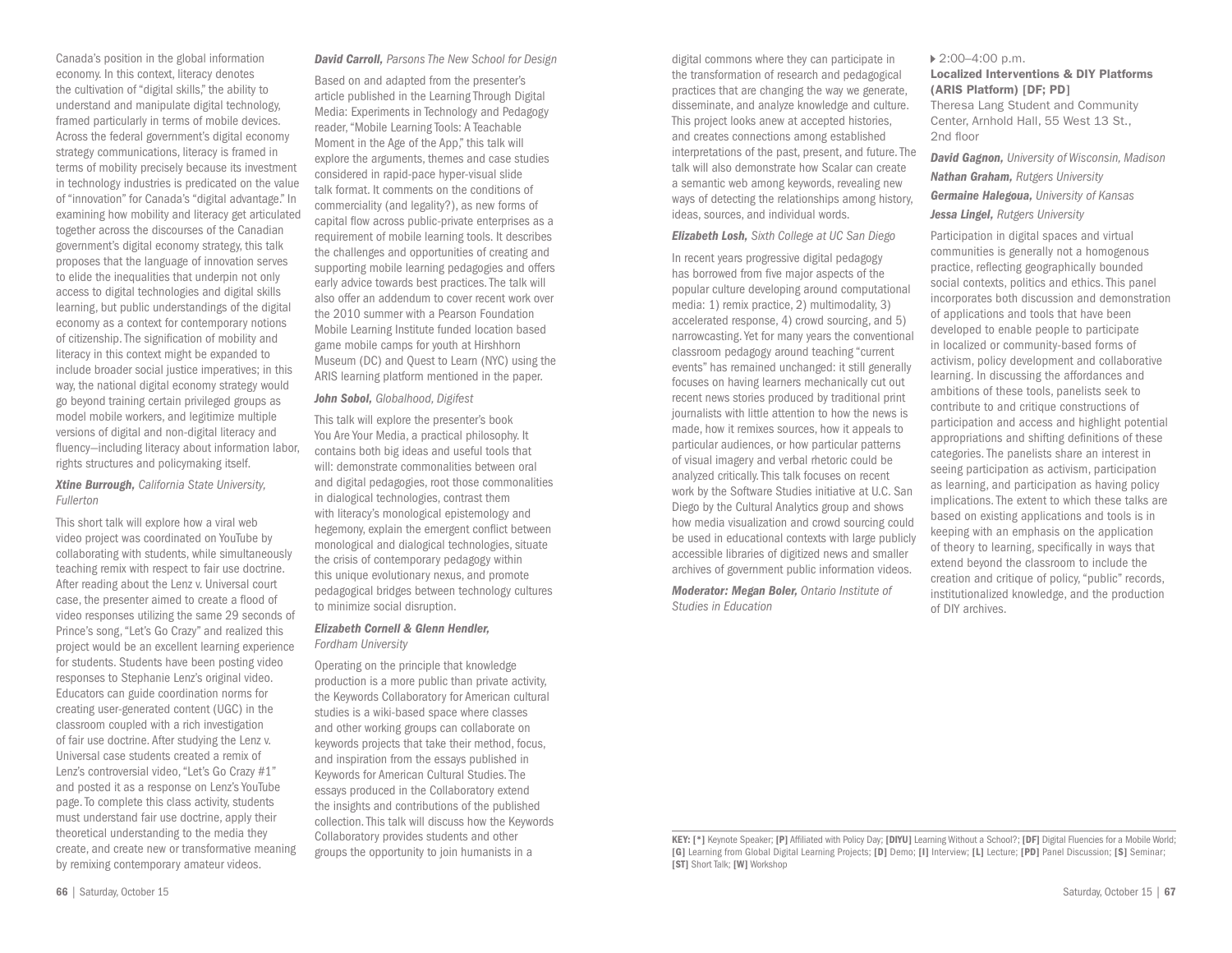## 2:15–4:45 p.m.

#### Reframing Knowledge: Self-Learning Communities [DIYU; L]

Anna-Maria and Stephen Kellen Auditorium, Sheila C. Johnson Design Center, 66 Fifth Avenue

#### *\*Shveta Sarda, Cybermohalla, India*

The Autodidact in the Digital—The digital opened an expansive, generative space for sharing, linking, accessing and transmitting the values of re-engineering and re-ordering cultural materials. Simultaneously, it has deepened the pressure of being observed and enumerated at the level of daily life, through the digitisation, accessing and linking of documents of self, habitat and work. Drawing from the practices, questions, insights, conversations and reflections of the Delhi-based writers/practitioners' collective Cybermohalla Ensemble, this paper will attempt to outline a series of moves that think, play, argue and negotiate within and through this terrain. The question, "If we appear before power dancing, how will it mark us, how then will it speak to us?" that the Ensemble posed for itself and others to think with, will be the pivot through which this presentation will try to think the relation between the autodidact and the new terrain we confront.

#### *\*Irit Rogoff, Goldsmiths, University of London, UK*

Education Actualized: Free—The notion of "free" is currently so degraded in terms of the free market, the dubious proposals of the new "free" economy of the internet, and the historically false promises of individual freedom, that it may be difficult to see what it might have to offer beyond all these hollow slogans. Nevertheless, the possibility of producing some interrogative proximity between "knowledge" and "free" seems both unavoidable and irresistible, particularly in view of the present struggles over the structures of education in Europe. This presentation will think through the following questions in an effort to get closer to the notion of "free" in relation to education: First and foremost, what is knowledge when it is "free?" Are there sites, such as the spaces of art, in which knowledge might be more "free" than in others? What are the institutional implications of housing knowledge that is "free"? What are the economies of "free" that might prove an alternative to the market- and outcome- based and comparisondriven economies of institutionally structured knowledge at present?

#### *Tania Perez Bustos, Feminist Researcher, Columbia University*

Building Spaces of Exclusivity: An Ethnographic Approach to Indian and Columbian Women's Role and Experience in Local Free Software Communities—This session aims to account for the ways women integrating the free software community in two countries from the global South negotiate with feminizing paradigms imposed to them by the collectives interested in popularizing free technologies. Through an ethnographic approach to vital experiences of women in the Indian collective Linux-Chix, and holding a dialog with the experiences of non-organized women in the free software community in Columbia, the presenter suggests these negotiations are going to be materialized primarily in the constitution of survival strategies from which certain civilizing projects are particularly vindicated, some of which seem to promote a Western paradigm of female subjectivity.

#### 2:30–4:30 p.m.

Bring Your Smartphone! Witnessing Literacies, Witnessing Tools [DF; PD] Alvin Johnson/J.M. Kaplan Hall, 66 West 12th St., room 510

#### *Nathan Freitas, Guardian Project Sam Gregory, WITNESS*

This panel discussion will be literacies and toolsfocused, looking at the key ethical groundings, as well as the practical dilemmas, concepts and practices surrounding the rise of ubiquitous mobile video and image capture, specifically as it applies to human rights. It looks at how learning takes place among a new generation of activists utilizing mobile technologies, and will take as a practical focal point the work that WITNESS and the Guardian Project have done on the Secure Smart Camera, a camera phone application for human rights defenders that attempts to address the issues of anonymity, consent, authenticity, managing multiple sources, secure distribution and preservation of ephemeral media. These issues have been given new resonance by the events earlier this year in the Middle East and North Africa. A large part of the impetus for developing the Secure Smart Cam is to increase the digital/media literacy of human rights defenders as well as the general public.

#### 3:00–5:00 p.m.

POLICY DAY: Implications for K-12 and Higher Education Systems [P; PD] Tishman Auditorium, Alvin Johnson/J.M. Kaplan Hall, 66 West 12th St.

This panel features a discussion among educational system leaders and policy analysts. K-12 leadership from the New York City Department of Education will share current visions for technological innovations. University leadership will share challenges and opportunities new educational models present for their higher education institutions. Policy analysts will frame the pressing and unanswered questions our educational systems must face. The event will close with an open Q&A with an expanded field of participants from throughout the day.

#### 3:30–5:30 p.m. Blended Learning [DF; ST]

Sheila C. Johnson Design Center Orientation Room, 2 West 13th St., Ground Floor

#### *Bo Stjerne Thomsen, LEGO Learning Institute*

The LEGO Learning Institute carries out foundational research on creativity, learning and child development, and promotes new arenas of learning through partnerships with academic institutions, private research institutes and nonprofit institutions. Through its network of academic experts, the LEGO Learning Institute is carrying out a foundational research study on the Future of Learning, concerned with how children learn the ability to learn, build up self-confidence and move into problem-solving through non-formal learning environments. New tinkering tools and nonformal learning environments are being explored through workshops and co-creations sessions and reflected upon emergent eco-systems for learning. The presenter will discuss the role of LEGO in promoting learning through new arenas of play and creativity.

*Sebastian Vogt, University of Oldenburg, Germany Roman Götter, Fraunhofer Academy, Germany Olaf Zawacki-Richter, University of Oldenburg, Germany* 

Already in 1910, the futurist Jehan von der Straaten predicted that in the then still distant future of the year 2010, learning and teaching would be shaped by discussions taking place via waves across the "ether" as an exchange of ideas. He added that a question frequently arising will be who is actually teaching—the teacher or the student. School walls will fall, and fortresses of the spirit will be replaced by open flowery meadows (cf. Brehmer, 2010, 161ff.). Van der Straaten's prognoses are reflected today in the mobile learning approach that is integrated in lifelong learning processes. The technical innovation of web- and platform-based apps on mobile devices plays a key role here. This talks shows how the Center for Lifelong Learning (C3L) at Oldenburg University in Germany and the Fraunhofer Academy are implementing a mobile learning strategy for lifelong learning and discusses the opportunities, potentials and implications of mobile learning for the near future.

#### *Shravan Goli, Dictionary.com*

People naturally want access to information in the exact time and place in which they need the answers. For this reason, consumers are becoming increasingly dependent upon mobile devices, and mobile apps are playing prevalent roles in the way people attain information. This talk will explore how apps are becoming context-based tools that are redefining the learning experience by offering resources that give people, particularly students, the ability to access information on-thego, beyond the confines of a classroom or home. Such engagement allows for enhanced knowledge retention and ultimately helps with individuals' academic performance. Dictionary.com not only offers an immersive word discovery experience, but also supports individuals' courses of study and is designed to make learning fun for users.

KEY: [\*] Keynote Speaker; [P] Affiliated with Policy Day; [DIYU] Learning Without a School?; [DF] Digital Fluencies for a Mobile World; [G] Learning from Global Digital Learning Projects; [D] Demo; [I] Interview; [L] Lecture; [PD] Panel Discussion; [S] Seminar; [ST] Short Talk; [W] Workshop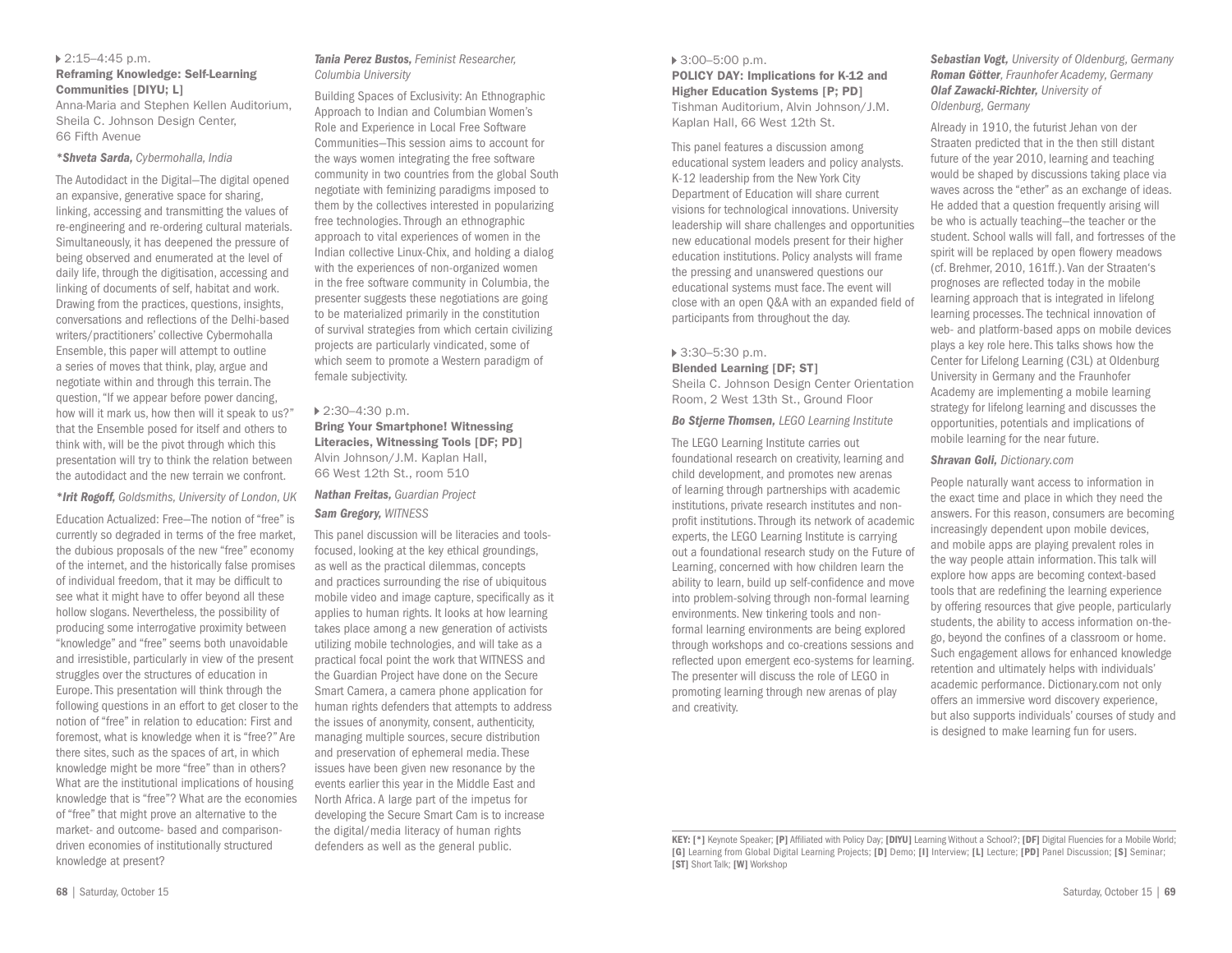#### *Carolin Fuchs, Teachers College, Columbia University*

This talk focuses on two recent blended learning projects in language teacher education, which included students in the U.S. and Taiwan. The U.S.-Taiwan projects were aimed at advancing preservice language teachers' professional literacy and participatory (digital) literacy by implementing innovative uses of technology. In both projects, participants at a private graduate institution on the East Coast in the U.S. used Google Wave, a recent synchronous online writing tool, to collaborate with student teachers of English as a Foreign Language at a university in Taiwan. Additionally, the course integrated Blogger, Google Sites (wiki), and Google Chat. Data from computer-mediated communication (CMC) transcripts, journals, needs analyses, and post-course questionnaires were triangulated to shed light on the benefits and challenges of the usefulness of Web 2.0 tools for intercultural teaching and learning.

#### *Stefan Göllner, University of the Arts, Berlin, Germany*

*Andreas Unteidig, DesignResearchLab* Longer lifespans and the challenges of the demographic change that western societies are facing, create a novel need for the elderly to engage in learning activities. In the project Neighbourhood Labs the competence to deal with information and communication technologies in a local context is regarded as a key factor to tackle this goal. In collaboration with a local senior computer club in Berlin, the project aims to create accessibility to modern information society for senior citizens and to promote selfsufficiency and participatory involvement within a shared community network. Based on individual initiative, the club provides a perfect example for a senior driven knowledge sharing community. The project is conducted in a research-based participatory approach that aims on enabling the actual participants to socially connect (on- and offline) by incremental teaching and learning. The research focus—besides generating knowledge about the specific community (seniors interested in ICT)—relies on creating a prototypical service that offers both online and offline access points to enable a broad range of engagement.

#### 4:30–6:30 p.m. Is There Hope? [DIYU; PD] Theresa Lang Student and Community

Center, Arnhold Hall, 55 West 13th St., 2nd floor

*Florian Cramer, Hogeschool Rotterdam, Netherlands* 

#### *Renée Ridgway, Hogeschool Rotterdam, Netherlands*

Two decades after cultural studies infused critical activism into the arts and humanities, and after globalization, cheap flights and the Internet enabled new, networked modes of cultural work, there seems to be a crisis of education built on these premises. The financial crisis, funding cutbacks, issues of sustainability are just one side of the coin. Experimental, critical forms of education often turned out not to be sustainable within institutional academia. Conversely, institutions are now embracing Internet-based learning as a budget cut measure and cyber control paradigm. There is also a new appreciation of the local, physical and analog in critical media (arts) and education. This makes it compelling to revisit practices of experimental schools such as the diverse 'free universities' run by artists and activists since the 1970s, and look at contemporary concepts that combine networking and locality.

#### 5:00–6:30 p.m.

#### Practicing Information/Media/Digital Fluency: Designing Learning Activities For and With Youth [DF; W]

Anna-Maria and Stephen Kellen Auditorium, Sheila C. Johnson Design Center, 66 Fifth Avenue

*Andres Lombana Bermudez, University of Texas, Austin* 

*Nathaniel I. Levy, Berkman Center for Internet & Society* 

#### *Joyce L.D. Neys, Erasmus University Rotterdam, Netherlands*

Knowing how to find and assess high quality information is not an inherent characteristic of the digital native; consequently, doing so has become more important, particularly when part of media creation. The Youth and Media Lab at the Berkman Center for Internet & Society has developed a strategic guide for creating learning activities

that foster greater understanding and awareness of information quality among youth. Participants will work in groups to collaboratively create new learning activities using the YaM curriculum guide. Working either analogue or digital, participants will be able to create a curricular module and engage in the design process.

Please note: Workshops require additional registration at no extra cost. Please register at http://mobilityshifts.org/workshops/

## **Sunday, October 16**

#### ▶ 10:00 a.m.

Designing Agency [G; I] Theresa Lang Student and Community Center, Arnhold Hall, 55 West 13th St., 2nd floor

#### *\*Beth Coleman, MIT*

*\*Juliana Rotich, Ushahidi, Kenya*

In this dialogue, Beth Coleman and Juliana Rotich discuss the powerful ways networked media can be engaged toward activist, artistic, and liberatory means. They focus on experimental work in locative media, peer networks, and collective action and ask questions about the role of agency in networked media. Crisis mapping, transmedia activism, and a poetics of experience are all part of the conversation. Coleman, a professor of new media and an artist, and Rotich, an activist and Program Director of Ushahidi (creators of crisis mapping tools), bring a dynamic of complementary expertise to the discussion.

KEY: [\*] Keynote Speaker; [P] Affiliated with Policy Day; [DIYU] Learning Without a School?; [DF] Digital Fluencies for a Mobile World; [G] Learning from Global Digital Learning Projects; [D] Demo; [I] Interview; [L] Lecture; [PD] Panel Discussion; [S] Seminar; [ST] Short Talk; [W] Workshop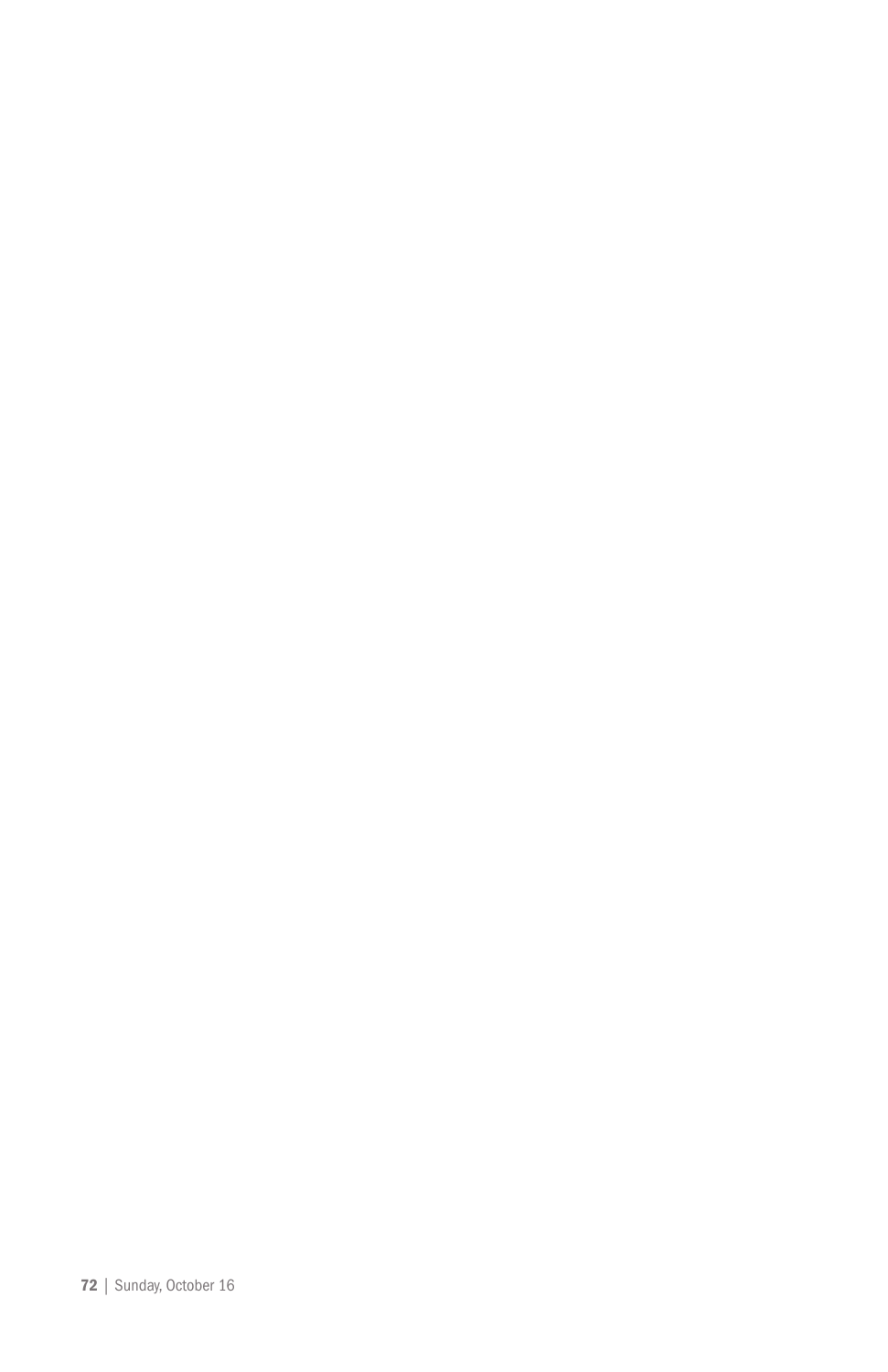## **About The New School**

The New School was founded in New York City in 1919 by a group of prominent progressive educators, including Charles Beard, John Dewey, James Harvey Robinson, and Thorstein Veblen, as a center for "instruction, discussion, and counseling." It found a home in Greenwich Village and a unique place in the intellectual history of the United States. The New School offered the first or among the first college courses in psychoanalysis, cinema studies, urban renewal, race relations and African-American studies, photography, modern dance, and women's studies.

Today, The New School is a leading urban university offering highly respected academic programs in the liberal arts and social sciences, art and design, and the performing arts. Students from all over the United States and around the world enroll in The New School's diverse degree, certificate, and continuing education programs, enjoying small classes, superior resources, and a renowned faculty of scholars and professionals who practice what they teach. The New School's original mission reflected its founder's beliefs that higher education is not just preparing people for careers but should be training citizens for a democratic society. Today, that mission is alive and well as students and faculty consider the implications of knowledge and civic engagement as our society continues to evolve.